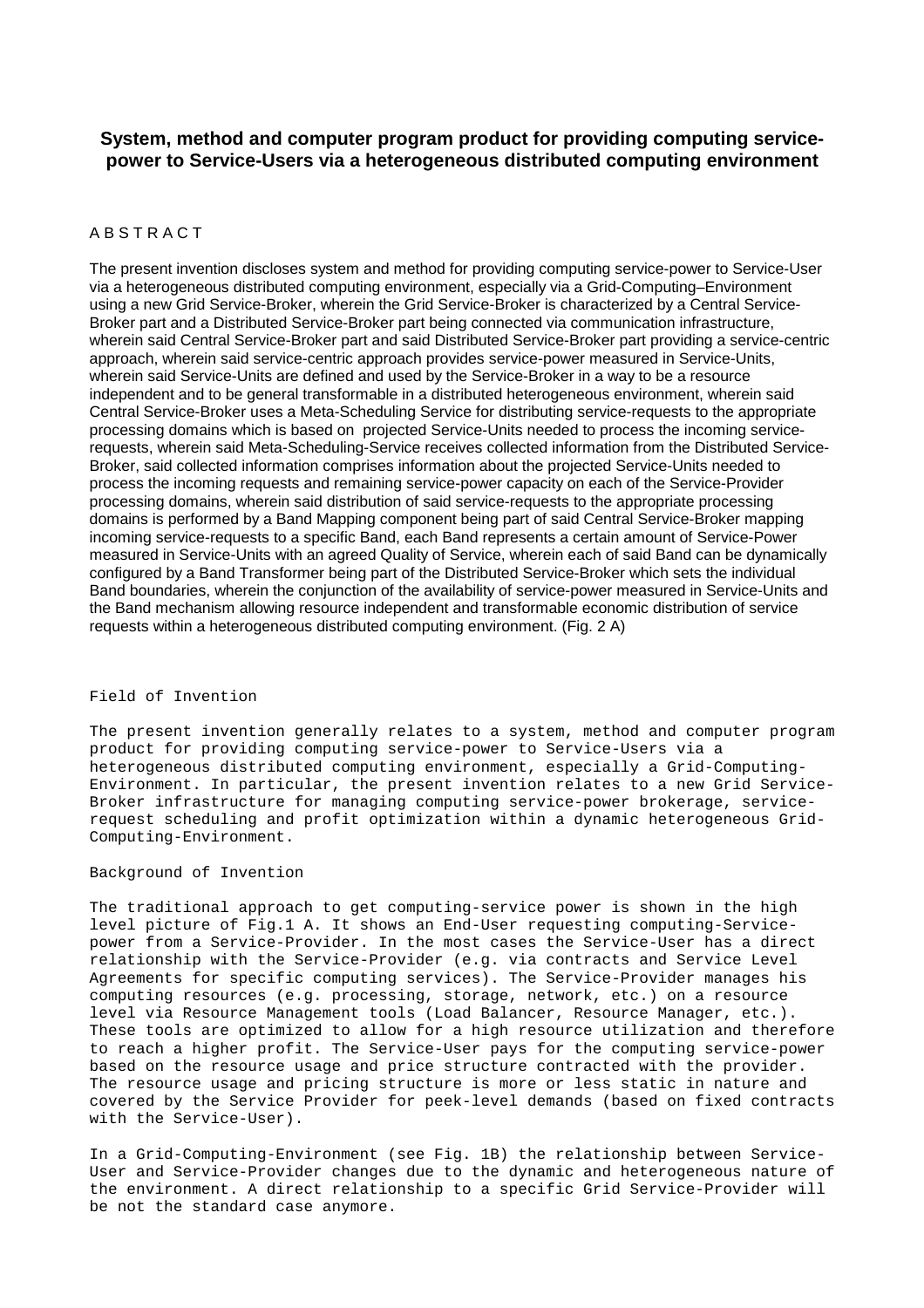The commercial excitement surrounding Grid computing has two commonly mentioned aspects, which are the efficient and flexible use of resources, covering cost reduction and opportunity.

The application areas as of today are primary those which require large-scale computation. There are examples in most industries, like risk analysis in finance, digital rendering in telecommunication & media, mechanical/electrical design, finite element analysis, failure analysis in Manufacturing, reservoir analysis in Energy, and so on. However besides this heavy computational space there is an severely emerging demand for grid techniques in the commercial ITbusiness.

All these applications have a demand on resources from the Grid. Fundamentally these resources are at the lowest level processors, storage, and bandwidth, all of which are phasing dynamic requests, which consequently leads to dynamic opportunity value or cost.

Additionally a Grid is in its most general form a large, shared, heterogeneous, resource pool that crosses intra-and/or inter-organizational boundaries (see Fig. 1B) and which is not limited to a peer-to-peer relationship.

The concept of coupling geographically distributed computing resources for solving large-scale computing problems is becoming increasingly popular, establishing what is today called Grid- Computing. The management of resources in the Grid-Environment becomes complex as they are (geographically) distributed, heterogeneous in nature, owned by different individuals/organizations each having their own resource management policies and different access-process-and-cost models. In addition a shift from the largescale computational Grid-Users (requesting specific resources in a given amount of time) to more service-oriented Grid-Users (requesting Grid- Services) requires a new scheduling, reservation and processing approach for the Grid-Environment.

#### PRIOR ART

Most of the known solutions today which try to resolve the resource allocation and job scheduling problem are resource-centric. This means the scheduling and allocation process works on a low level for specific resources. These mechanisms are mainly implemented in Load Balancer and Resource Manager type of components as part of a homogeneous system environment with the main focus to share these resources to multiple Service-Users. There have been several approaches to include auction mechanisms to assist in the allocation of computing resources.

Most of the related work in Grid-Computing dedicated to resource management and scheduling problems adopt a conventional style where a scheduling component decides which jobs are to be executed at which site based on certain "cost functions". Such "cost functions" are often driven by resource-centric parameters that enhance system throughput and utilization rather than improving the profit for application processing. They treat resources as if they all cost the same price and the results of all applications have the same value even though this may not be the case in reality. The Service-User does not want to pay the highest price but wants to negotiate a particular price based on the demand, supply, market value, priority and available budget. Also, the results of different applications have different values at different times based on a different operational risk for the processing.

A Service-User is in competition with other Service-Users and a Service-Provider with other Service-Providers. A new research area called Grid-Economics discusses these aspects.

Besides pure technical methods for load balancing or job scheduling, as used today in homogenous computing environments, more sophisticated techniques are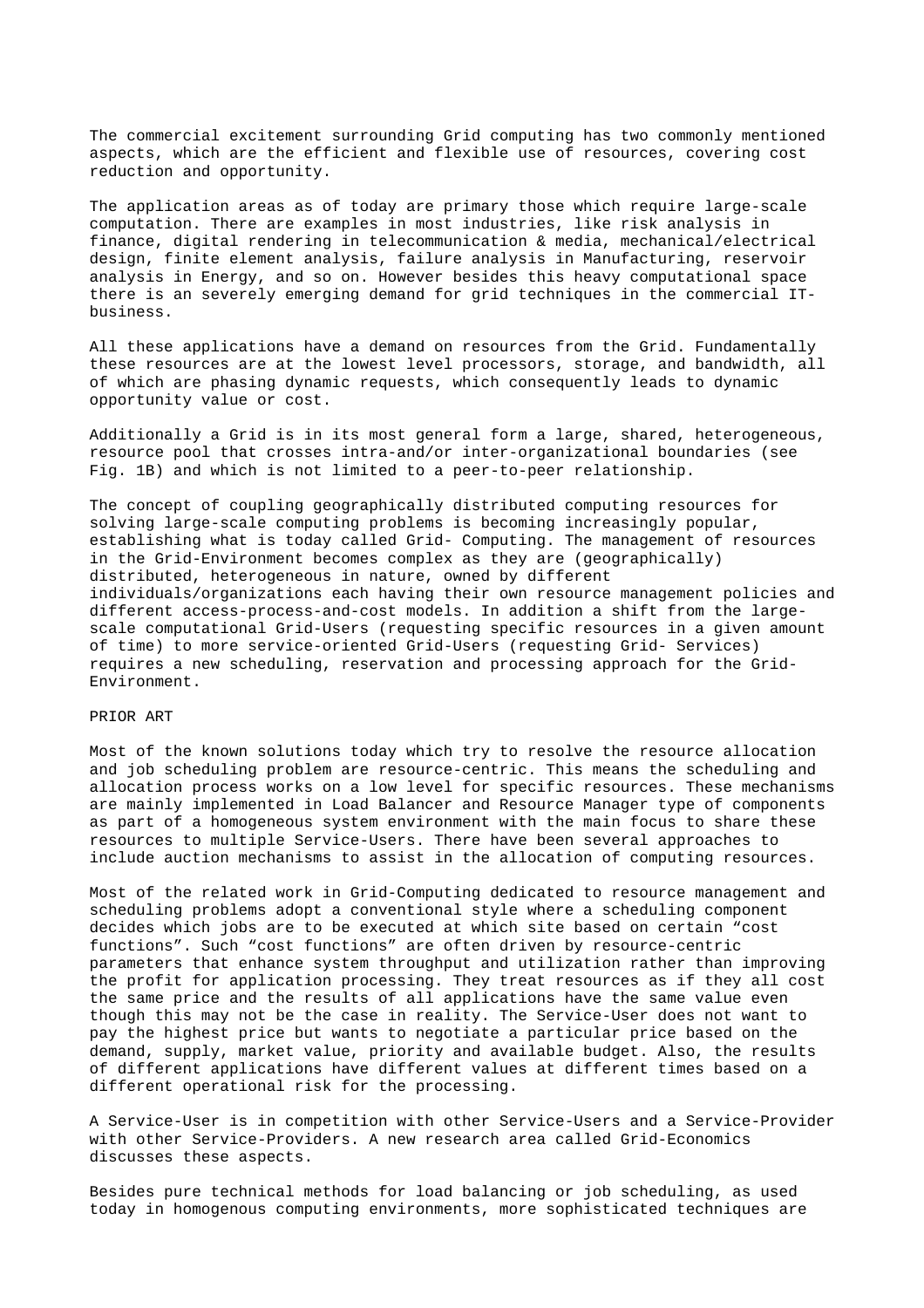required. In fact the addressed problematic is investigated by the Grid-Economics, an emerging field of applied research and experimentation. It aims at providing economically sound business analysis and software products, which will help organizations to manage the monetization of shared IT-resources and services. This new field materializes existing knowledge and techniques from several fields like e-commerce (e-auctions, e-marketplaces), market design (common practices/recipes in established markets) stochastic optimization (portfolio theory, derivatives, real options), commodity markets (pricing and risk for electricity, oil, etc.), network/bandwidth pricing (network effects), market-based control (artificial economies).

Key for any acceptable solution is primarily business requirements driven approaches. Any approach need to answer the questions like: which service request gets what, when, how much, and what service guarantee? Followed by questions of value of pre-reserved Service slots in the future, including the question how will this value change as function of time. This states clearly that the lower level Grid-Products specified by CPU, Memory and Bandwidth are not sufficient.

Using standalone auction mechanisms to allocate computing resources (service) is not sufficient to solve the scheduling and reservation problems. Auctions can be used to guide in finding an actual market price. This is mandatory but not sufficient to optimize the profit for a Service-Provider.

Current implementations of Grid-Brokers used some type of auction mechanisms lead by the Service-User (jobs bidding for resources) to optimize the budget and the resource allocation. From a Service-Providers perspective a modified auction mechanism is necessary lead by the Service-Provider (resources bidding for jobs) to optimize their profit.

Rudimentary auction mechanisms in combination with economic optimization models aiming in an optimal allocation of computing resources have been explored mainly in the field of load balancing for homogenous systems. However this approach covered this space insufficiently.

Standard auction mechanisms are facing performance issues during the negotiation phase due to the large number of auction runs and re-tries necessary to handle individual jobs. This leads to a tremendous overhead in communication in bad response time.

Object of the present invention

It is object of the present invention to provide a system, method and computer program product for providing computing service-power to Service-User by using a heterogeneous computing environment avoiding the disadvantages of the prior art.

Summary of the present invention

The present invention provides a new approach on how Service-Requestors and Service-Providers can use computing resources. This includes new ways in the communication and in the allocation of computing resources within a distributed heterogeneous computing environment.

The traditional resource-centric approach on using computing resources has been extended to a level of a service-centric trading of computing service-power measured in Service-Units. These Service-Units has been defined in a way to be resource independent and to be general transformable in a distributed heterogeneous computing environment. The trading of service-power between Service-Requestors and Service-Providers is performed by a Service-Broker component.

This Service-Broker consists of a Central Service-Broker part and a Distributed Service-Broker part running within a Service-Provider-domain. A Service-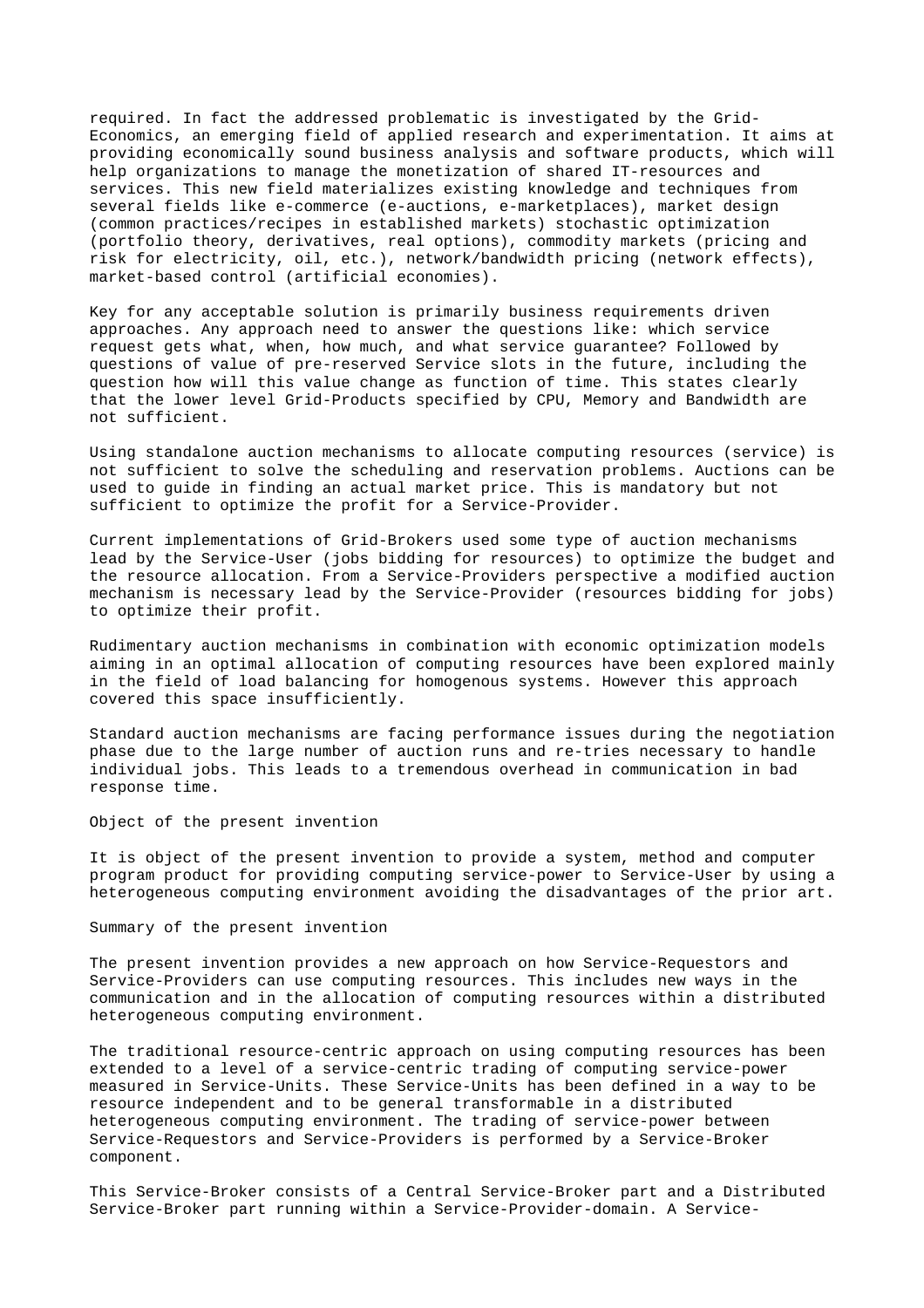Provider-domain itself can contain multiple processing-domains (heterogeneous computing systems e.g. Grids or Clusters). The Service-Provider-domain is managed by the Central Service-Broker part communicating to each of its Distributed Service-Broker parts which are running in the processing-domains. A novel Meta-Scheduling Service is used to distribute the service-requests to the processing-domains. The Distributed Service-Broker uses local Resource-Managers or Workload-Managers capabilities to dispatch the service-request for final processing and to fulfill the Service-Providers objectives.

In order to optimize the profit for the Service-Provider-domain a new method (Band Distribution Algorithm for Processing Domains - BDAfPD) is used by the Service-Broker to allow a multi-objective-optimization for the distribution (scheduling) of Service-Requests to processing-domains (Meta-Scheduling-Service). In addition the BDAfPD correlates service-requests to specific Business-Products and Business-Processes of the Service-Provider-domain in order to allow for a service-centric processing (Band Mapping Unit). A novel feature implemented by the Service-Broker is a method to dynamically adapt the servicepower supply for processing-domains to the actual and future (expected) Demand. This is mainly handled by the dynamic Band Management component-Band Transformer.

The Distributed Service-Broker part uses an advanced reservation-scheme to plan the traded service-power. The reservation-scheme allows for the planning of service-power-requests and service-power-reservation-requests. A basic Reservation Unit is represented by a reservation-slot which is a fixed or variable capacity of service-power in a single period of time. Using the advanced Reservation-scheme the Distributed Service-Broker is able to optimize the processing according to QoS-Parameter (e.g. Timeline, elapse-time, etc.), utilization and profit optimization targets by smoothing the peek-load demands over periods of time. This can be based on historical time series analysis (using Performance-Index data, profit data, etc.) collected by the datacollection-service over time and evaluated by the data historical simulation service.

The On-Demand-Value Calculation (ODVC) performed by the Distributed Service-Broker part is used to represent a processing domain specific market-value for service-requests. It allows for an optimized auction process in trading servicepower which is needed by the processing of service-requests. The novel auction process which can be used by the Service-Broker is called "Capacity-Sealed-Bid Auction".

Brief Description of the several views of the drawings

The above, as well as additional objectives, features and advantages of the present invention will be apparent in the following detailed written description.

The novel features of the invention are set forth in the appended claims. The invention itself, however, as well as a preferred mode of use, further objectives, and advantages thereof, will be best understood by reference to the following detailed description of an illustrative embodiment when read in conjunction with the accompanying drawings, wherein:

Fig. 1 A shows the traditional prior art approach for providing computing service-power to Service-Users via a heterogeneous distributed computing environment,

Fig. 1 B shows a typical prior art Grid-Computing-Environment with heterogeneous resources spanning cross organizational boundaries,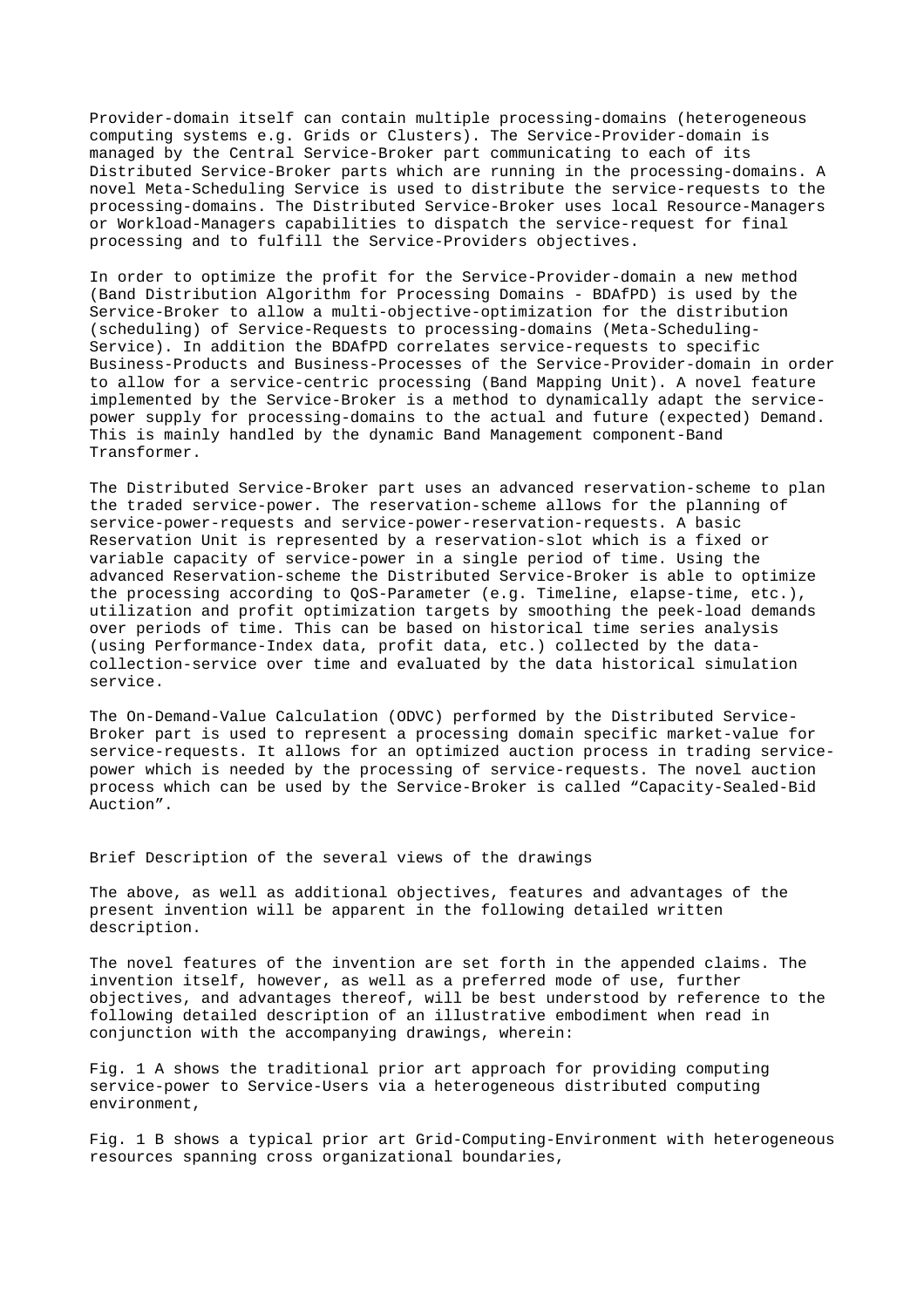Fig. 2 A shows a new approach for providing computing service-power to Service-Users via a Grid-Computing-Environment by using the inventive Grid Service-Broker infrastructure,

Fig. 2 B shows a generalized inventive approach by using Grid- Service-Brokers to deal computing Service Power from different Grid-Service Providers,

Fig. 2 C shows the inventive Grid Service-Broker infrastructure including Central Service-Broker part and the Distributed Grid Service-Broker part,

Fig. 2 D shows the Profiler component being part of the inventive Central Grid-Service Broker part,

Fig. 2 E shows Global Bulletin Board and Collection Service being part of the Central Grid Service-Broker part,

Fig. 2 F shows the On-Demand Information Service being part of the Central Grid Service-Broker part,

Fig. 2 G shows the Band Mapping Unit being part of the Central Grid Service-Broker part,

Fig. 2 H shows Distributor, Receiver, Mediator Service being part of the Central Grid-Service Broker part,

Fig. 2 I shows an interaction diagram of the components in the Central Grid Service-Broker part,

Fig. 2 J shows the infrastructure of the inventive Distributed Grid Service-Broker part,

Fig. 2 K shows the On-Demand Information Service being part of the Distributed Grid Service-Broker part,

Fig. 2 L shows the Auction Unit being part of the Distributed Grid Service-Broker part,

Fig. 2 M shows the Bulletin Board component being part of the Distributed Grid Service-Broker part,

Fig. 2 N shows the Data Collection Unit being part of the Distributed Grid Service-Broker part,

Fig. 2 O shows the Band Transformer component being part of the Distributed Grid Service-Broker,

Fig. 2 P shows the Dispatcher component being part of the Distributed Grid Service-Broker part,

Fig. 2 R shows the interaction diagram between the components of the Distributed Grid Server-Broker part,

Fig. 3 A shows an embodiment of the inventive Grid Service-Broker in a Local Market,

Fig. 3 B shows an embodiment of the inventive Grid Service-Broker in a Global Market,

Fig. 3 C shows an embodiment of the reservation process performed by the inventive Grid Service-Broker,

Fig. 3 D shows an embodiment of the inventive Grid Service-Broker using a Meta Scheduler,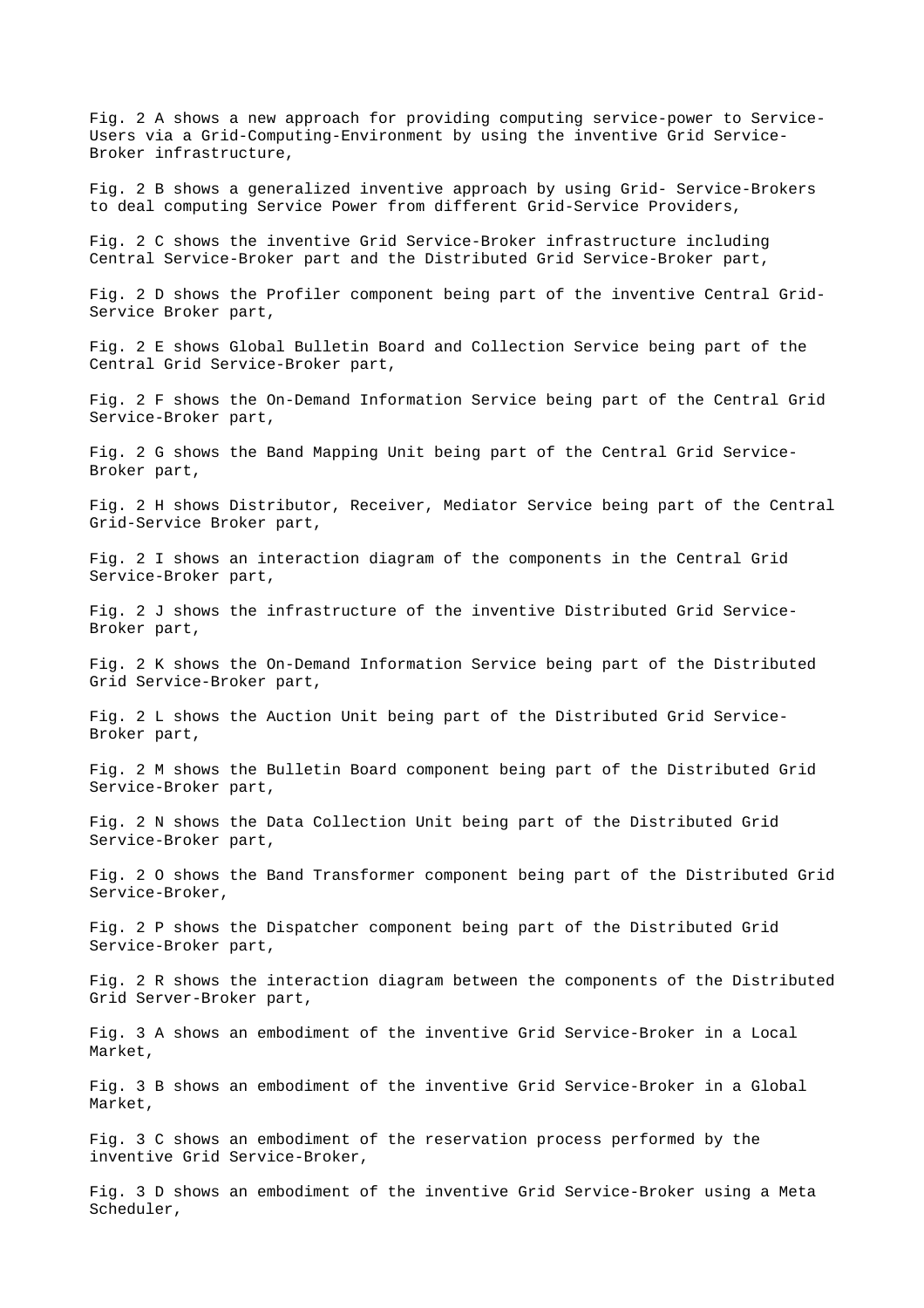Fig. 3 E shows the basic flow of Fig. 3 D,

Fig. 3 F/G/H shows embodiments of a Reservation scheme of the inventive Grid Service-Broker,

Fig. 3 I shows the novel auction process between Central Grid Service-Broker part and Distributed Grid Service-Broker part of the present invention,

Fig. 3 J/K show a preferred embodiment of communication flow of the novel auction process as shown in Fig. 3 I,

Fig. 4 A – C show the prior art Globus Grid architecture, and

Fig. 5 A – G show an implementation of the inventive Grid Service-Broker in the prior art Globus-Grid architecture as shown in Fig. 4 A-C.

As set forth below in Fig. 2 A - R the basic components of the inventive Service-Broker are described in conjunction with a Grid-Environment. However the basic components of the present invention may also be used in any distributed heterogeneous or homogeneous computing environment requiring a service–broker for distributing service-requests to Service-Providers providing computing service-power.

The inventive new approach as shown in Fig. 2 A modifies the traditional approach by providing new components and a new communication structure for the Grid-Computing-Environment.

A major component newly introduced by the present invention is the Service-Broker called Grid Service-Broker in the Grid- Environment which implements mediator-type broking services for unique computing service-power between Grid Service-Users and Grid Service-Providers. The Grid Service–Broker abstracts computing resources to the level of computing service-power measured in Service-Units. It includes a Meta-Scheduler for Economic Optimization Model Level 3 (EOML3).

A Grid Service-User which could be a human End-User, automated process, application system, etc. needs computing service-power to process servicerequests, e.g. business products. The demand for computing service-power is recognized by the Grid Service-Broker component which is part of a Grid Service-Providers environment. The Central-(Grid Service) Broker part of the Grid Service-Broker forms a unique service-request (based on the Grid Service-Users requirements) and negotiates this request using an Economic Optimization Model Level 3 with its Distributed-Broker counterparts running in each Grid-Processing Domain. The Distributed-Brokers connects to local Resource Managers to perform the final processing of service-requests. The Grid Service-User pays for the delivered service-power to the Grid Service-Broker.

The general usage of the inventive Grid Service-Broker approach is shown in Fig. 2 B. It shows different Grid Service-Users demanding Computing Service-Power from different Grid Service-Providers. This is done by the Grid Service-Brokers breaking the computing service-power of each individual Service-Provider. The Service-Provider could run several Grid-Domains, which are covered by the Grid Service-Broker looking to the Grid Service-User as a single Service-Provider Domain. There is no more a direct computing resource usage by a Service-User due to the abstraction of the computing resources to the level of computing servicepower performed by the Grid Service-Broker.

The following part of the patent description describes the software architecture of the inventive Grid Service-Broker. The Grid Service-Broker is structured into a Central Grid Service-Broker and a Distributed Grid Service-Broker major part, performing the main tasks described at the Fig. 2 C – 2 R.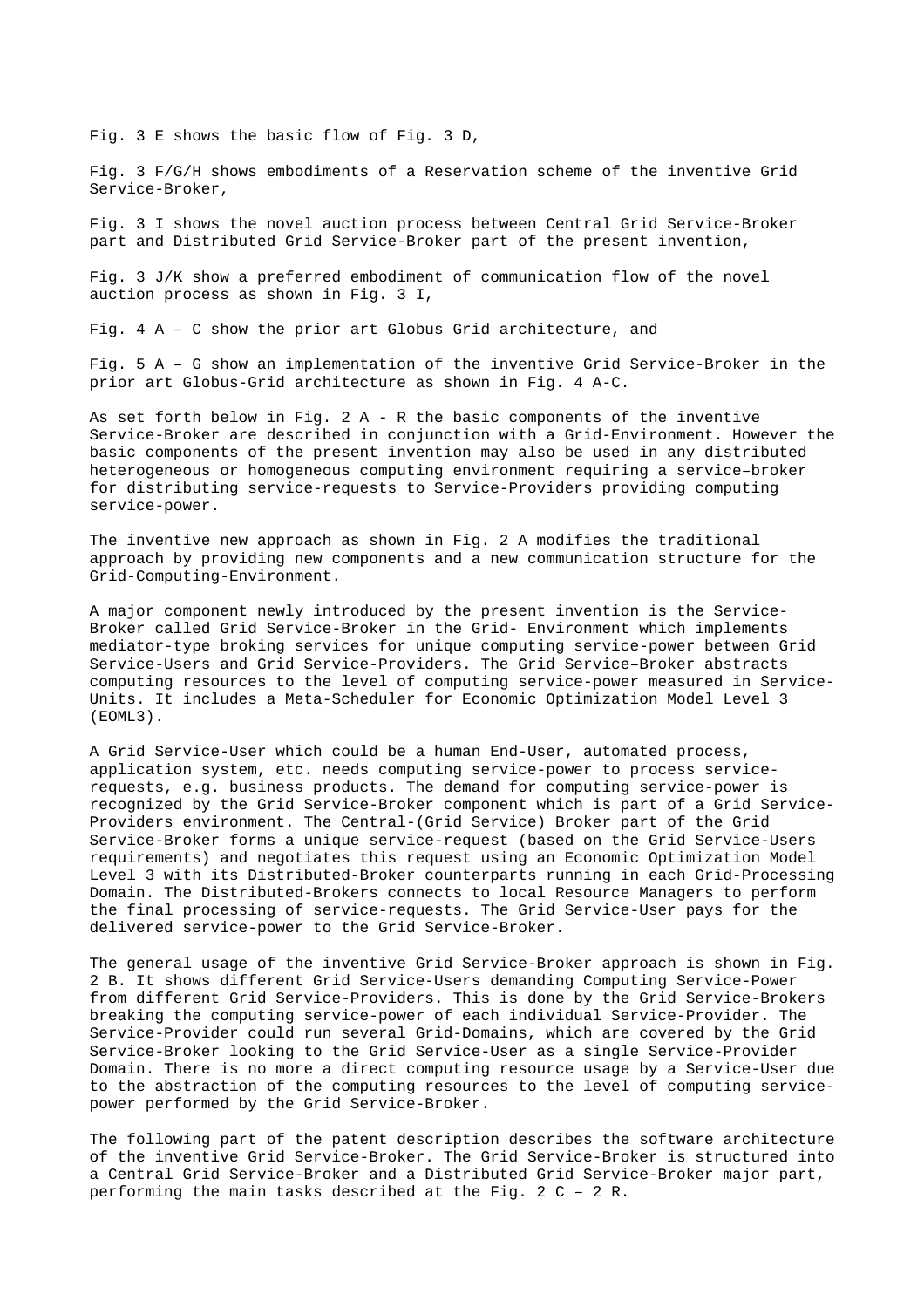Now a more detailed structure of each component within the major parts of the Grid Service-Broker is described.

The Central Grid Service-Broker part is structured into the major components as shown in Fig. 2 C.

A Formatter component (which is not necessarily a part of the Grid Service-Broker) receives incoming service-requests from Service-Users. The pre-formatted service-request-work-unit (SRWU) is given to the Profiler (1) component of the Central Service-Broker (see Fig. 2 D).

The Profiler (see Fig. 2 D) checks the authorization and the requirements of service-requests demanding service-power (building profiles: CSE=Customer Service Elements, QoS=Quality of Service). It initializes the SRWU with information about QoS, PSUN (Projected Service Units Needed to process the SRWU) and Band type. This is done by using the Global Bulletin Board (2). The Bulletin Board provides storage structures to maintain Grid Service-Broker information (e.g. Profiles, history tables, statistical data (time series), etc.). See Fig. 2 E for an example. In case the Band Mapping (product mapping) fails, e.g. the SRWU type is not supported by the Service-Provider (e.g. appropriate business products are not provided) the Mediator component is invoked to handle / trade the SRWU outside the Service-Providers domain (e.g. Global Grid).

The Global Bulletin Board gets actual information by a component called Collection Service (3; see Fig. 2 E) which dynamically collects statistical data about the managed processing domains. It also allows the PDs to set and update their global information (e.g. prices). To get the required information the Collection Service uses low-level communication infra-structure services which is called On-Demand Information Service (4). This component explores the underlying infrastructure service, e.g. Globus GIS, Grid-Explorer or the Grid-Service Broker Message service to collect the data (see Fig. 2 F).

Having validated and profiled the SRWU a hand over of the request to the Band Mapping Unit (5; BMU) is performed by the Profiler component. Major tasks of the BMU (see Fig. 2 G) are: global (Service-Provider level) optimization of the Bands, Trading of SRWUs (service-power) and establishment of price, Explores micro economic mechanisms for trading (e.g. demand-set, feasible-set, auction process). Leads auctions process (e.g. Capacity Sealed-Bid auction) to get offers for the PDs, Builds proposal-set and perform Reservation to finalize the trade.

The communication process needed for SRWU scheduling (to the Distributed Service-Broker, global Grid, Formatter, Profiler) is supported by the Distributor, Receiver, Mediator (6) service component which encapsulates the underlying infrastructure (see Fig. 2 H). Queuing mechanisms can be used to handle the communication between the components internally (e.g. SRWU Input/Output queue).

The flow between the components for the data collection, profiling, mapping and scheduling of SRWUs in the Central Grid Service-Broker part is described by interaction diagram Fig. 2I.

The Distributed Grid Service-Broker part with its major components is shown in Fig. 2 J.

The On-Demand Information Services (1) component of the Distributed Grid Service-Broker is the counterpart to the Central Grid Service-Broker component described by Fig. 2 F. It is responsible for the communication and the control process needed for auctions, data service and Central Grid-Service- Broker recommendations (e.g. Optimization for band settings; see Fig. 2 K).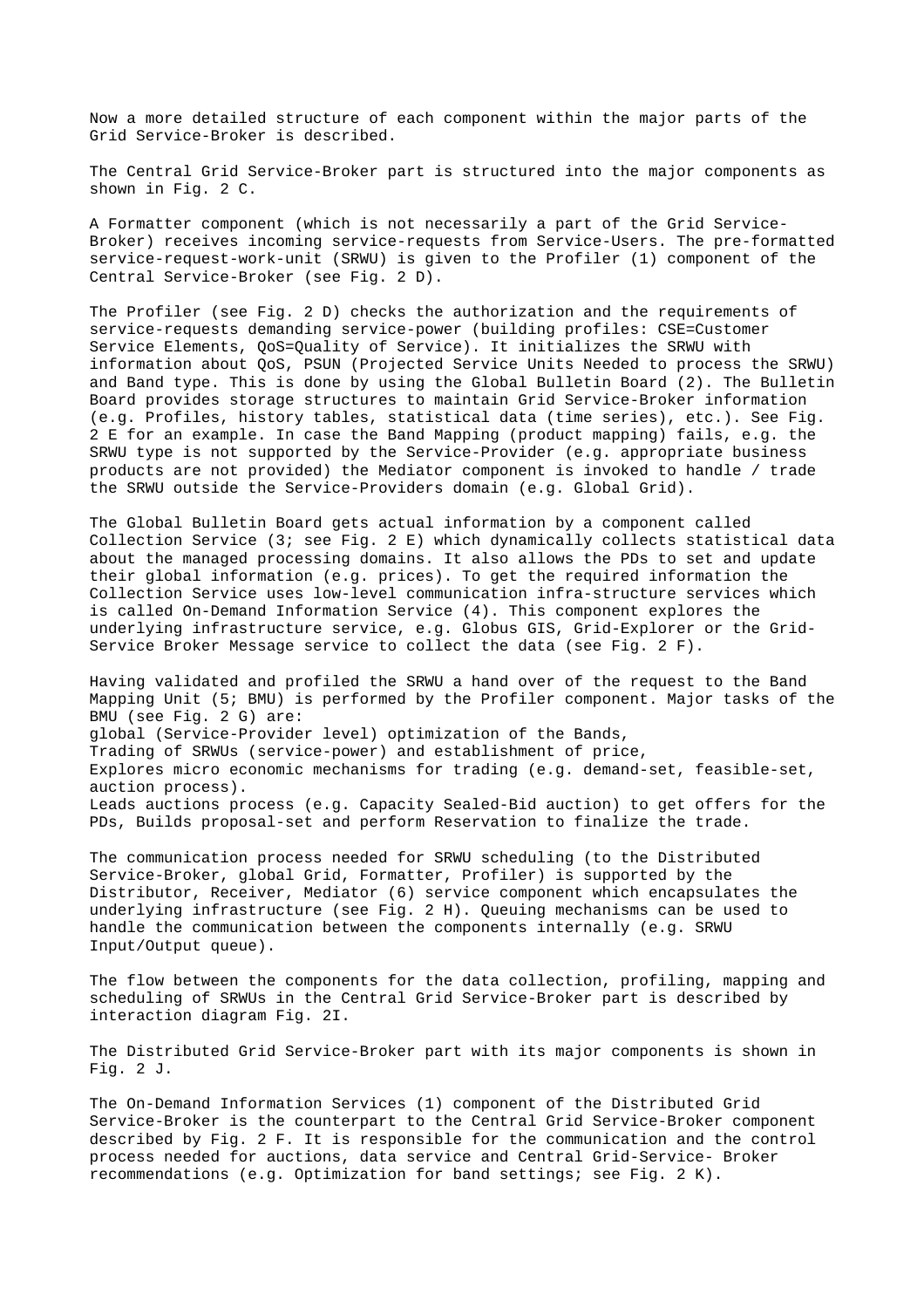Receiving a Bid-Request to participate in an auction process the Auction Unit (2) component is triggered by the On-Demand Information Service. It is responsible to handle an auction process (e.g. Capacity Sealed-Bid Auction) with the Central Grid Service-Broker part until the final reservation step. It uses plug-in type mechanism to perform the On-Demand-Value calculation and to support different auction types. Finally it invokes the planning for SRWU processing to keep the required QoS and to smooth workload using an advanced Reservation scheme (see Fig. 2 L).

The Distributed Grid Service-Broker part owns a local Bulletin Board (3) to maintain data utilized by different components. It contains profile, statistical and historical data of the processing domain managed by the Distributed Broker. The reservation Scheme data structures (time table) are also part of the local Bulletin Board (see Fig.2 M).

A Data Collection Unit (4) component is responsible to periodically provide and update statistical data to the Bulletin Board by interfacing to local Resource Managers or work load managers (see Fig. 2 N).

The Band Transformer (5) component performs the dynamic adaption of the individual Band to the demand (see Fig. 2 O). It gets recommendations from the Central Grid Service-Broker and is triggered by the Auction Unit. It utilizes information provided by the Bulletin Board (e.g. Arrival rate, win-loss rate, mean and equilibrium market prices, profit situation, etc.). The Band Transformer uses a plug-in type mechanism to allow for different kind of Filter algorithms (e.g. using static, dynamic filtering).

It is closely coupled with the auction unit component to allow for an immediate adaptation on of the bands to the current demand and provide a feedback loop for the supply of service-power.

To allow for an optimal processing of SRWU by Resource Managers dedicated to individual Bands, the Band Transformer performs the setting of individual parameters required by local resource or work load managers (e.g. goal, class, priority, enclaves, velocity, etc.).

The Dispatcher (6) component of the Distributed Grid Service-Broker is responsible to dispatch SRWU which are eligible for processing (status ready) as indicated by the reservation scheme time table. This is done within a periodic dispatch loop (see Fig. 2 P). The SRWUs are getting dispatched to local Resource or workload Manager exploring their local interface. A response loop receives results (responses, messages, etc.) from the processing of the SRWU, which are forwarded to the receiver component of Central Grid Service-Broker part.

The flow between the components for the data collection, auctioning, reservation and dispatching of SRWUs in the Distributed Grid Service-Broker part is shown in the interaction diagram Fig. 2 R.

A preferred embodiment of the inventive Grid Service-Broker in a local market environment is described now.

The local market scenario shows the application of the Grid Service-Broker for Service-Users having an individual contract (OTC = Over the counter) with the Grid Service-Provider. The Service-User does not have the free choice in the selection of other Service-Providers. The Quality of Service (SLA) could be used in the contract. Even this is not a closed feedback loop to the Service-User in sense of an economic market the Grid Service-Broker works as a L3EoM Scheduler.

The major process flow of the Central Service-Broker and Distributed Service-Broker components is shown in Fig. 3A.

The Central Service-Broker component receives service-requests from Service-Users indicating the processing of computing services. These service-requests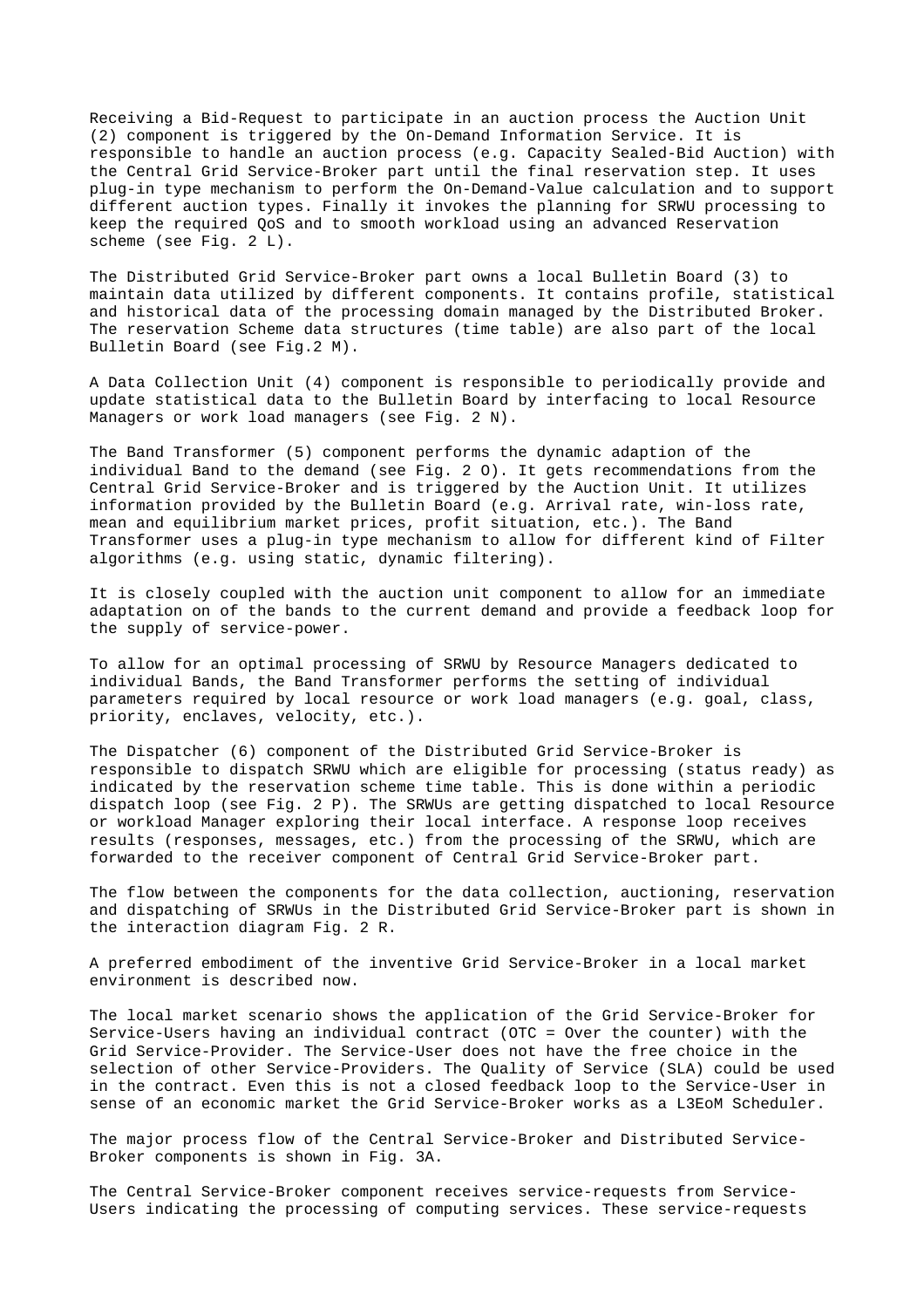could span single application services, business process services and other types of computing services (including service-power-reservation) provided by the Grid Service-Provider. The Central Service-Broker analyses the servicerequests and maps them to a unique feasible-set for individual product types (Bands). Based on the product type an auction process is started periodically by the Central Grid Service-Broker to all Distributed Grid Service-Brokers counterparts belonging to a "demand-set" determined by the Central Grid Service-Broker. The Distributed Grid Service-Broker calculates its On-Demand-Value (ODV) for the processing of each product type (band) and provides an offer containing the ODV-price to the Central-Broker component. If there is no service-power available based on the actual reservation-scheme no offer will be provided.

The Central Grid Service-Broker evaluates the offers and builds a "proposal-set" using its Utility function (e.g. Best Price). Reservation-requests are sent to all the Distributed Grid Service-Brokers which are members of the "proposalset".

The scheduling of the chosen service-requests is done within the reservation process loop. Dispatching is performed by the Distributed Grid Service-Broker using the reservation-schemes time table.

The Central Grid Service-Broker performs the following major tasks:

monitors profit of Distributed-Grid-Processing-Domains (Balanced Score Card),

recommendations for the increase/decrease of service-power,

filtering of service-requests not matching,

schedule service-request for Processing,

EOML3 Central Part (demand-set, feasible-set, utility-function, global optimization, etc.)

All these tasks have the objectives to reach global (overall) Profit Optimization.

The Distributed Grid Service-Broker performs the following major tasks:

dynamic adaptation of Bands to the demand (e.g. Arrival Rate, Auction win/loss, Market trends, Global Strategy),

calculate on-demand-value using Service-Providers product strategy and pricing models for service-request,

Reservation scheme,

Dispatching of service-requests to the Resource Manager, and

EOML3 Distributed Part (supply, pricing function, local optimization, etc.).

All these tasks have the objective to reach local Profit Optimization

A further preferred embodiment of the inventive Grid Service-Broker in a Global Market environment is described in conjunction with Fig. 3 B now.

The global market scenario shows the application of the Grid Service-Broker for global Service-Users having either individual contracts (OTC = Over the counter) or using standardized products from the Grid Service-Provider. The Service-Users have the free choice in the selection of any Service-Provider which seems to fulfill their needs. Quality of Service (SLA) could be used in the contracts. This scenario is a typical global Grid Scenario as shown in Fig. 2 B. It represents a closed feedback loop between the Service-Users (demand) and the Service-Providers (supply) in sense of an economic market. The Grid Service-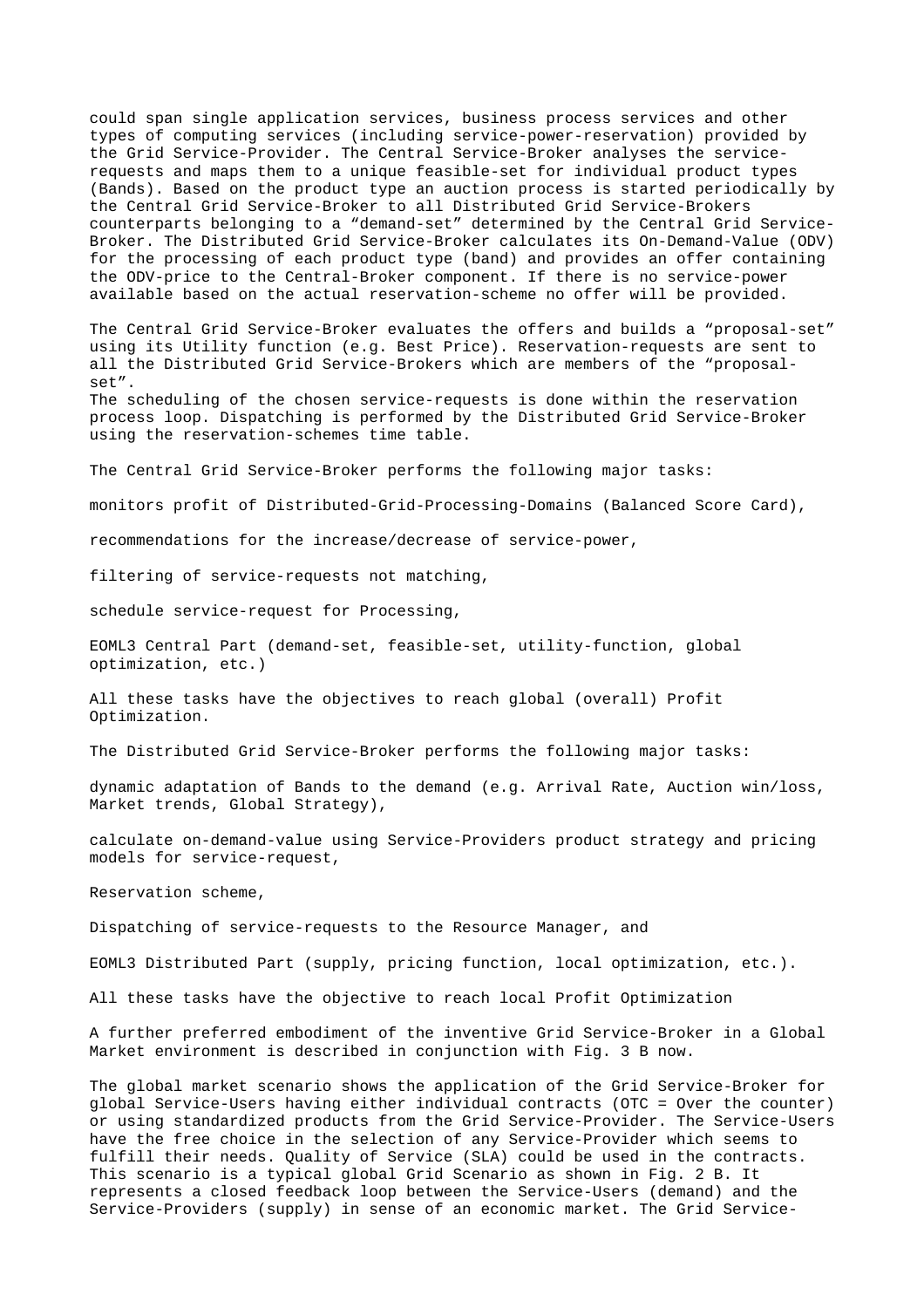Broker works as a EOML3 Scheduler with a full Service-Brokerage functionality. A Bulletin board which can be accessed (queried) by a Service-User is supported to announce the actual listed prices.

The major process of the Central Service-Broker component is shown in Fig. 3 B.

The Central Service-Broker component receives service-requests from global Service-Users indicating the demand of computing services. These servicerequests could span single application services, business process services and other types of computing services (including service-power-reservation instruments like Forwards, Call Options, Swings, Take-and-Pay etc.) provided by the Grid Service-Provider. An external Bulletin Board allows Service-Users to query on the actual market prices for the different computing services provided by the Service-Provider. The Central Grid Service-Broker analyses the servicerequests and maps them to a unique feasible-set for individual product types (Bands). Based on the product type an auction process is started periodically by the Central Grid Service-Broker to all Distributed Grid Service-Brokers counterparts belonging to a "demand-set" determined by the Central Service-Broker. The DV for the processing of each product type (band) and provides an offer containing the ODV-price to the Central Service-Broker component. If there is no service-power available based on the actual reservation-scheme no offer will be provided.

The Central Grid Service-Broker evaluates the offers and builds a reservationset using its Utility function (e.g. Best Price, supply-demand Matching function). Reservation-requests are sent to all the Distributed Grid Service-Brokers which are members of the reservation-set. Scheduling of the servicerequests will be done together with the reservation-requests. Dispatching is performed by the Distributed Grid Service-Broker using the reservation scheme.

The Central Grid Service-Broker performs the following major tasks:

monitors profit of Distributed Grid Processing Domains (Balanced Score Card),

monitors Capacity (demand and supply),

calculates and announce actual market prices (average and equilibrium),

recommendation reports for Distributed Grid Processing Domains (e.g. to increase/decrease of service-power capacity),

support of instruments for service-brokerage,

filtering of service-requests not matching,

scheduling of service-request for processing, and

EOML3 Central Part (demand-set, feasible-set, utility-function, global optimization, etc.).

The Distributed Grid Service-Broker performs the following major tasks:

dynamic adoption of Bands to the demand (e.g. Arrival Rate, Auction win/loss, Market trends, Global Strategy),

calculate on-demand-value using Service-Providers product strategy and pricing models for service-request,

Reservation scheme,

dispatching of service-requests to the Resource Manager,

EOML3 Distributed Part (supply, pricing function, local optimization, etc.)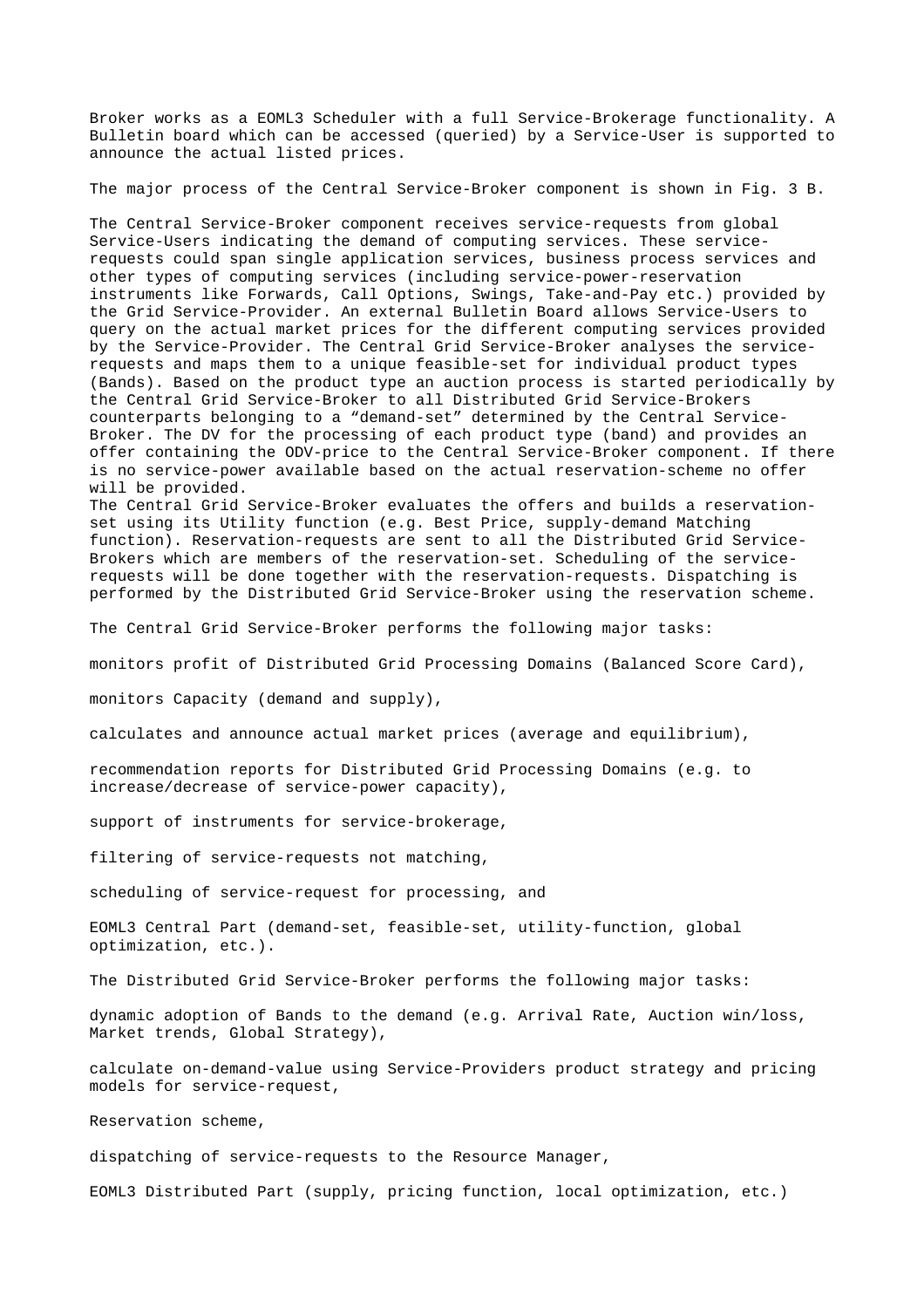A further preferred embodiment of the inventive Grid Service-Broker with a reservation functionality is described in conjunction with Fig. 3 C now.

This application scenario shows a functionality of the Grid Service-Broker to handle service-reservation-requests which are separate from service-requests intended for direct processing. A service-reservation-request is an option on a specific amount of service-power in a given timeframe. Not to confuse with service-requests which have a timeline other than immediate processing. Also not to confuse with the reservation requests send by the Central Grid Service-Broker during the auction process (reservation-set) used to finalize the auction trade.

More or less the service-reservation-requests are handled similar to servicerequests not carrying out the processing step. The scheduling of a corresponding service-request will be delayed or will never occur.

The major process flow of the Central-Service Broker component and the Distributed Broker component is shown in Fig. 3 C. The Central Service-Broker component receives service-reservation-requests from global Service-Users indicating an option to use a specific amount of servicepower in a given timeframe for a given service-request. Due to the nature of a global market the service-users have a free choice for the selection of an appropriate Service-Provider.

These service-reservation-requests are service-power-reservation instruments like Call Options, Swings, Take-and-Pay etc. offered by the Grid Service-Provider. An external Bulletin Board allows Service-Users to query on the actual market prices for the different options provided by the Service-Provider. The Central Grid Service-Broker analyses the service-reservation-requests and maps them to a unique feasible-set for individual product types (Bands). Based on the product type an auction process is started periodically by the Central Grid Service-Broker to all Distributed Grid Service-Brokers counterparts belonging to a demand-set determined by the Central Grid Service-Broker. The Distributed Grid Service-Broker calculates its On-Demand-Value (ODV) for the processing of each product type (band) and provides an offer containing the ODV-price to the Central-Broker component. If there is no service-power available based on the actual reservation-scheme no offer will be provided.

The Central Grid Service-Broker evaluates the offers and builds a reservationset using its Utility function (e.g. Best Price, supply-demand Matching function). Reservation-requests are sent to all the Distributed Grid Service-Brokers which are members of the reservation-set.

A service-user can then send a service-request taking the accepted servicereservation-request option. This needs to take place before the option is expired. The service-request will be scheduled at time of the option maturity.

In that specific embodiment the Central Grid Service-Broker and the Distributed Grid Service-Broker perform the same tasks as described in embodiment Fig. 3 B.

A further preferred embodiment of the inventive Grid Service-Broker with a novel Meta-Scheduler functionality is described in conjunction with Fig. 3 D/E now.

Manifested in all the above processes is sophisticated novel feature implemented as part of the Grid Service-Broker. This is a meta-scheduling type of distribution mechanism using a Economic Optimization Model scheduling policy (EOML3) for the distribution of service-requests to Service-Provider Grid domains. This meta-scheduler works with the abstraction of computing resources to the level of service-power as a commodity measured in basic Service-Units. A Service-Provider can use commercial oriented quantifiable criteria's for the specification of his optimization strategy.

The Meta-Scheduler uses the concept of Bands (business product related capacity of service-power) to optimize the processing of different service-request types.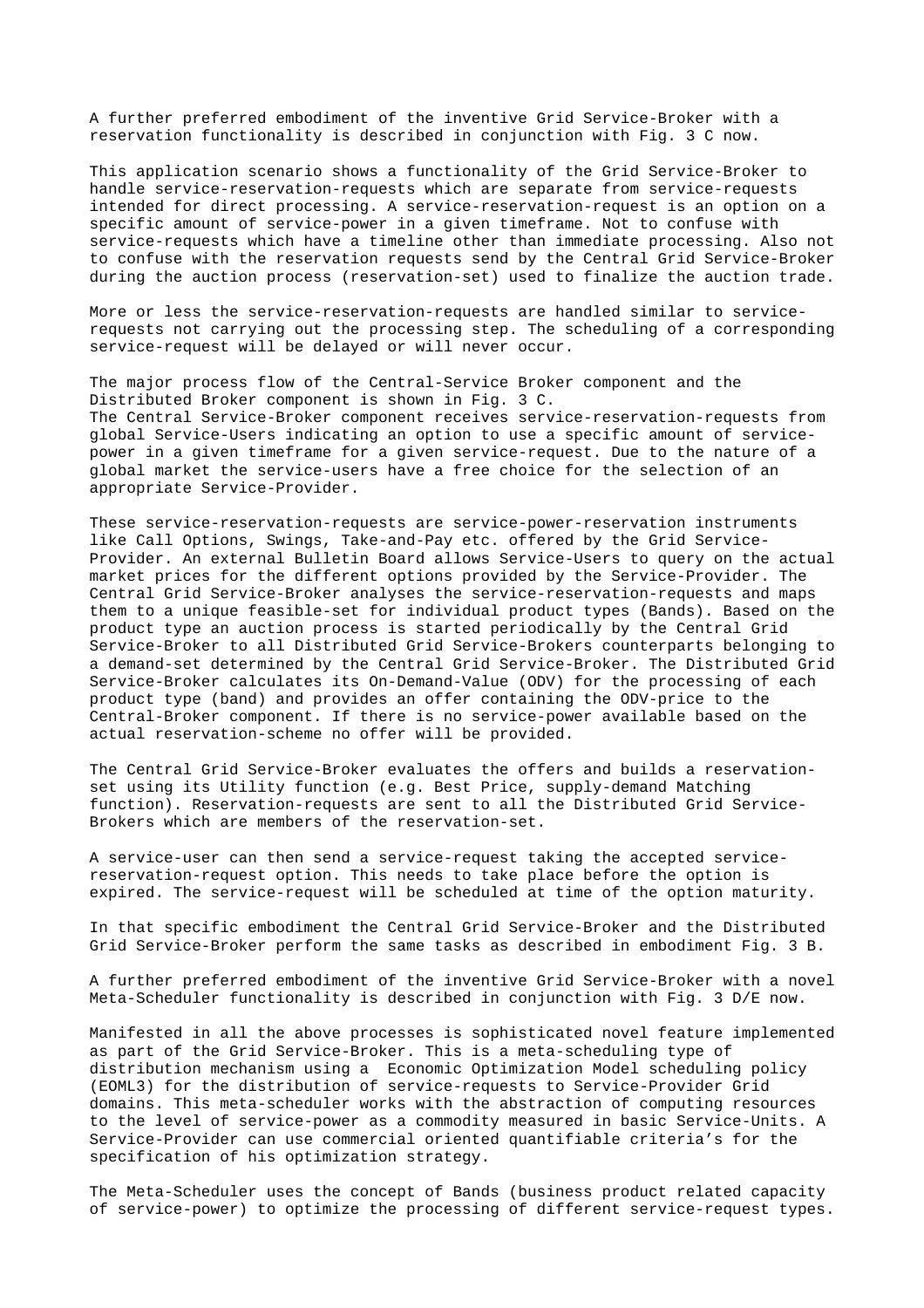The algorithm used to dynamically manage these bands is called Band Distribution Algorithm for Processing Domains (BDAfPD). Fig. 3 D shows the principles of BDAfPD and the major functional elements involved. The concept of Bands allows correlating service-requests directly with business products, business processes, etc. offered by a Service-Provider. The following advantage can be realized using the meta-scheduler with BDAfPD for the processing of servicerequests compared to the traditional approaches:

Dynamic Band Management can be used to adapt the service-power (Band capacity) on-demand to the service-requests (Supply-Demand Equilibrium). The Service-Provider can save costs for spare capacity not needed. The free capacity can then be used for example to process non Grid related business,

Maximize the profit (throughput) for business products (service-requests) by simply increasing the bandwidth for these products in the Processing Domain. This can be based on periodically performed profit evaluations (recommendations) done by the Grid Service-Broker,

Bands showing a bad profit in relation to others can be decreased by their capacity or closed dynamically (this is also true on the processing domain or Service-Provider level). It allow to optimize the product and processing domain portfolio according to the market demand,

The dynamic utilization of the cost-function in relation to service-power needed for service-requests can be used to define a large bandwidth or one single band for service-requests. This allow to optimize processing on PD level having different cost/processing structures for service-requests,

Fast rejection of service-requests before accepting them, if the processing domains (Service-Provider) have not the capabilities to process (using filter and demand-set), instead of scheduling the service-request and paying business penalty if SLAs are violated or processing can not be executed.

Bands carry the attributes of the QoS committed by the Service-Provider to process specific service-requests types. This allows for the usage of band specific Resource Managers which are optimized in the processing of specific service-requests. This allows to reach an higher degree of QoS guarantee with less penalty payments and a higher utilization of service-requests providing a higher profit for the band.

The meta-scheduling service of the Grid Service-Broker in conjunction with the dynamic band management and BDAfPD algorithm (see Fig. 3 E) provides a general framework to allow for the optimization of the Service-Providers profit generated with the processing of service-requests. It allows for many types of multi-objective optimization algorithms based on individual plug-ins for dynamic band management, On-Demand-Value calculation, filter-functions, demand-sets and feasible-sets generation. The Grid Service-Broker dynamically collects hierarchical data about current profit, prices, capacity, performance Index, QoS, supply, demand, elapse-time and other statistical information for individual bands, processing domains and services-providers to support these algorithms.

A further preferred embodiment of the inventive Grid Service-Broker with the Abstraction and Transformation functionality is described now.

The abstraction of computing resources to the level of service-power is used by the Grid Service-Broker to deal with this commodity on a very granular base. The service-power provided by Grid processing domains is measured in elementary Service-Units, which are also the basic accounting units for service-power used on a processing domain.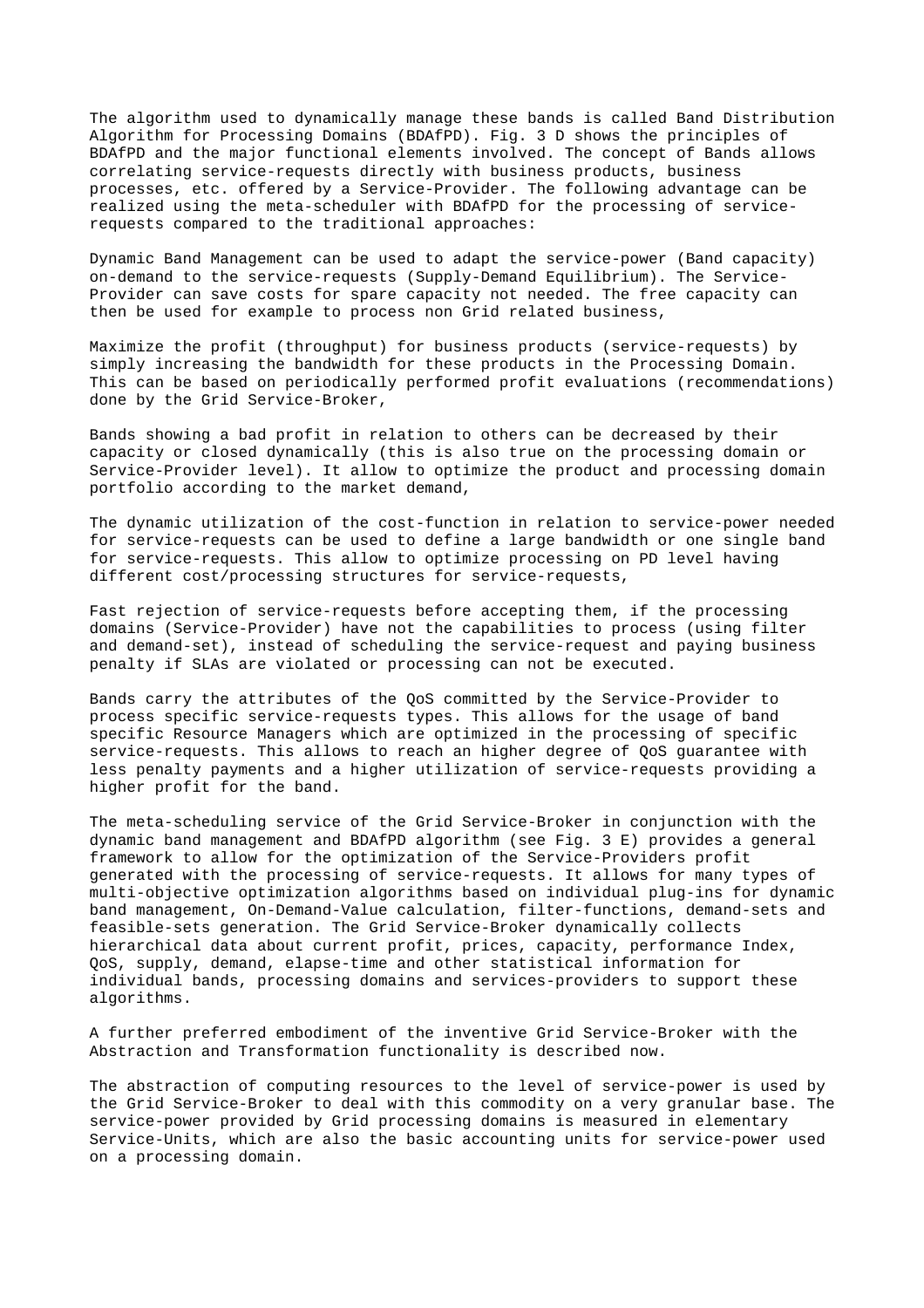To calculate the total service-power, basic resource units are used which could be for example CPU units, I/O units, main storage units, application units, OS units, Network units.

These basic resource units are multiplied by an individual weight reflecting their relevance to others (e.g. cost factor). If we calculate the service-power used to process a Service Request Work Unit SRWU t in a period timeframe of P on a processing domain PD x having n basic resources, it can be formulated as:

$$
S_t^x = \vec{B}_t^x \times \vec{\delta}^x = \sum_{i=1}^n \sum_{j=1}^p B_{t,j}^x \cdot \delta^x \, [\, S\!U]
$$

To transform the service-power between different processing domains which have different processing performance, it can be defined the Service-Unit transformation factor to calculate neutral Service-Units for PD x as follows:

$$
\gamma_{sv}{}^x = \frac{1}{PD^x{}_{\text{coeff.}}}
$$

The transformation factor can be derived using a reference processing-domain and having the basic resource weights given for the processing domains. Another practical approach for getting the transformation factor is to use a PD benchmark as follows:

$$
PD^{x=ref} \xrightarrow{\text{incobinant} M} = \overline{\sum_{t=1}^{m} S_t^x} \leftrightarrow SRWU_t \ \forall \ (SRWU_t \in M)
$$

an minimum

which is calculated as the mean value of historical samples m needed to process benchmark M on reference PD M = unconstrained mix

resulting in a PD coefficient of

$$
PD^{x_{\text{coeff}}} = \frac{PD^{x_{\text{boundary}kM}}}{PD^{ref_{\text{boundary}kM}}}
$$

The initial estimation of the PD processing power is necessary, if a combination of heterogeneous PDs are given and the measurement of basic resource units is done using different methods. This means that the local resource managers (or work load managers) of the processing domains are using different methods to sample the basic resource units. In an homogenous environment this can be avoided by using a global sampling metering.

At least two different approaches can be used to calculate the neutral Service-Units required by the Grid Service-Broker, which are initial benchmarking of the PDs using a reference PD to calculate the PD coefficient or using comparable performance data for the basic resource units of the PD to calculate the PD coefficient.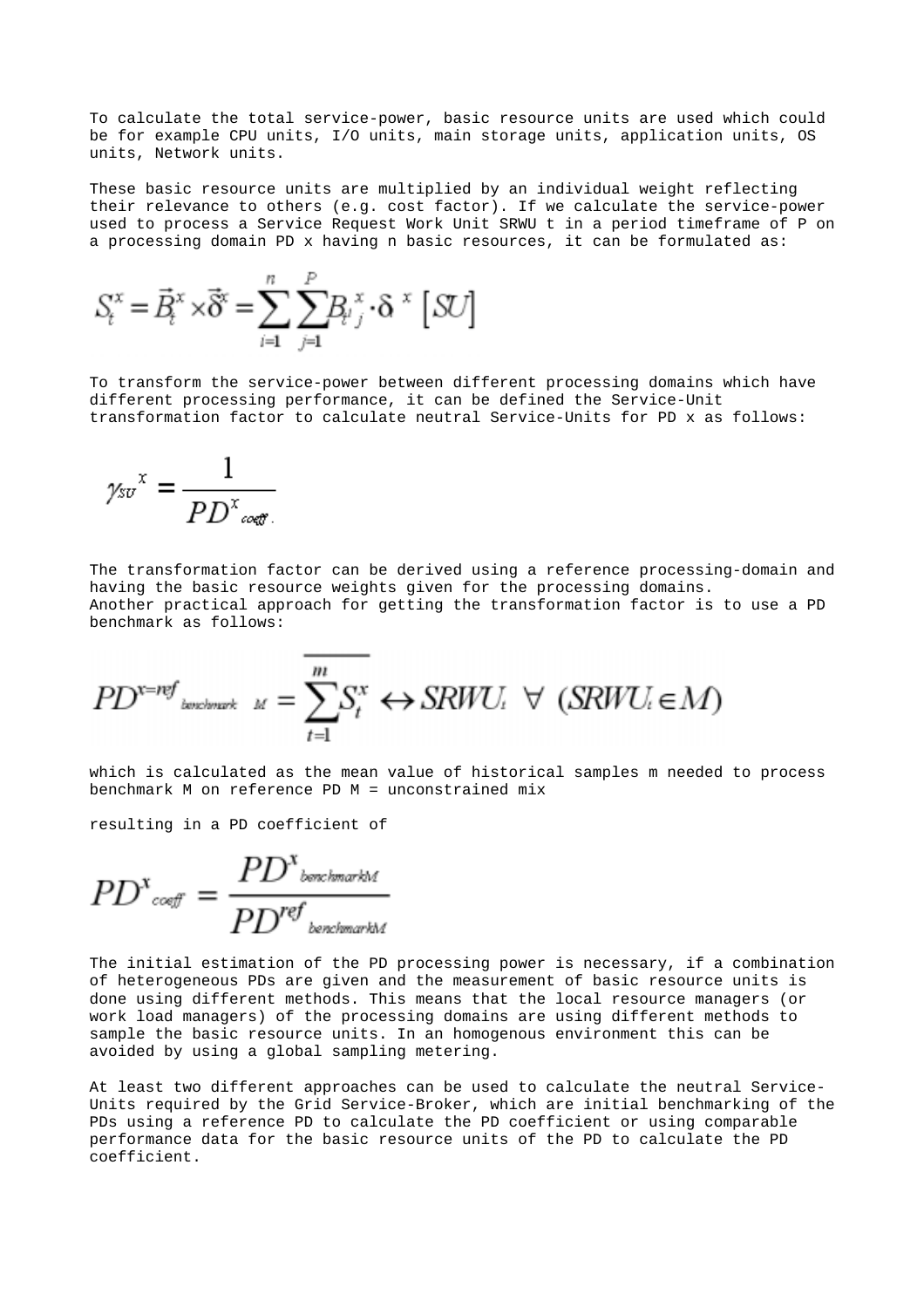A further preferred embodiment of the inventive Grid Service-Broker with a reservation-scheme functionality is described in conjunction with Fig. 3 F/G/H now.

The Grid Service-Broker (Distributed Grid Service-Broker part) uses an advanced reservation scheme to plan the processing. The scheme allows for the planning of service-requests and service-reservation-requests. A basic reservation unit is called "reservation-slot" which represents a fixed or variable capacity of service-power in a single period of time (see Fig. 3 F and Fig.3 G).

Using this reservation scheme the Distributed Grid Service-Broker optimizes the processing according to QoS-Parameter (e.g. Timeline, elapse-time, etc.) and profit optimization by smoothing the peek-load demands over periods of time. This is also based on historical time series analysis (e.g. PI data, profit data) collected by the data collection service over time and evaluated by the data historical simulation service.

A further preferred embodiment of the inventive Grid Service-Broker with a Data Collection Service is described now. This is an additional component of the Distributed Grid Service-Broker which extends the basic components. It deals with compression and data sampling techniques aimed to reduce the amount of collected data resulting in preanalyzed cleared time series.

A further preferred embodiment of the inventive Grid Service-Broker with Data Historical Simulation Service is described now.

This is an additional component of the Central Grid Service-Broker which extends the basic components. It provides enhanced data analysis techniques for historical data to support projection and risk analysis for the SRWU processing.

A further preferred embodiment of the Grid Service-Broker with a On Demand Value Function is described now.

The On-Demand-Value-Function (ODVF) which is used by the Distributed Grid Service-Broker determines the actual market-value or On-Demand-Value (ODV) for service-request processing. The function represents a multi-objective optimization scheme as shown in the attached table.

Individual elements (which are themselves functions) of the ODVF are the demand- , supply-, price- (revenue), cost- and penalty-function. The ODV is calculated during the auction process for service-requests on a given time horizon (timeline parameter). Depending on the calculated ODV, individual servicerequests can be ranked and selected during the auction process (with an offer response) by the Distributed Grid Service-Broker (local profit optimization). The same mechanism takes place if service-power (capacity) is requested on an individual band level (capacity sealed bid auction process). In this case the ODV is calculated for band capacity on a given time horizon. It can be used for example to adjust the band settings (e.g. higher ODV leads to extend the band capacity if needed and vice versa).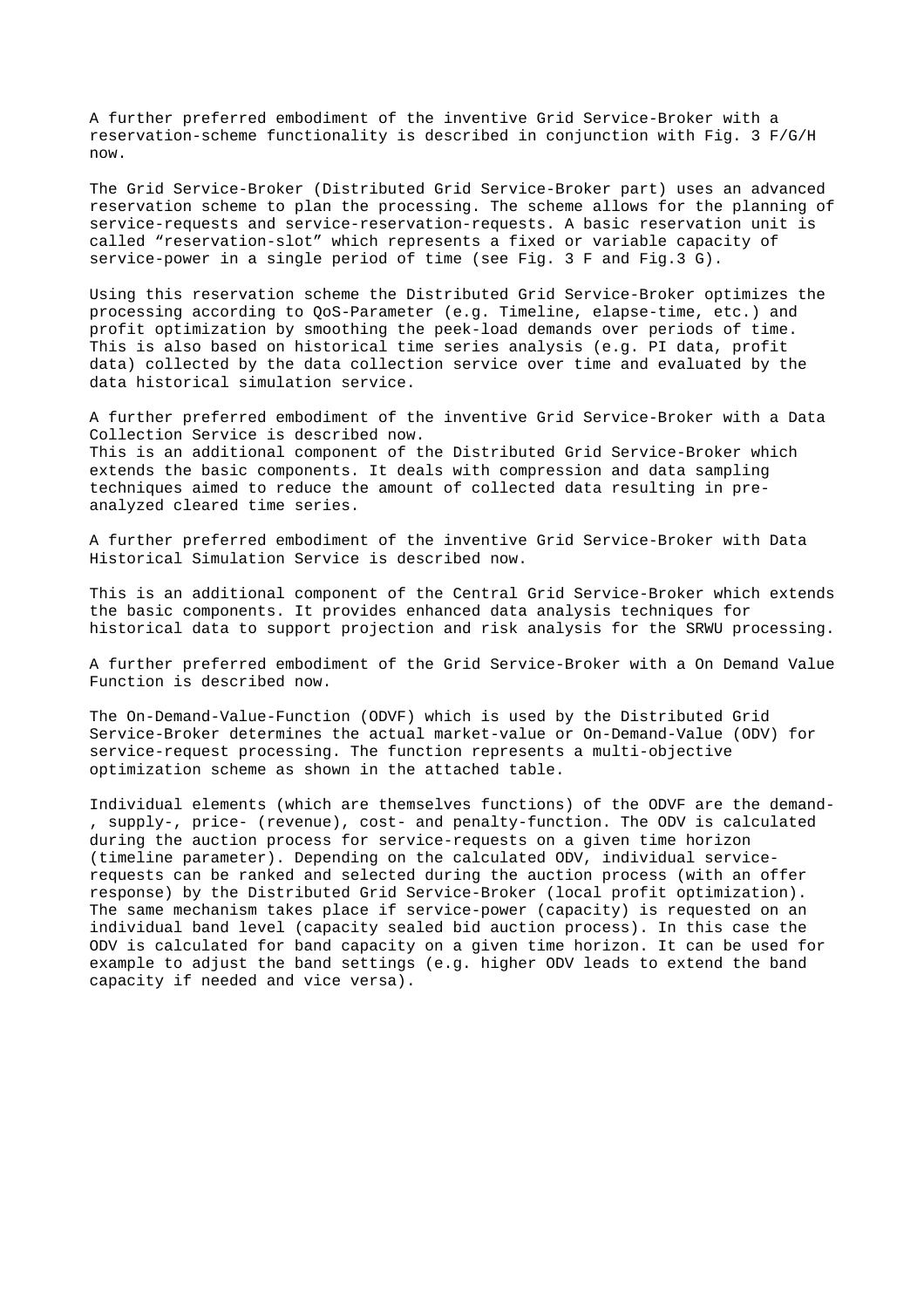

An example of an ODVF with the function elements price P, costs K and Penalty can be formulated as follows:

# $\Gamma(SO_i^x) = \Xi^x - \Pi^x - \Omega^x$  $= P(SRWU_i)^x - K(SRWU_i)^x - \Omega(SRWU_i)^x$

Please note that supply and demand is expressed using the Performance Index which calculates as:

 $PI^{x} = \frac{\text{demand}^{x}}{\text{max} \cdot \text{Supply}} = \frac{\sum_{i} SPDB^{x}}{\text{TSUP}^{x}}$  $i =$  number of bands

The price or revenue function for SRWU i can be formulated based on an actual Performance Index PI of the processing domain  $x$  in a time interval  $[t, T]$ 

$$
P(SRWU_i)^x = \frac{PDCost}{TSUP^x}[ (1 + PI_i^x + \Delta \hat{P}I_T^x) \cdot PSUN_i^x [ (1 - discount[] discount \_ correction)
$$

...without reservation costs and  $PI_{Spot}^x = PI_t^x$ 

Where the discount correction is a function of the PI, which could be as follows:

$$
discount\_correction = 1 - \frac{1 - PI^{x}}{1 + PI^{x}}
$$

The PI delta can be estimated using time series analysis on historical data and Forwards calculation (e.g. Mean reverting model); where the delta calculates as actual spot PI minus the mean value of Forward PI for interval T.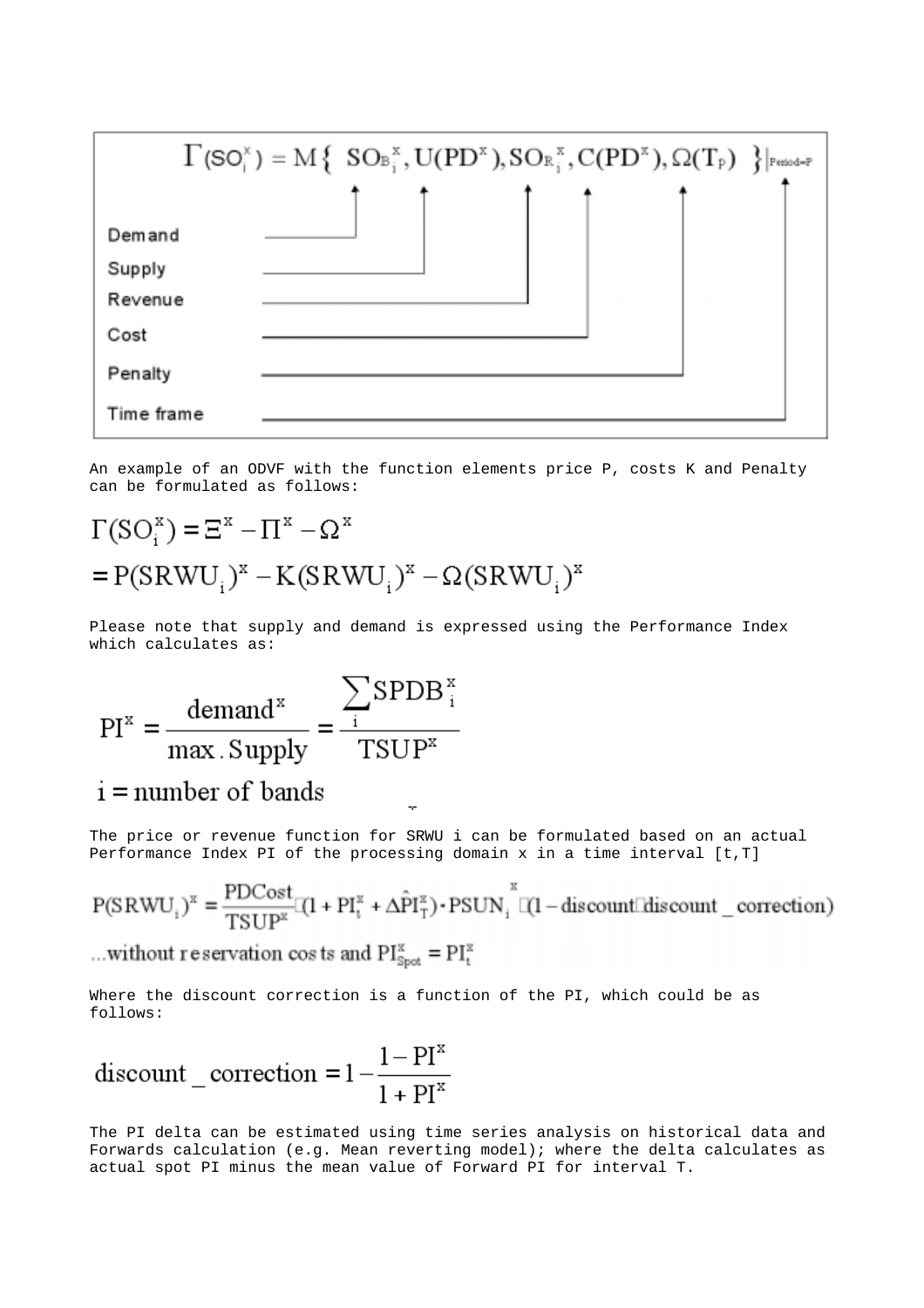$$
\Delta \hat{P} I_T^x = PI_S^x - \overline{F}(PI_T^x) = PI_S^x - \frac{1}{T} \sum_{i=0}^T F(PI_i^x)
$$

## Sample Period =  $N$ ;  $PI_0^x$  = timeseries start; T = n periods

An alternate approach could be to use the mean value of Forward Call Options calculation with financial instruments (e.g. using Black & Scholes).

$$
\Delta \hat{P} I_T^x = \frac{\sum_{i=1}^I P I_{ci}^x}{T} = F_c(H(PI^x), T_p)
$$

 $\mathbf{r}$ 

## Sample Period =  $N$ ;  $PI_n^x$  = timeseries start; T = n periods

The cost function calculates using a linear approach according to the Projected Service Units needed (PSUN) for the processing of SRWU type i.

$$
K(SRWU_i)^{x} = \frac{PDCost}{TSUP^{x}} \cdot PSUN_i^{x}
$$

Penalty functions relates directy to the Quality of Service function and the probability of failure. The final penalty cost calculation is shown below.

$$
\Omega^{\mathbf{x}} = (1 - p(\Omega)) \cdot \xi_{\Omega} \mathbf{p}(\Omega) = \mathbf{f}(\mathbf{P}\mathbf{I}^{\mathbf{x}}) \Omega(\mathbf{SRW}\mathbf{U}_{i})^{\mathbf{x}} = \Omega^{\mathbf{x}} \cdot \mathbf{P}(\mathbf{SRW}\mathbf{U}_{i})^{\mathbf{x}}
$$

Where the probability of failure could be a simple continues function like

## $p(\Omega) = 1 - PI^{x^2}$

or a more complex one like

$$
p(\Omega)_{n+1} = p(\Omega)_n + PI_x \cdot p(\Omega)_n \cdot (p(\Omega)_{Limit} - p(\Omega)_n)
$$
  

$$
p(\Omega)_1 = 1.0; p(\Omega)_{Limit} = L \prec p(\Omega)_1; \Delta PI = PI\_increment
$$

If no continuous form can be derived, data from time series samples based on historical values can also be used.

There are much more possibilities to derive and express the ODVF. A micro economic approach using a tatonement process with excess functions has been validated by the authors but will not be shown here.

A further preferred embodiment of the inventive Grid Service-Broker with the Capacity Sealed-Bid Auction is described in conjunction with Fig. 3 I/J/K now.

The Grid Service-Broker uses a novel type of auction to optimize the communication between the Central Grid Service-Broker part and the Distributed Grid Service-Broker part. The auction mechanism has been called Capacity-Sealed-Bid Auction. The general picture of scheduling SRWUs to appropriate processing domains is shown in Fig. 3 I. This is a two step approach with an auction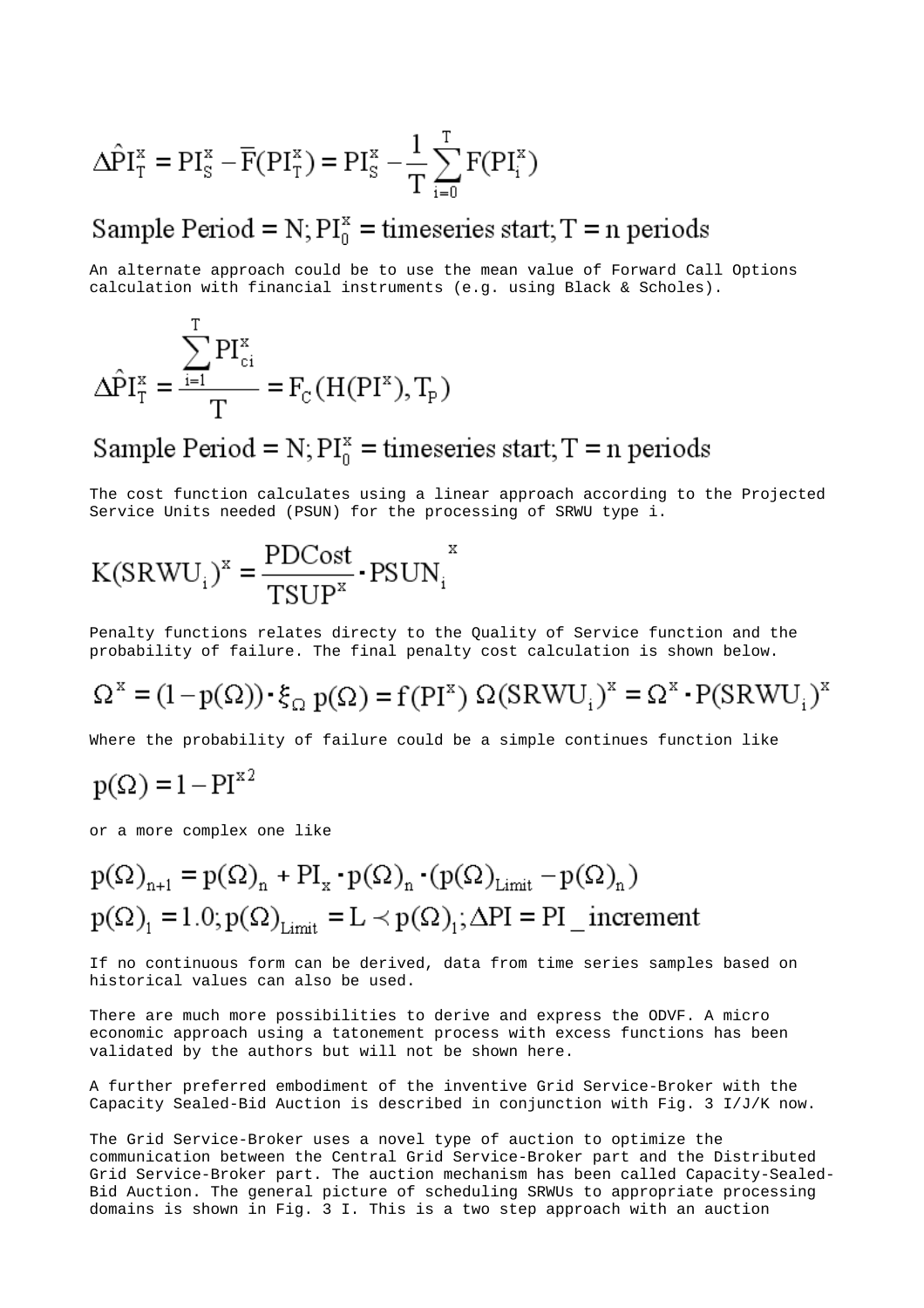mechanism as a first step followed by the distribution of SRWUs as the second step.

Using a standard auction mechanism (e.g. Sealed-Bid) would lead to the execution of the two steps mentioned above for each SRWU arriving in the SRWU queue. This generates the protocol sequence of BID, BID-Rsp, Reservation, Reservation-Rsp etc. for each single SRWU (see Fig. 3 J for details on the protocol). Special care need to be taken in this approach to allow auction retries for SRWUs not served by PDs in the first auction run (otherwise leading to a high rejection rate of SRWUs, even PD service-power is available). For the standard auction case these involves all SRWUs which lost the auction to the winner-SRWUs not getting an offer from the PDs. This leads also to a pure utilization of PDs due to bidding (congestion) for the same "attractive" SRWUs and having then spare capacity for the auction period if the auction is lost.

To reduce the communication overhead between the Central Grid Service-Broker and Distributed Grid Service-Broker and to get an acceptable profit for the PDs a sophisticated auction mechanism needs to be found. It must reduce the rejection rate of SRWUs if capacity is available, allow for auction retries and reduces spare capacity of PDs leading to a higher profit. The novel solution is called Capacity-Sealed-Bid Auction. The Central Grid Service-Broker clusters SRWUs for each scheduler period by their individual type. The capacity is calculated for the total service-power needed to process all SRWUs which maps to a specific band type (see BDAfPD). An auction process with the Distributed Grid Service-Brokers is started to get the required service-power (on band level). The Central Grid-Server Broker analyses the BID-Reponses (offers) from the Distributed Grid Service-Brokers and matches the offered capacity to the required capacity on SRWU level (e.g. using Best Price policy). SRWUs which could not been matched (no service-power available) are allowed to join the next auction run until a final retry is reached.

The inventive approach leads to an overall reduction of communication overhead between the two Broker parts by a factor of 7 compared to the standard solution. The profit of the PDs is increased for the same experiment by 50% more utilization. These experiments also show that a retry count of 1 is sufficient by our Capacity Sealed-Bid Auction to avoid starvation of single SRWUs compared to a retry count of more than 10 in the standard case.

A further preferred embodiment of the inventive Grid Service-Broker with a Service Brokerage is described now.

This is an additional component of the Central and Distributed Grid Service-Broker parts which extends the basic components of standard instruments. It provides enhanced functionality for service trading based on financial instruments tailored to trade computing service power. Instruments supported could be Forward and Option pricing e.g. Swing Options, Take-and-Pay Options, Capacity Options, etc., which need to be priced for a future processing, spanning 1 to n periods of elapse time, and having different requirements in QoS.

A further preferred embodiment of the inventive Grid Service-Broker with a Service-Request Processing (master-flow Controller) is described now.

This is an additional component of the Distributed Grid Service-Broker which extends the basic components. It provides a sophisticated mechanism for the scheduling and control of business process related applications based on a common business process description language. It extends the local resource managers function to the level of a business process controller by the masterflow controller component. This component is responsible to process, control and monitor a SRWU related business process.

The implementation of the present invention in a prior art Grid architecture is described now. At first the major components of the prior art Grid architecture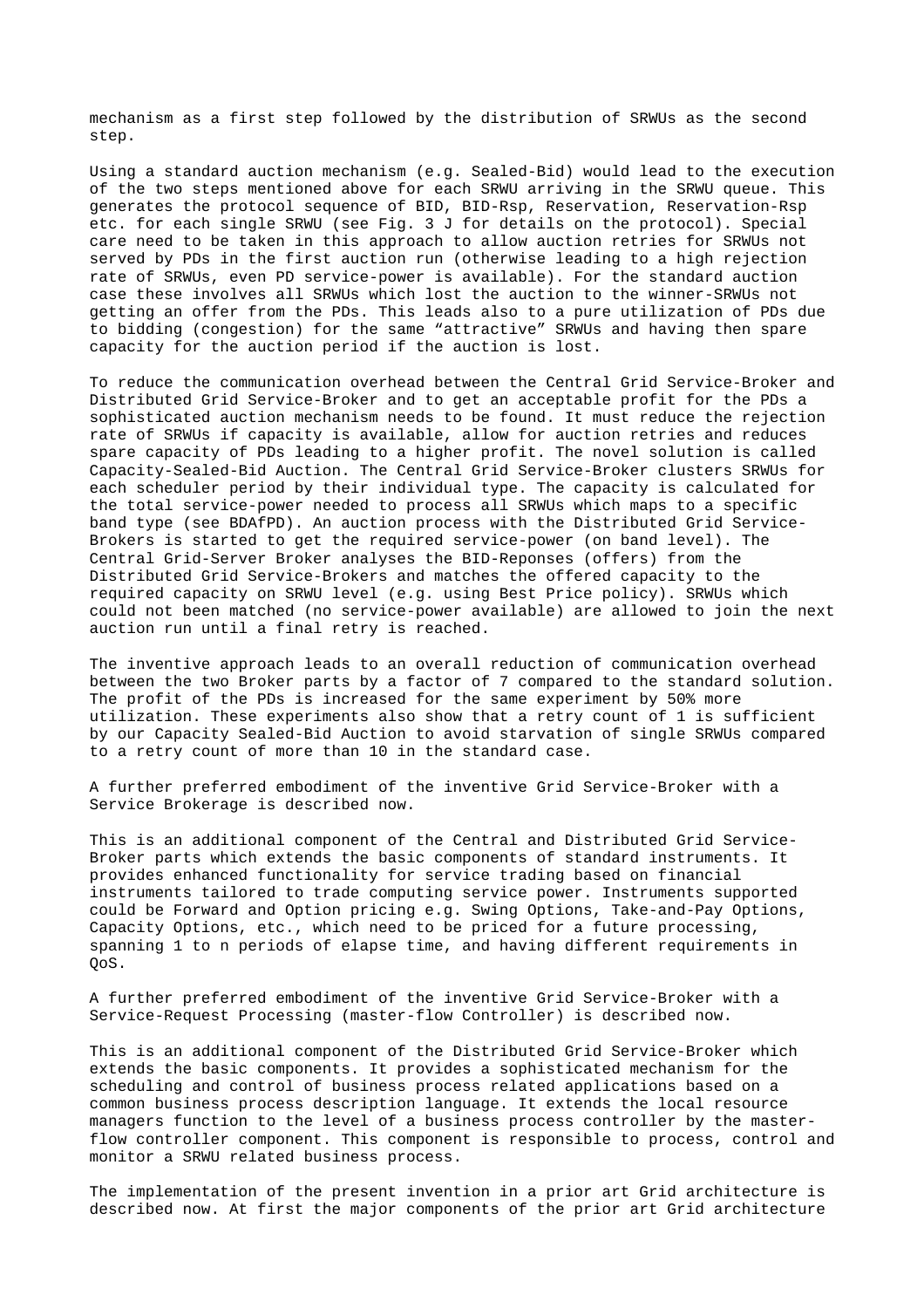"Globus" are briefly described and then the inventive extensions are described in order to implement the present invention into that prior art Grid architecture.

Major components of Globus are shown in Fig. 4 A. The major Globus components are the Grid Resource Allocation Manager (GRAM) Client and Server. The communication between Client and Server takes place using the Globus Resource Specification Language Scripts (RSL). These scripts contain the job and their corresponding execution parameters. The Job Manager component of the GRAM-Server interfaces to the local resource managers to dispatch the jobs scheduled by the GRAM-Client. The GRAM-Client receives status information about the actual job execution and receives the final outputs via the Global Access to Secondary Storage (GASS) service. The Dynamically Updated Request Online Coallocator (DUROC) function of the GRAM-Clients (Fig. 4 B) allows for a distribution of incoming jobs to different GRAM-Servers.

The Information Service of Globus is realized via the Monitoring and Discovery Service (MDS). It allows to manage static and dynamic information of Grid resources. This is shown in Fig. 4C.

Requests between MDS-Client and the information services components running at different hosts are using the Lightweight Directory Access Protocol (LDAP). The collection of information data is performed by several components running at the hosts. These are the GIIS (Grid Information Index Service) which maintains hierarchical references to the resource information and the GRIS (Grid Resource Information Service) which provides the resource information.

The inventive Grid Service-Broker extensions to the prior Art Grid architecture – Globus - are described now.

Figure 5 A shows the overall technical structure and communication flow of the present Grid Service-Broker solution. It is built of a Central Grid Service-Broker part with six major components and the corresponding Distributed Grid Service-Broker part with also six major components as described in conjunction with Fig.  $2 C - 2 R$ .

All of the major Grid Service-Broker components are an extension to the prior art Grid implementation shown with Globus. Globus does not provide any Grid Service-Broker functionality. The Grid Service-Broker can use the Globus components as an infrastructure alternative mainly for the message service and the information service. An adaptation of the relevant Grid Service-Broker components to the Globus infrastructure components are shown below:

Figure 5 B shows how the Distributor and Receiver components (6) are add-ons to the Globus GRAM service described above to utilize it for the distribution of Service-requests. This can be done by using a converter type mechanism to adjust to the RSL scripts and the Globus data transfer.

The On-Demand Information Service components (4,1) of the Grid Service-Broker can use the Globus infrastructure to send and receive messages (SRWU message container) between the different Grid Service-Broker parts. This is shown in Fig. 5 C.

The Grid Explorer function of the central Grid Service-Brokers On-Demand Information Service component (4) is able to interface to the Globus MDS-Client to complement the global Bulletin Board information provided by the distributed Grid Service-Broker this is shown in Fig. 5 D.

Fig. 5 D shows the Grid Explorer of Central Grid Service-Broker part adapting to the Globus MDS-Client.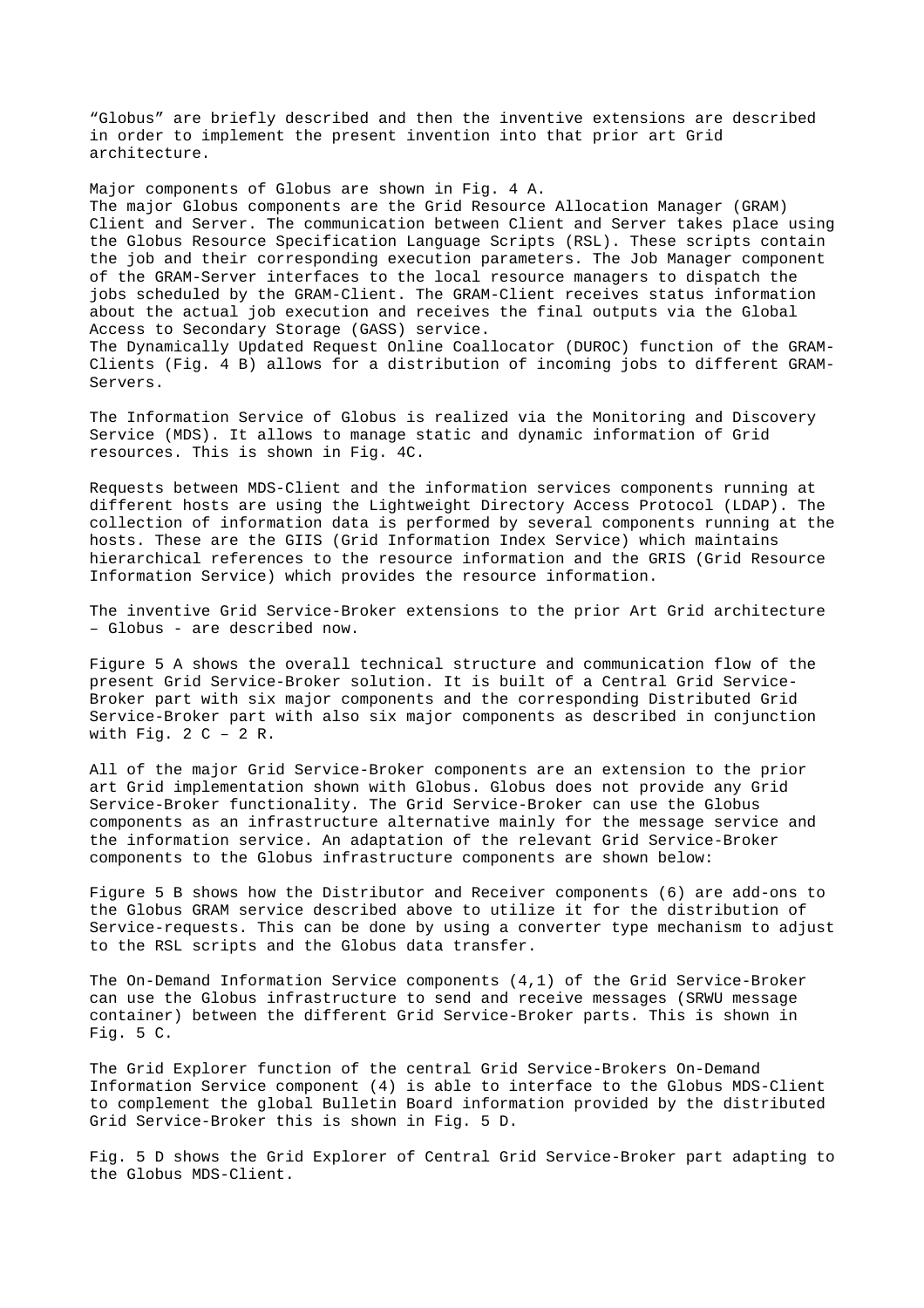The data service function owned by the On-Demand Information Service component (1) of the Distributed Grid Service-Broker can use a converter utility to adapt to the LDAP schema and the Globus data information provider structures (see Fig. 5 E). This can be used to announce data collected by the Distributed Grid Service-Broker to the Globus data service.

The Band Transformer component of the Distributed Grid Service-Broker part could be extended to use a RSL-Parser/Converter to receive Globus Job streams by the GRAM Server and convert them into the SRWU Format needed by the Band Transformer for using the BDAfPD. Grid-FTP could be interfaced by the Band Transformer to send/receive job data. This is shown in Fig. 5 F.

For the dispatching of SRWUs to local Resource- and Workload Managers the Dispatcher component of the Distributed Grid Service-Broker could use the different GRAM Service interfaces to start and control jobs and send/receive the job data.

This is shown with Fig. 5 G.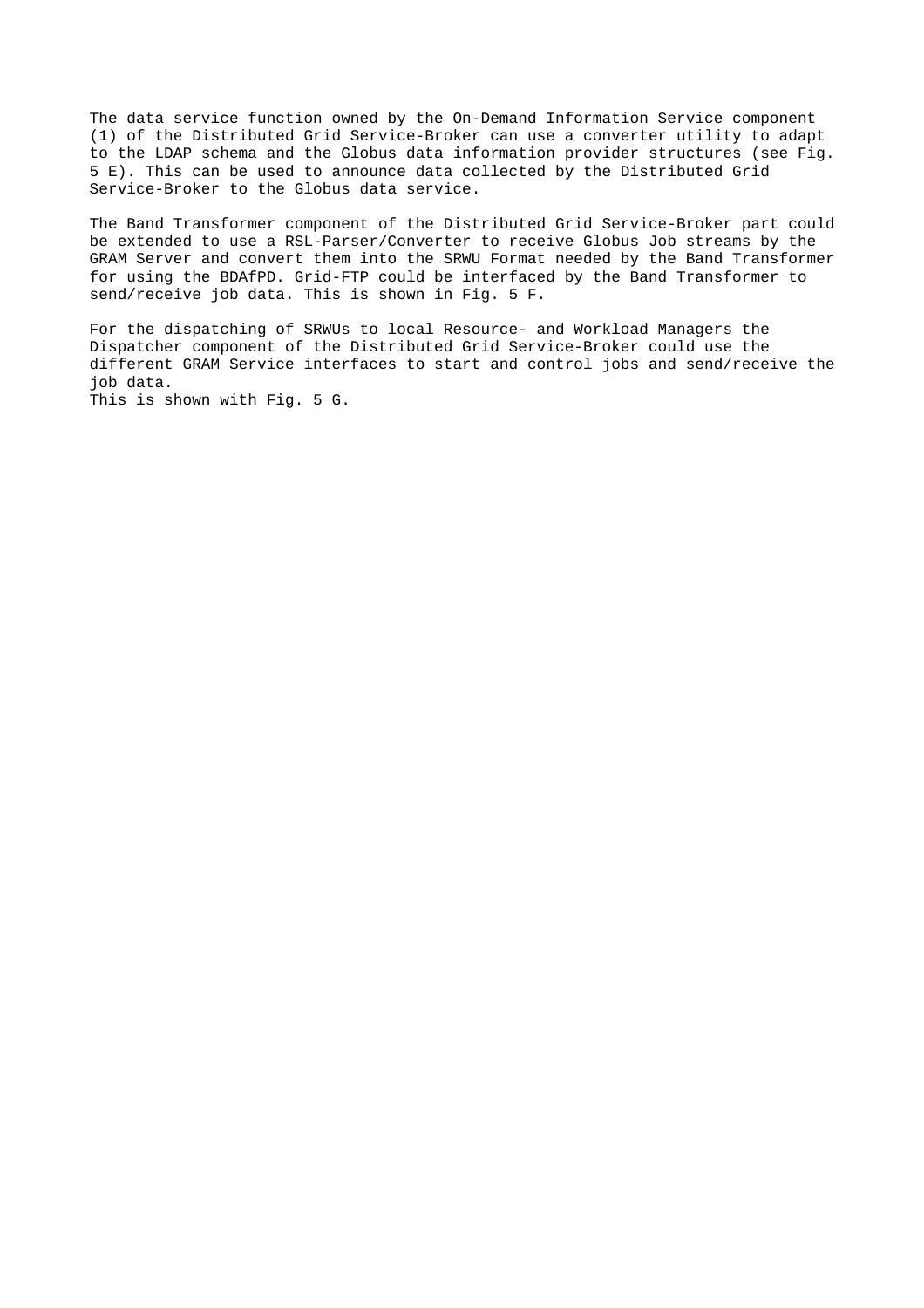Definition of terms used in the patent description

Service-Requestor: Demands computing service-power from service-requestors to be used for the processing of individual requests. The terms and conditions for the processing of the requests are negotiated with the Service-Broker which represents a Service-Provider-domain.

Service-Provider: Offers computing service-power to service-requestors. This can be based on a "local" or "global" market scenario, depending on the individual contracts used. The Service-Broker represents an individual Service-Provider by the definition of a Service-Provider-domain.

Resource-centric: The classic approach to allocate resources in computing systems.

Service-centric: A new approach used by the Service-Broker on using computing resources. The traditional resource-centric approach on using computing resources has been extended by the Service-Broker to a level of a servicecentric trading of computing service-power measured in Service-Units.

Service-power: commodity which is traded by the Service-Broker. The projectedservice-units-needed (PSUN) to process individual service-requests on processing-domains are used by the Service-Broker to determine the service-power to be traded. The computing service-power is measured in Service-Units.

Service-Request: appreciated form of a service-power-request or a service-powerreservation-request forming a Service-Request-Work-Unit (SRWU). It represents and individual request of an service-requestor to perform or plan the processing. The service-request format is defined and used by the Service-Broker. Usually a service-request correlates to individual business products or business processes, which are supplied/supported by a Service-Provider. These are mapped to bands by the Service-Broker. Transformation of individual type of requests (e.g. Web-Services formats, customer specific formats, etc.) to the service-request format can be performed by a formatter-service.

Service-Unit: Basic measurement unit of the service-power. The Service-Units are defined and used by the Service-Broker in a way to be resource independent and to be general transformable in a distributed, heterogeneous computing environment. The trading of service-power between service-requestors and Service-Providers is performed by a Service-Broker component.

Service-Provider-Domain: Set of processing-domains which belong to a unique Service-Provider. It represents the total service-power supplied by a Service-Provider to be used by the Service-Broker for trading.

Processing-Domain: Cluster of computing power, which can be heterogeneous systems (e.g. Grids) or homogenous systems (e.g. High performance clusters like IBM z/OS Parallel Sysplex) or any combination of these forming a unique capacity of service-power available for trading by the Service-Broker. The characteristics (e.g. total service-power, band-types supported, QoS, etc.) of the processing-domain is filed in a processing-domain profile (PDP). The processing-domain represents an unique management-domain owned by the Distributed-Request-Broker part.

Service-Broker: Major component of the invention, which is located in a Service-Provider-domain. It applies to a set of methods and functions to perform the trading of service-power for a Service-Provider. It is responsible for the trading of service-power between service-requestors and Service-Providers.

Central Service-Broker: major part of the Service-Broker, which is located in a Service-Provider-domain. It applies to a set of methods and functions to perform the trading of service-power for the Service-Provider-domain. In addition a set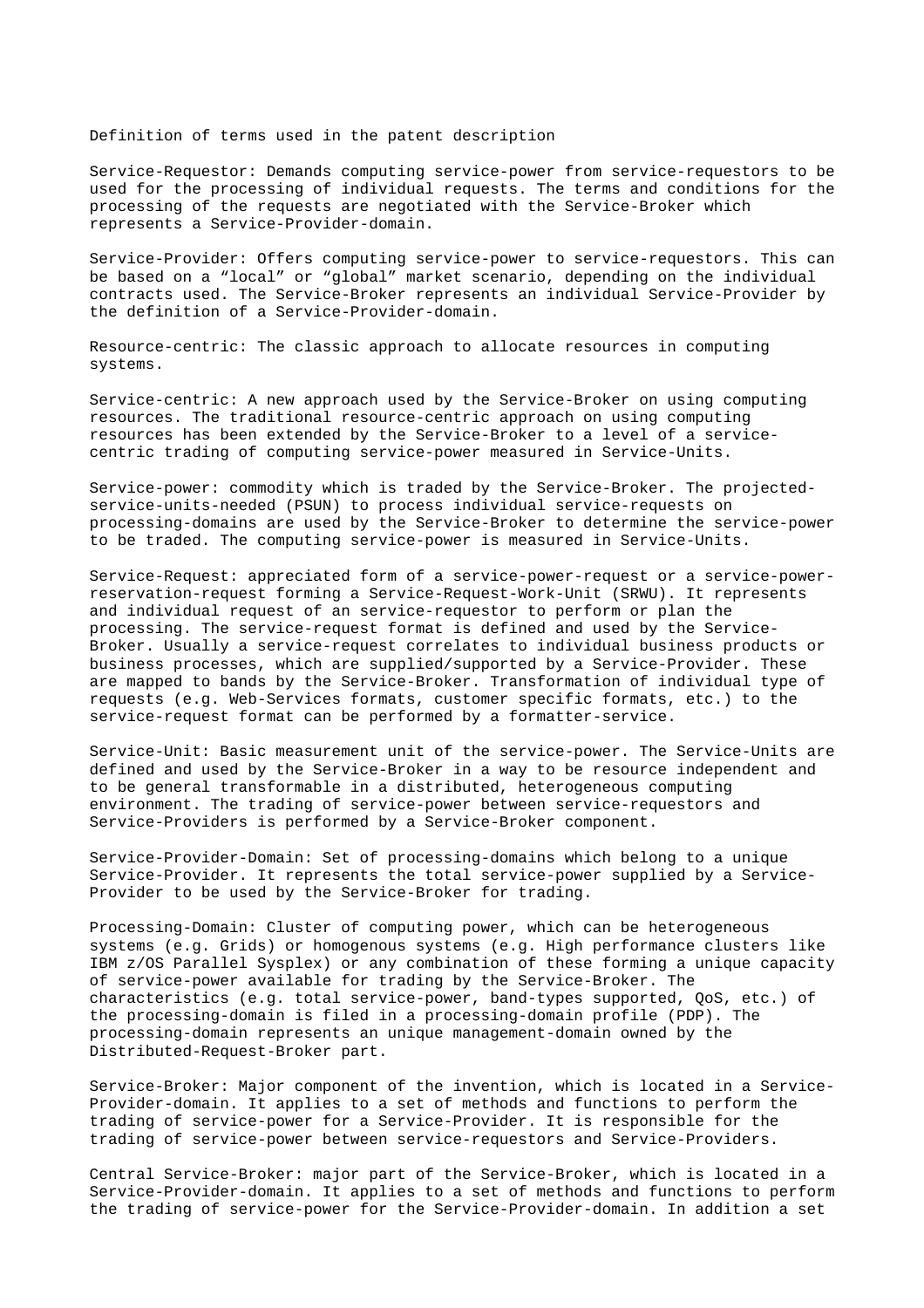of methods and functions are used to allow for (global) profit optimization of a Service-Provider-domain.

Distributed Service-Broker: major part of the Service-Broker, which is located in each individual processing-domain. It applies to a set of methods and functions to perform the trading of service-power for the processing-domain. In addition a set of methods and functions are used to allow for (local) profit optimization of a processing-domain.

Multi-Objective-Optimization: optimization to be performed having multiple objectives (dimensions). For example optimize the processing of service-requests having a given budget constrain, timeline, QoS and maximize profit for the Service-Provider.

Band Distribution Algorithm for Processing Domains: see BDAfPD. Service-Provider objectives: Parameters used to express the criteria`s from a Service-Provider for the processing of service-requests. This can be for example: Use the cheapest processing domain, Maximize throughput of standard business, Maximize the Utilization of a processing domain(s), Keep Quality of Service and Business Service Level Agreements, use On-Demand-Value for Service Request processing. These parameters are maintained in the provider-serviceelement (PSE) profile.

Business Products: These are products offered by a Service-Provider specified in business terms (e.g. travel booking, payment order processing, etc.). The products are defined with a fixed scope and quality. Usually business products are built on or supported by business processes to deliver the required functionality.

Business Processes: Are processes which support a specific type of business. There are several hierarchical levels of business processes. The level which supports a business product is called the master flow.

Reservation-scheme: Applied methods and functions of the Distributed Service-Broker part to handle the process of reservation for the planning of the traded service-power.

Reservation-slot: Basic reservation unit for service-power, which is a fixed or variable capacity of service-power in a single period of time. It is used by the Reservation scheme to plan service-requests for processing.

On-demand-value: Expresses the market-value of a service-request for an individual processing-domain. This takes into account the actual situation of the processing-domain (e.g. Performance Index, Costs, QoS, reservation, etc.) the operational risk for processing (QoS, Penalties, expected future demand, etc.) and the competitive market situation (mean-price, equilibrium price, price strategy, etc.).

Performance Index: Is a measure on how good a computing system, processingdomain, Service-Provider.domain is performing against a given target. The target(s) can be expressed in terms of utilization, response-time, QoS, velocity, etc. or any synthetic value which could be a combination multiple values.

Market-value: Value measured in payment units which expresses the actual market price situation for good.

BDAfPD: Band Distribution Algorithm for Processing Domains. A novel algorithm and set of methods introduced by the Service-Broker. It allows for a profit optimization of the Service-Provider-domains.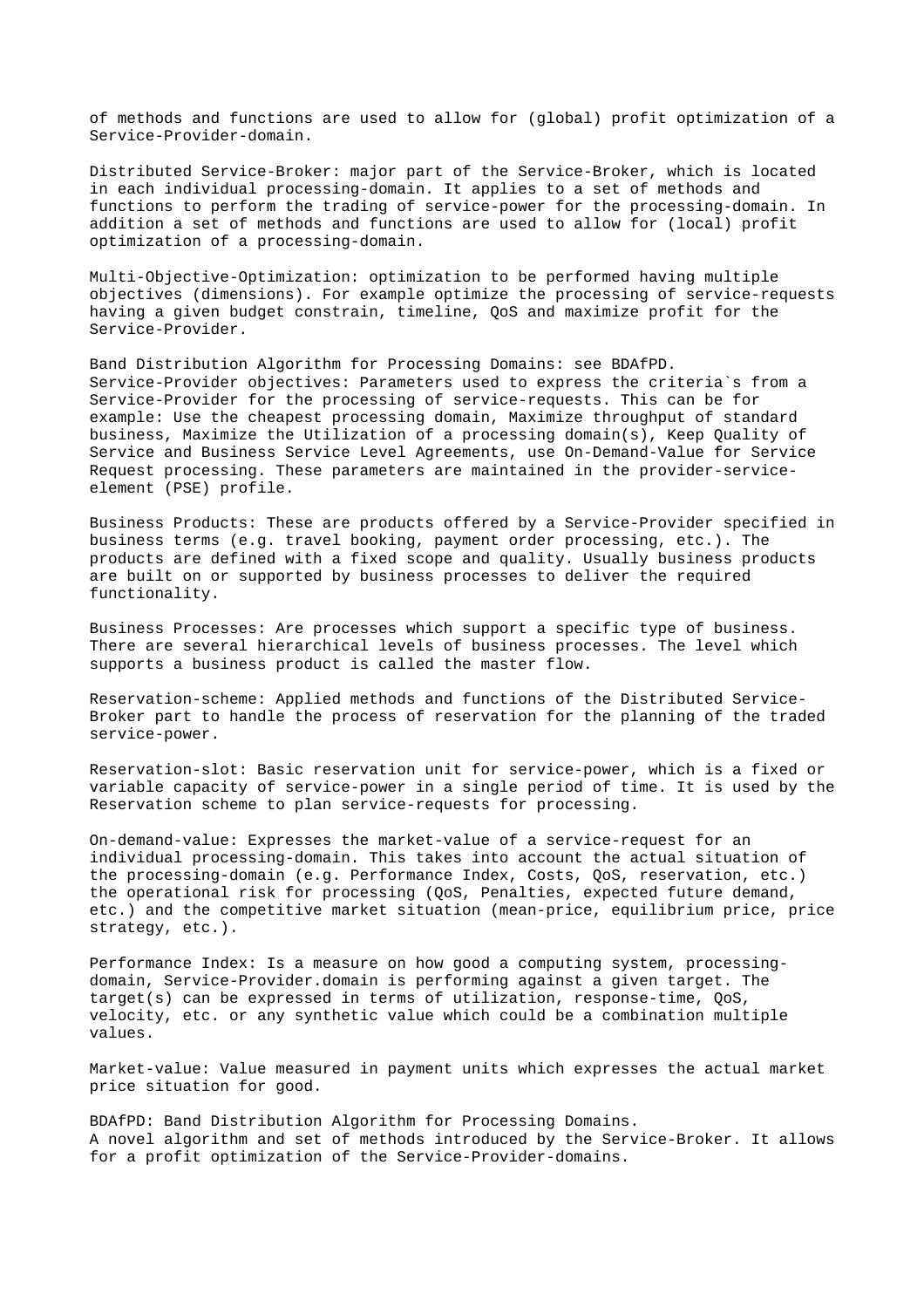### CLAIMS

1. A Service-Broker infrastructure in a heterogeneous distributed computing environment comprising a Service Requester and a Service Provider having at least one processing domain, wherein said Service-Broker distributes servicerequests received from the Service-Requester to the Service–Provider, wherein said Service-Broker infrastructure is

#### characterized by

a Central Service-Broker part and a Distributed Service-Broker part being connected via communication infrastructure,

wherein said Central Service-Broker part and said Distributed Service-Broker part providing a service-centric approach, wherein said service-centric approach provides service-power measured in Service-Units, wherein said Service-Units are defined and used by said Service-Broker in a way to be a resource independent and to be general transformable in a distributed heterogeneous environment,

wherein said Central Service-Broker uses a Meta-Scheduling Service for distributing service-requests to the appropriate processing domains which is based on projected Service-Units needed to process the incoming servicerequests, wherein said Meta-Scheduling-Service receives collected information from the Distributed Service-Broker, said collected information comprises information about the projected Service-Units needed to process the incoming requests and remaining service-power capacity on each of the Service-Provider processing domains,

wherein said distribution of said service-requests to the appropriate processing domains is performed by Band Mapping component being part of said Central Service-Broker part mapping incoming service-requests to a specific Band, each Band represents a certain amount of Service-Power measured in Service-Units with an agreed Quality of Service,

wherein each of said Band can be dynamically configured by a Band Transformer being part of the Distributed Service-Broker which sets the individual Band boundaries,

wherein the conjunction of the availability of service-power measured in Service-Units and the Band Mechanism allowing resource independent and transformable economic distribution of service requests within a heterogeneous distributed computing environment.

2. The Service-Broker infrastructure according to claim 1, wherein said Meta-Scheduler uses an economic optimization model scheduling policy (EOML3 scheduling policy).

3. The Service-Broker to claim 1, wherein said Meta-Scheduler is supported by auction process to establish a market-price for the provided service-power of the individual Bands.

4. The Service-Broker infrastructure according to 1, wherein said auction process is a Capacity-Sealed-Bid-Auction process.

5. The Service-Broker infrastructure according to claim 4, wherein said Distributed Service-Broker uses an ON-Demand-Value calculation to represent the processing domain specific market-value for processing of service-requests and to be used within said Capacity–Sealed-Bid-Auction process.

6. The Service-Broker infrastructure according to claim 1, wherein said Distributed Service-Broker uses an advanced Reservation-scheme for reserving service-power either by a service-power-request or service-power-reservationrequest.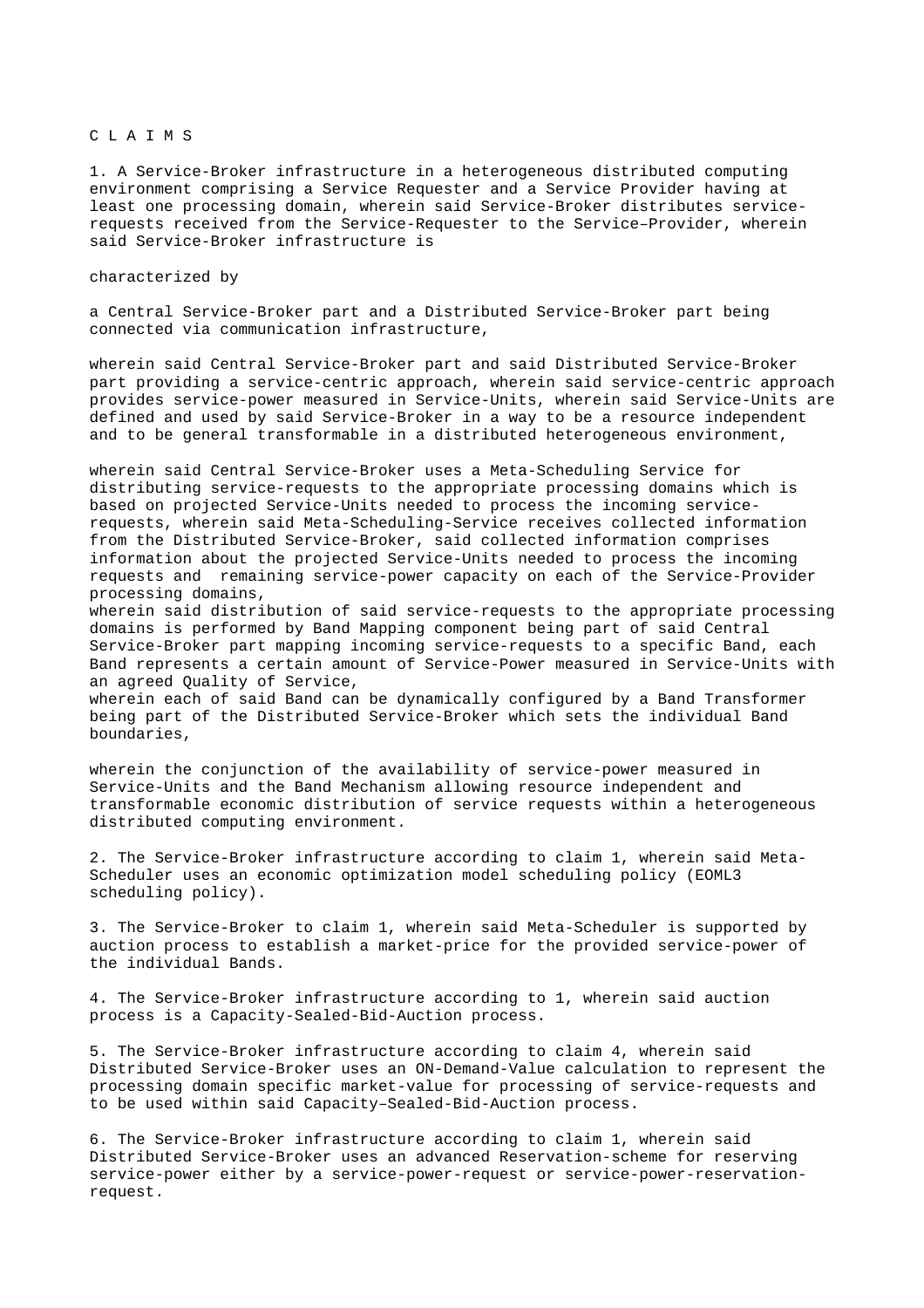7. The Service-Broker infrastructure according to claim 6, wherein said advanced reservation scheme uses reservation slots which is fixed or variable capacity of service-power in a single period of time.

8. The Service-Broker infrastructure according to 1, wherein said heterogeneous environment is a Grid-Environment.

9. The Service-Broker according to claim 1, wherein each Band is characterized by service-power provided, quality of service, price and cost structure, dedicated Resource Manager, and business processes and business products supported.

10. The Service-Broker according to claim 1, wherein said Central Service-Broker and said Distributed Service-Broker running within a Service-Provider-Domain.

11. The Service-Broker according to claim 1, wherein said communication between said Central–Service Broker and Distributed Service-Broker can be a Gridinfrastructure, TCP/IP infrastructure using hyper sockets.

12. A method for providing computing service power in a distributed heterogeneous environment, wherein said distributed heterogeneous computing environment comprising a Service Requestor and Service-Provider connected via a Service-Broker infrastructure, wherein said Service-Broker distributes requests received from the Service-Requester to the Service–Provider having at least one processing domain,

wherein said method comprising the steps of:

receiving service requests from said Service-Requestor,

mapping said service requests to multiple Bands provided by the Service-Broker,

projecting Service Units to be processed for said service request on said mapped Band,

building a "demand set" of processing domains which have the needed Band the needed service power available,

requesting offers from said processing domain being part of the "demand set",

building "a proposal set" out of the received processing domain offers which best fits the scheduling strategy, and

accepting the "proposal set "resulting in a reservation of service-power for the accepted service-request.

13. Method according claim 12, wherein said mapping step can be based on quality of service-power needed, business products and business process used.

14. Method according to claim 12, wherein said projecting Service Units collected provided the data collection service over time can be based on historical time series analysis.

15. Method according to claim 12, wherein said "demand set" is based on filter criterias of the Service Provider strategy for scheduling of said service requests.

16. Method according to claim 15, wherein said filter criteria are "use the cheapest processing domain", "maximize throughput of standard business (specific band type)", "maximize the utilization of the processing domain", "keep quality of service and business service-level agreements", On demand value for servicerequest processing.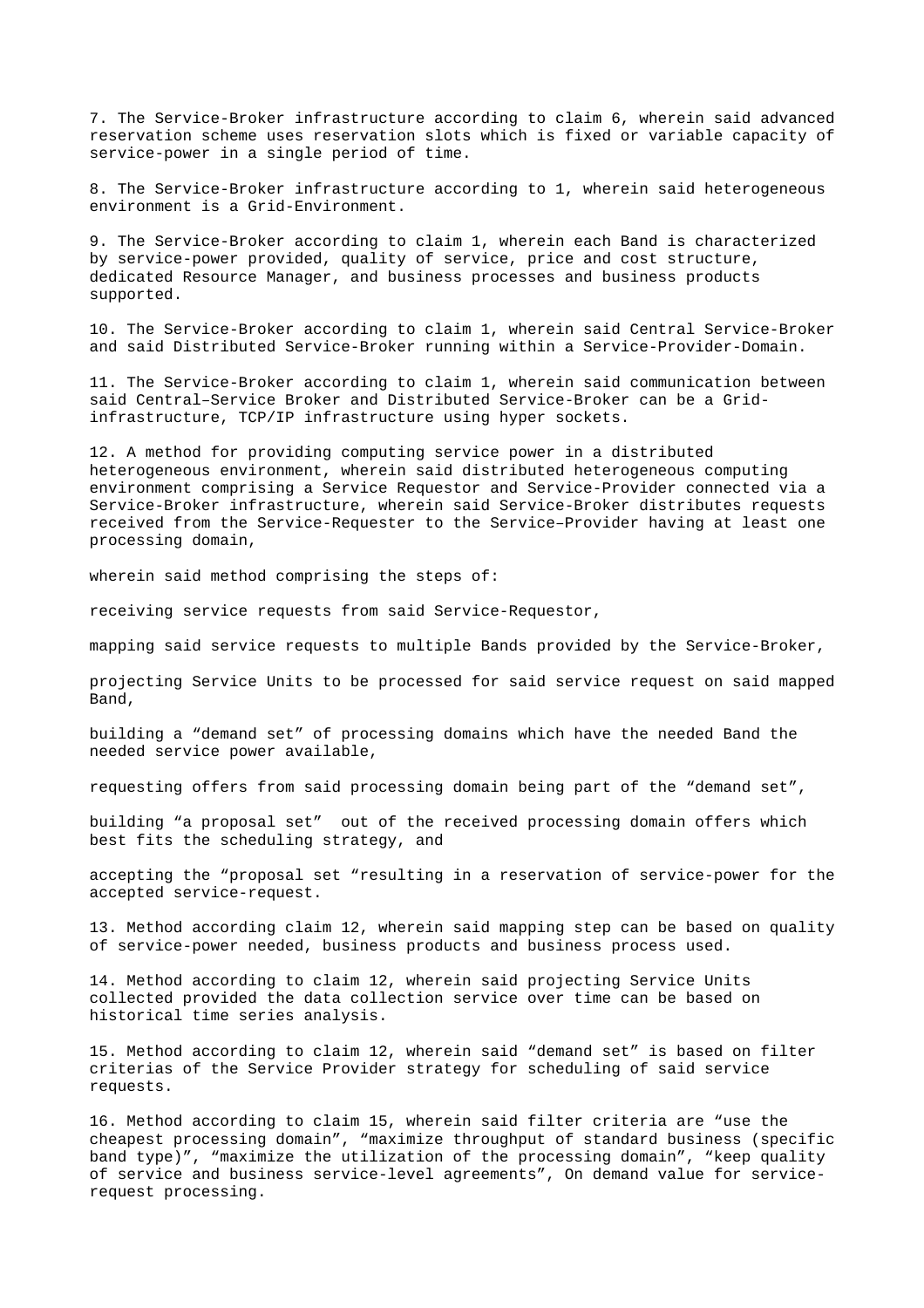17. Method according to claim 12, wherein said step for requesting offers can be carried out by a Capacity-Sealed-Bit- Auction-process.

18. Method according to claim 12, wherein said "proposal set" is based on best price strategy, lowest performance index, highest On Demand Value which are part of the Service-Provider scheduling strategy.

19. Method according to claim 12, wherein said accepting step is performed by a Reservation scheme which is able to optimize the processing according to quality of service-parameter, utilization, and profit optimization targets by smoothing the peek-load demands over time.

20. Computer program product stored in the internal memory of a digital computer, containing parts of software code to execute the method in accordance with claim 12 - 19 if the product is run on the computer.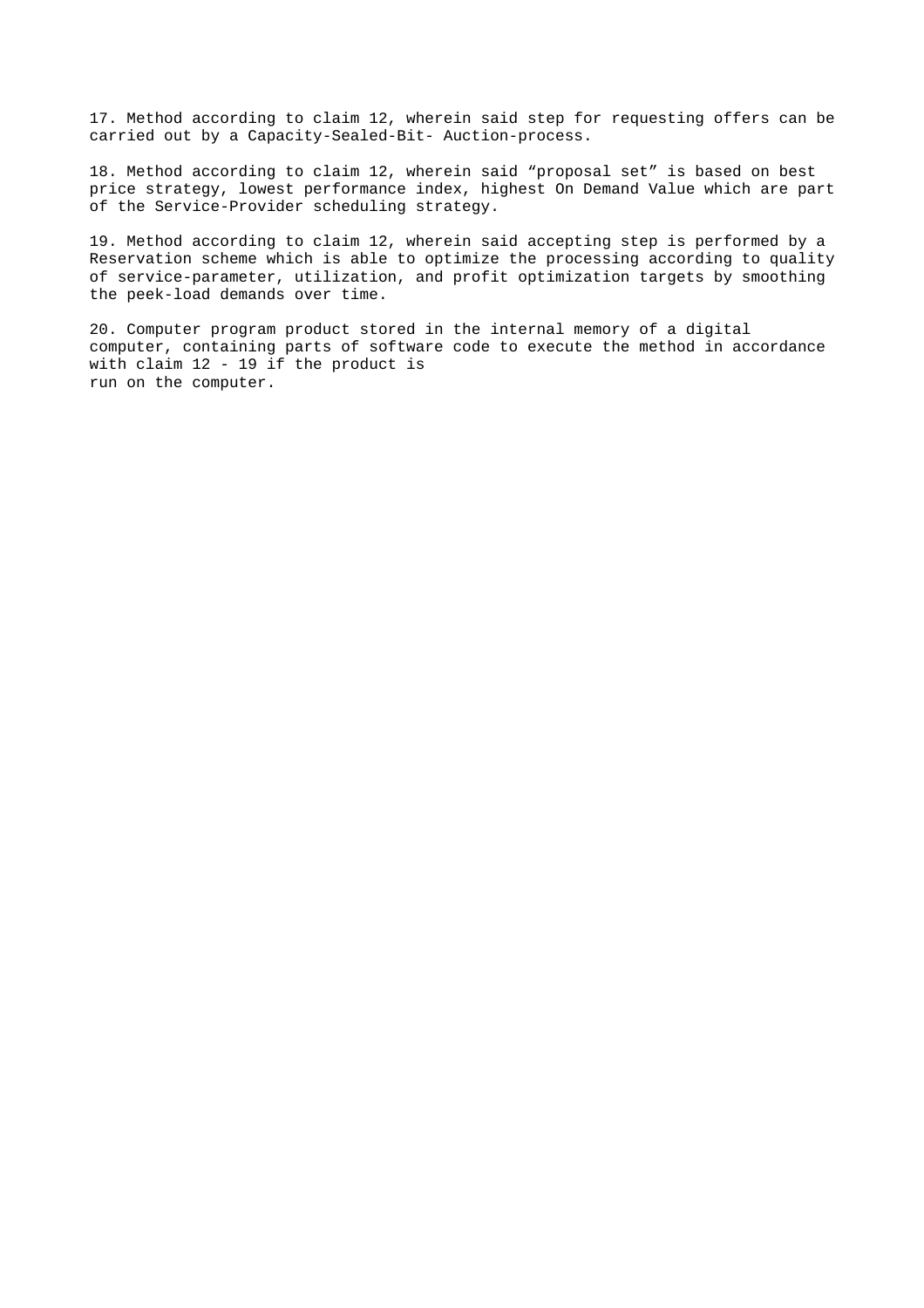

FIG. 1A



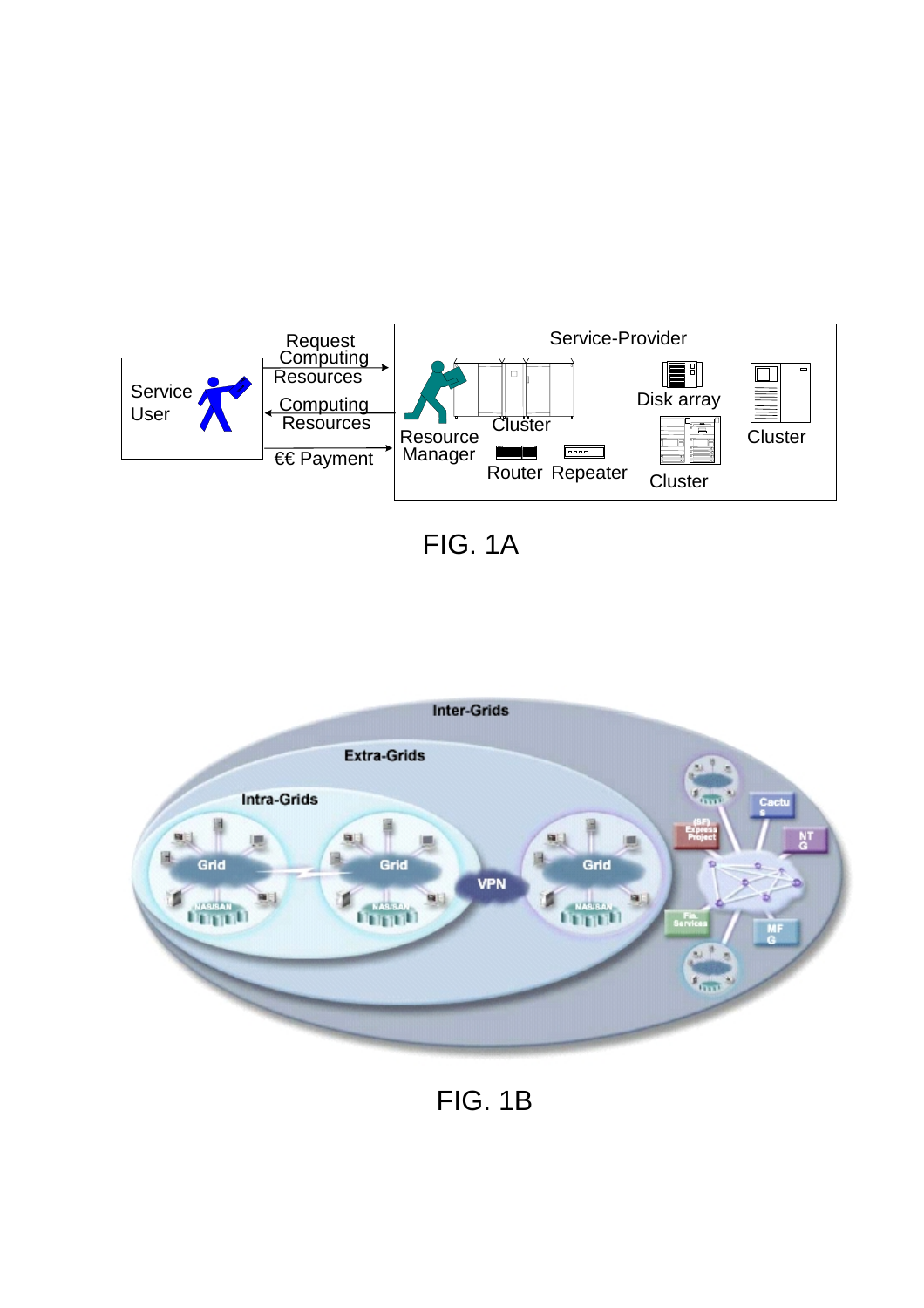

FIG. 2A

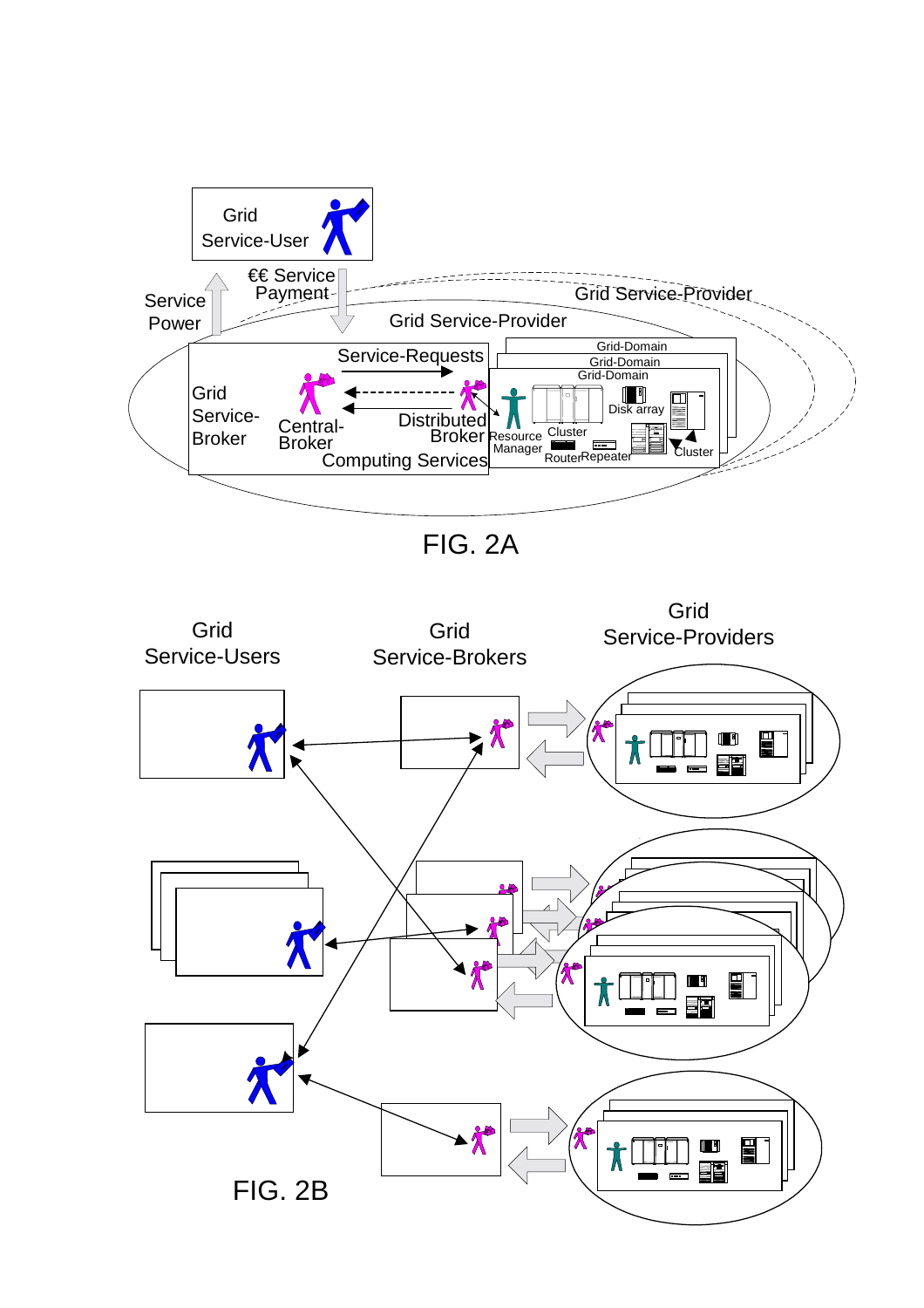

FIG. 2C



FIG. 2D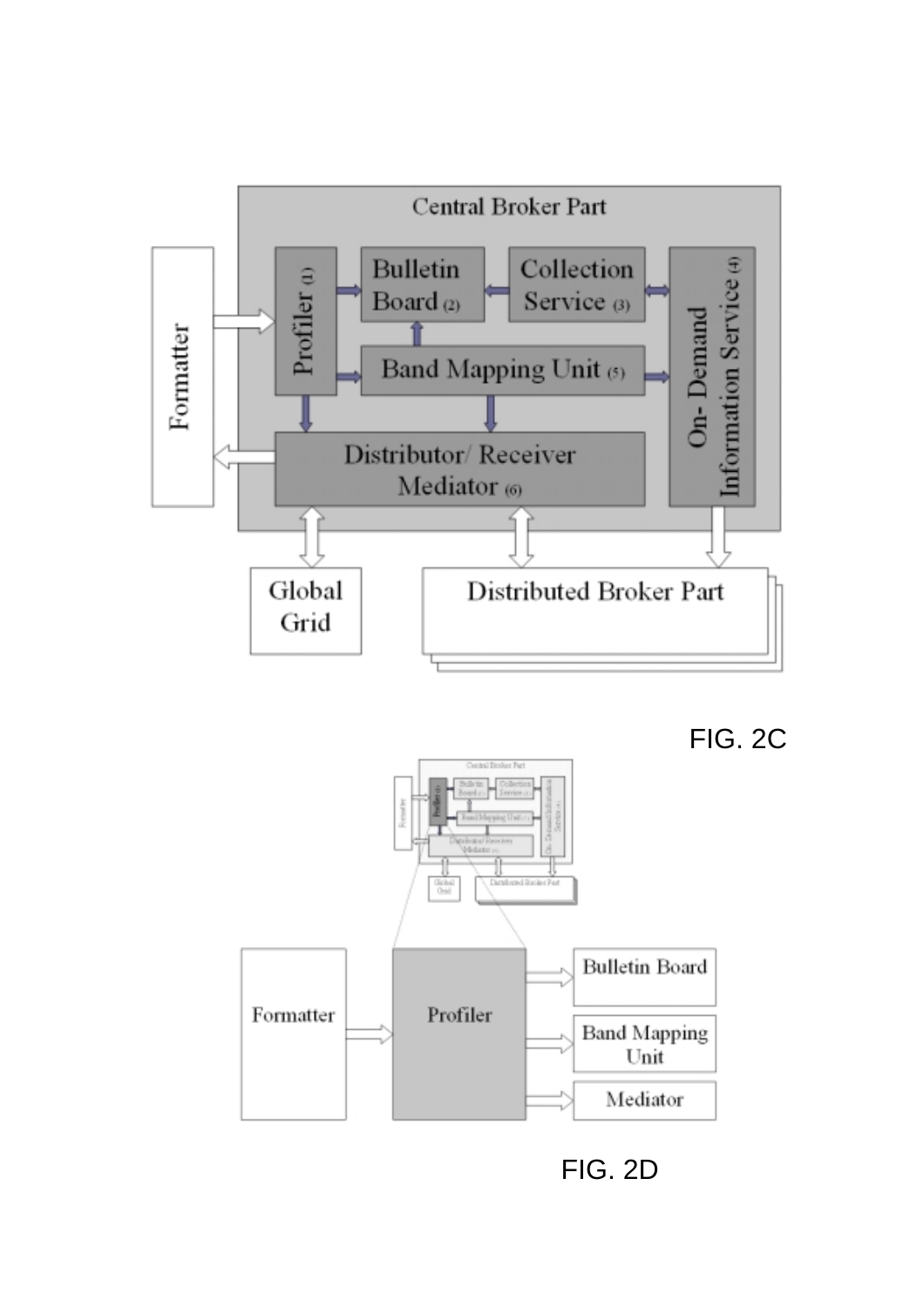

FIG. 2E

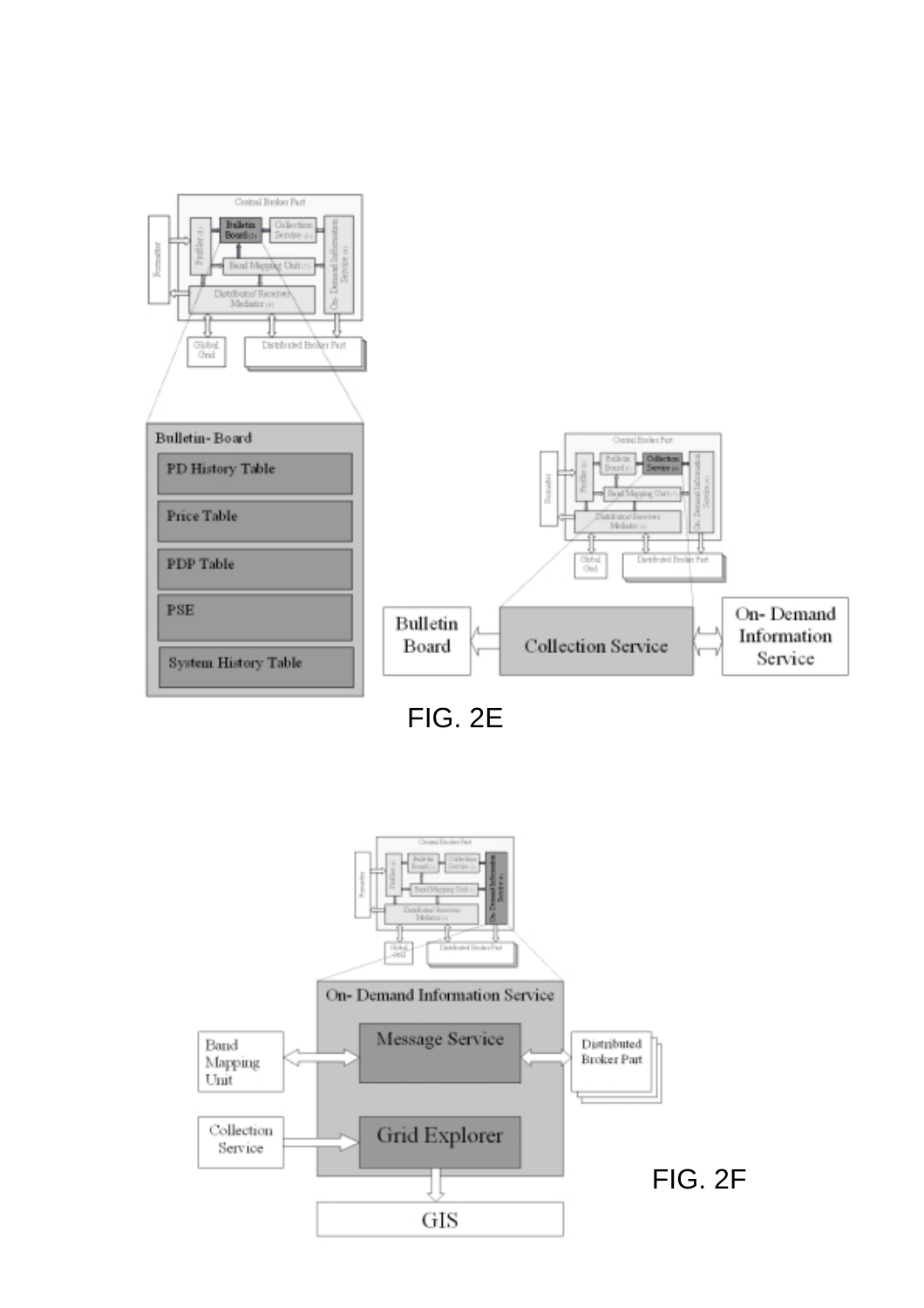

FIG. 2G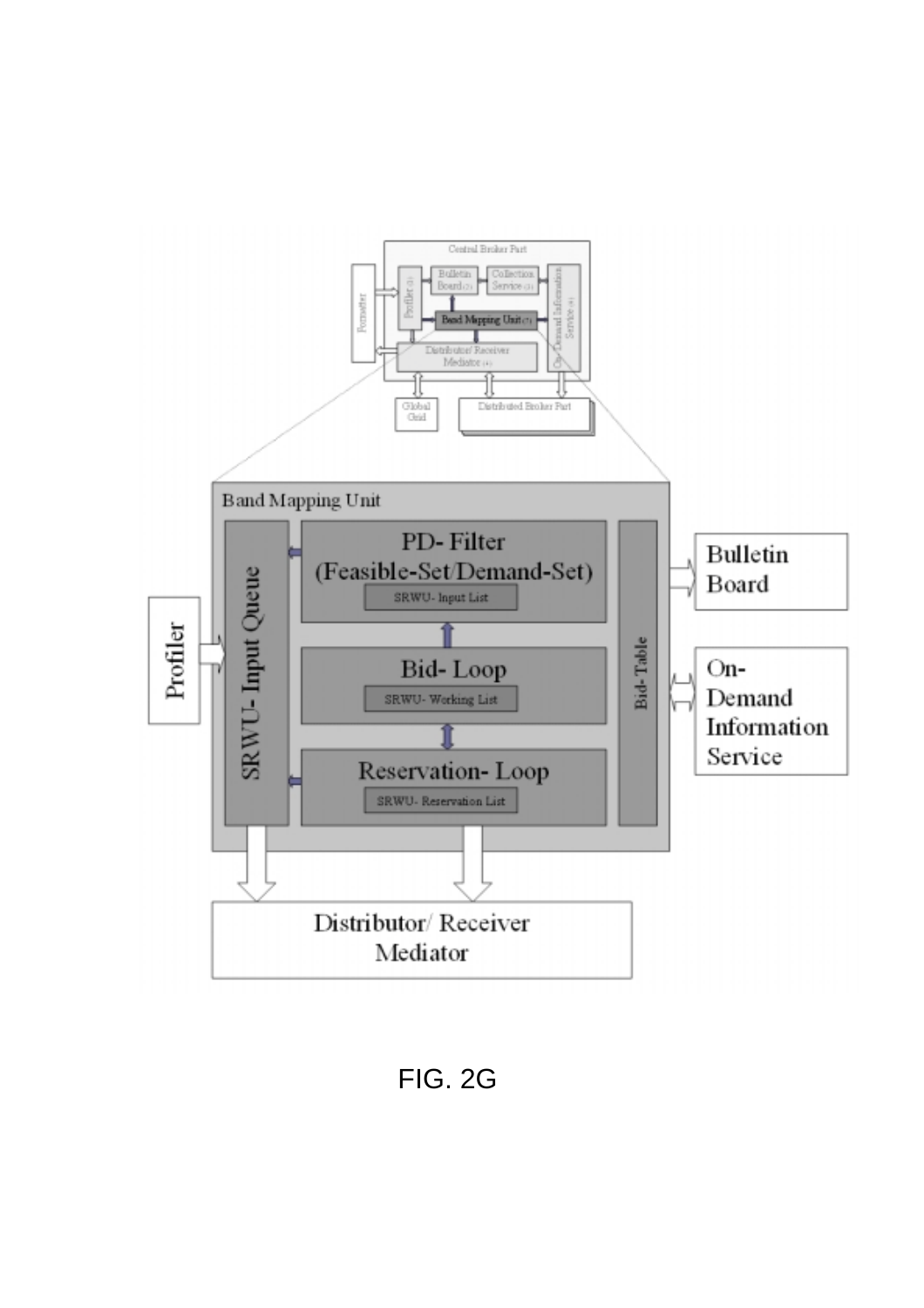

FIG. 2H



FIG. 2I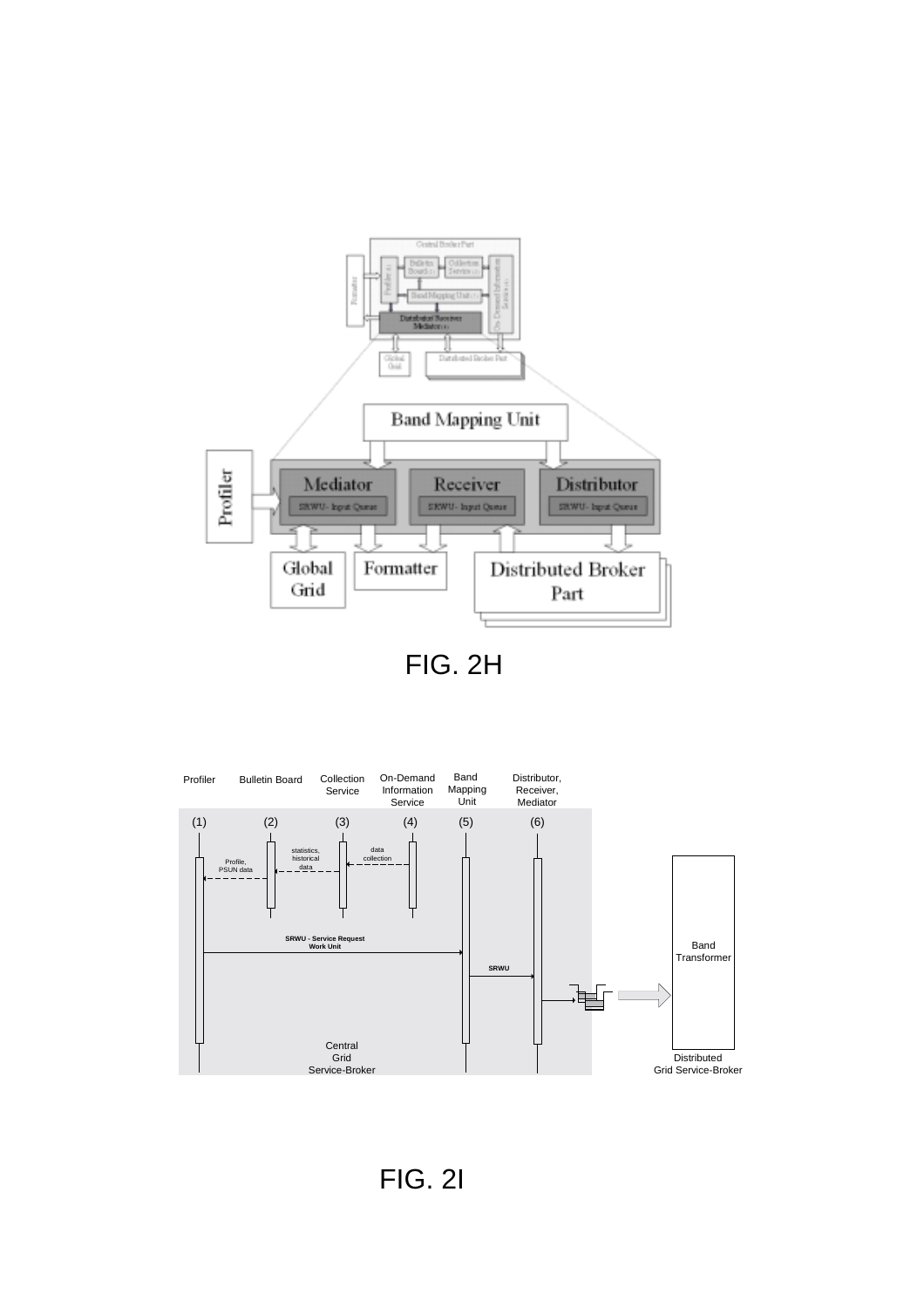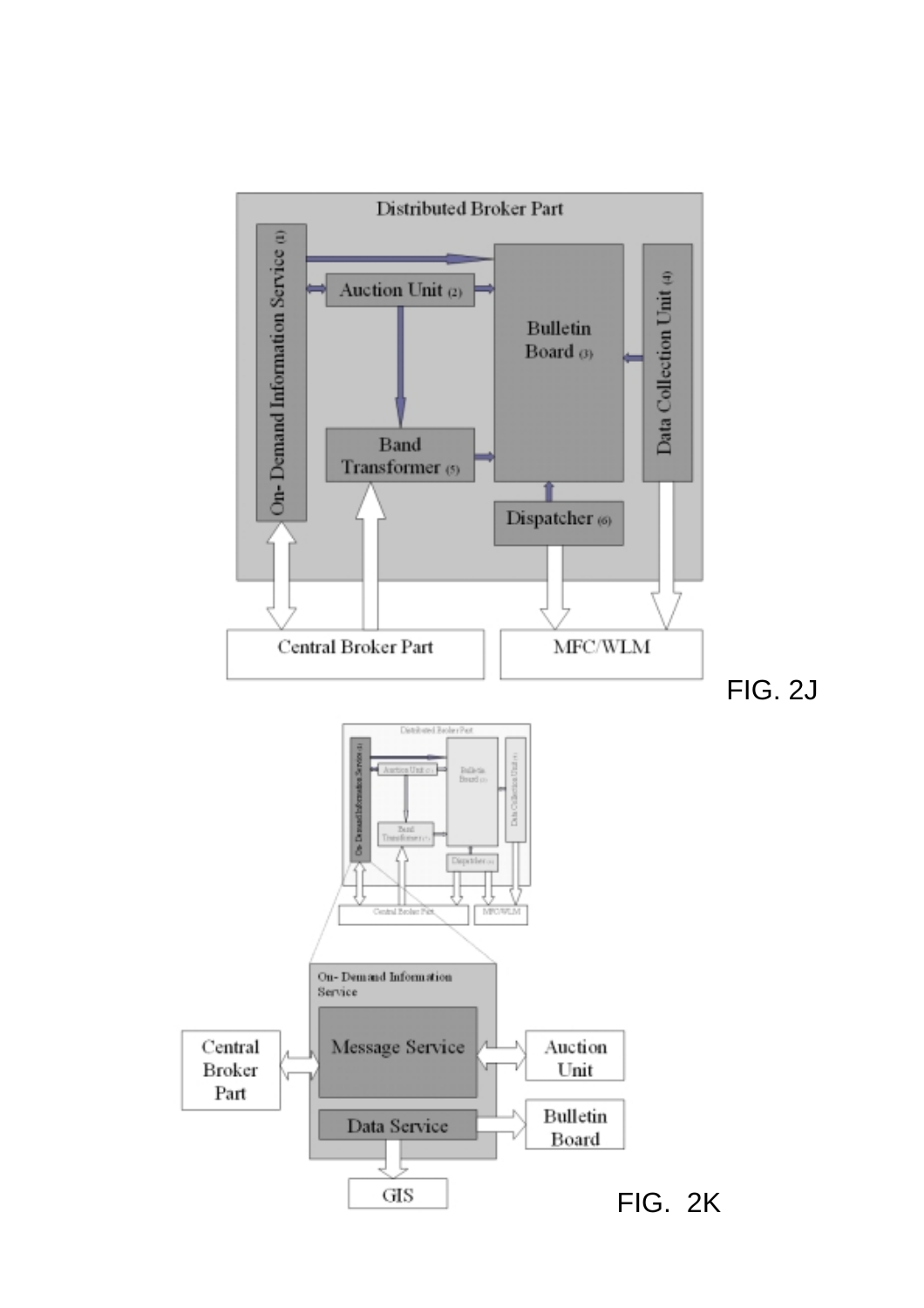

FIG. 2L

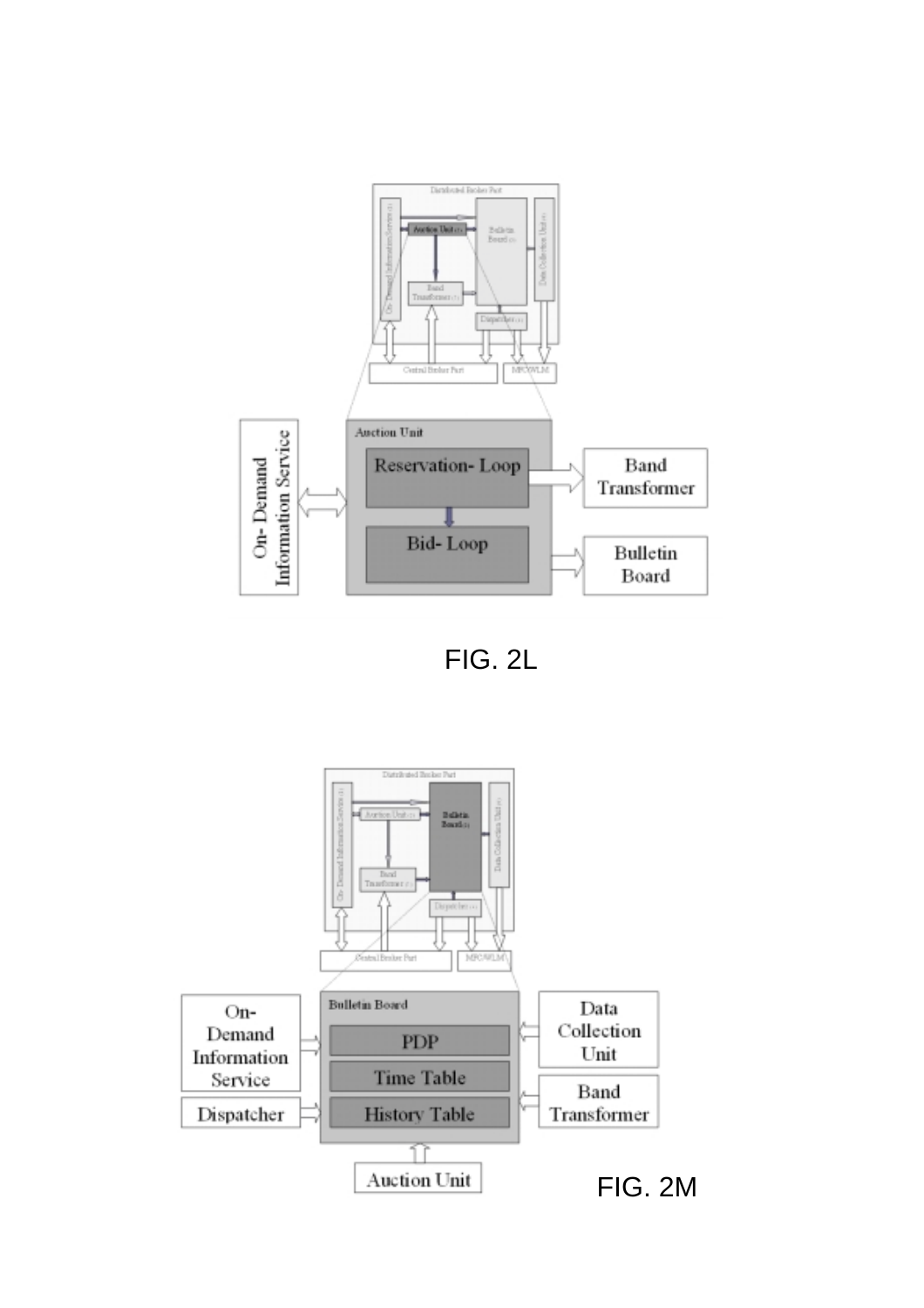

FIG. 2N

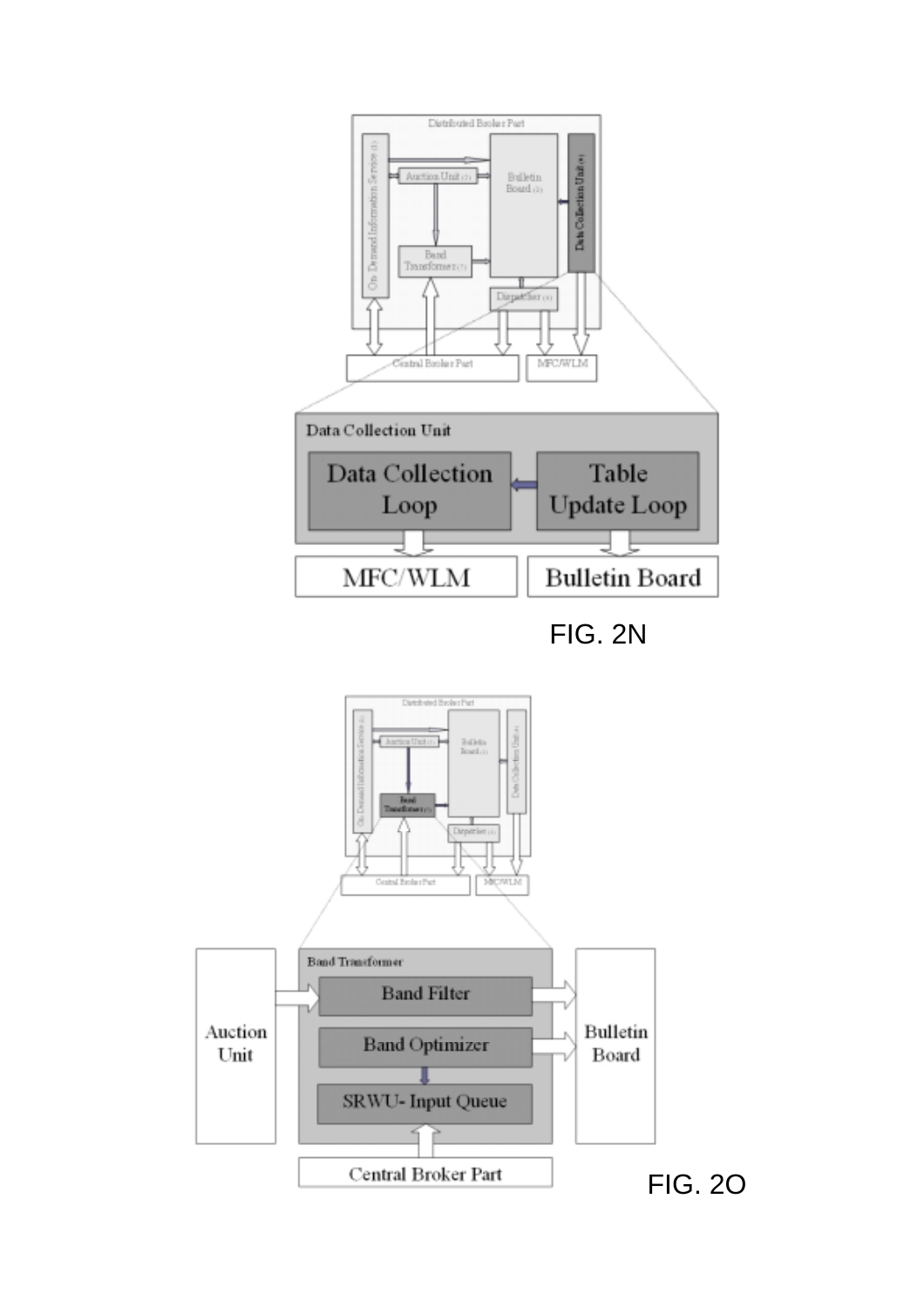

FIG. 2P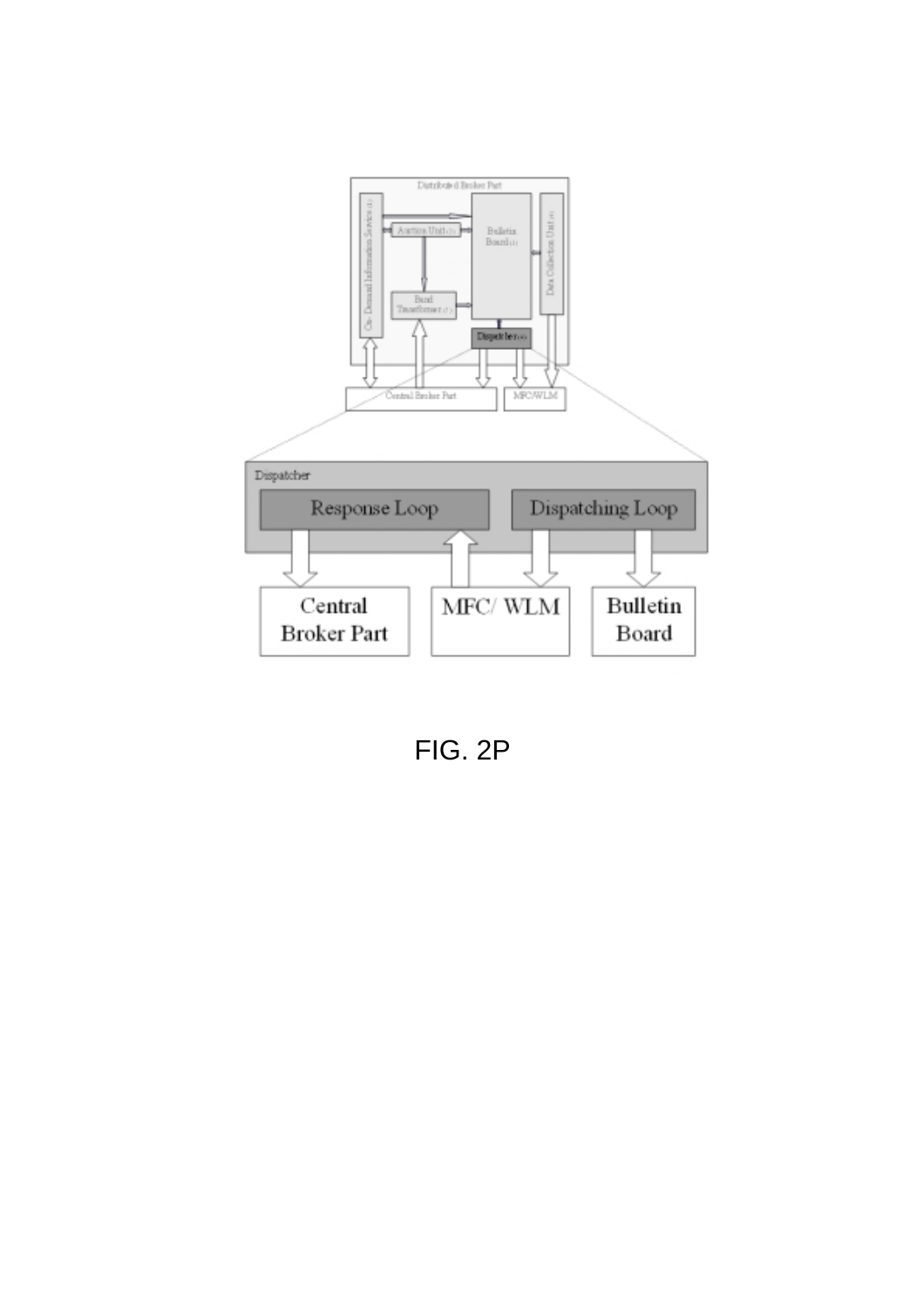

FIG. 2R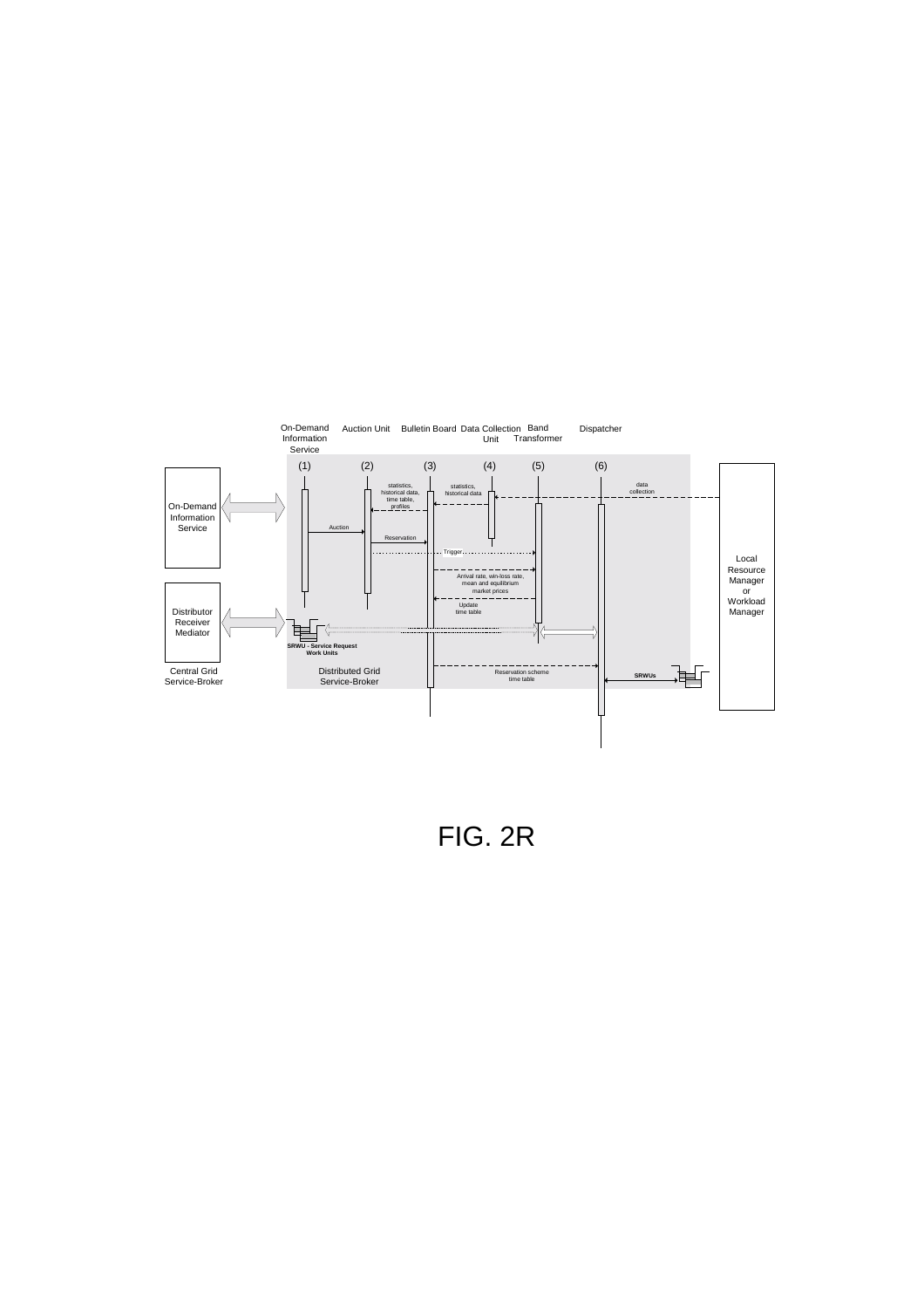- Closed User Group Service-Users sending Service Requests distributed over time -
- Service-User don't have choice to select other Service-Providers (OTC contract)
- QoS committed via contract (SLAs for standardized products)



- Global Service-Users sending Service Requests distributed over time
- Service-User have a free choice to select Service-Providers
- QoS can be committed via contract (SLA for standard products, OTC products)

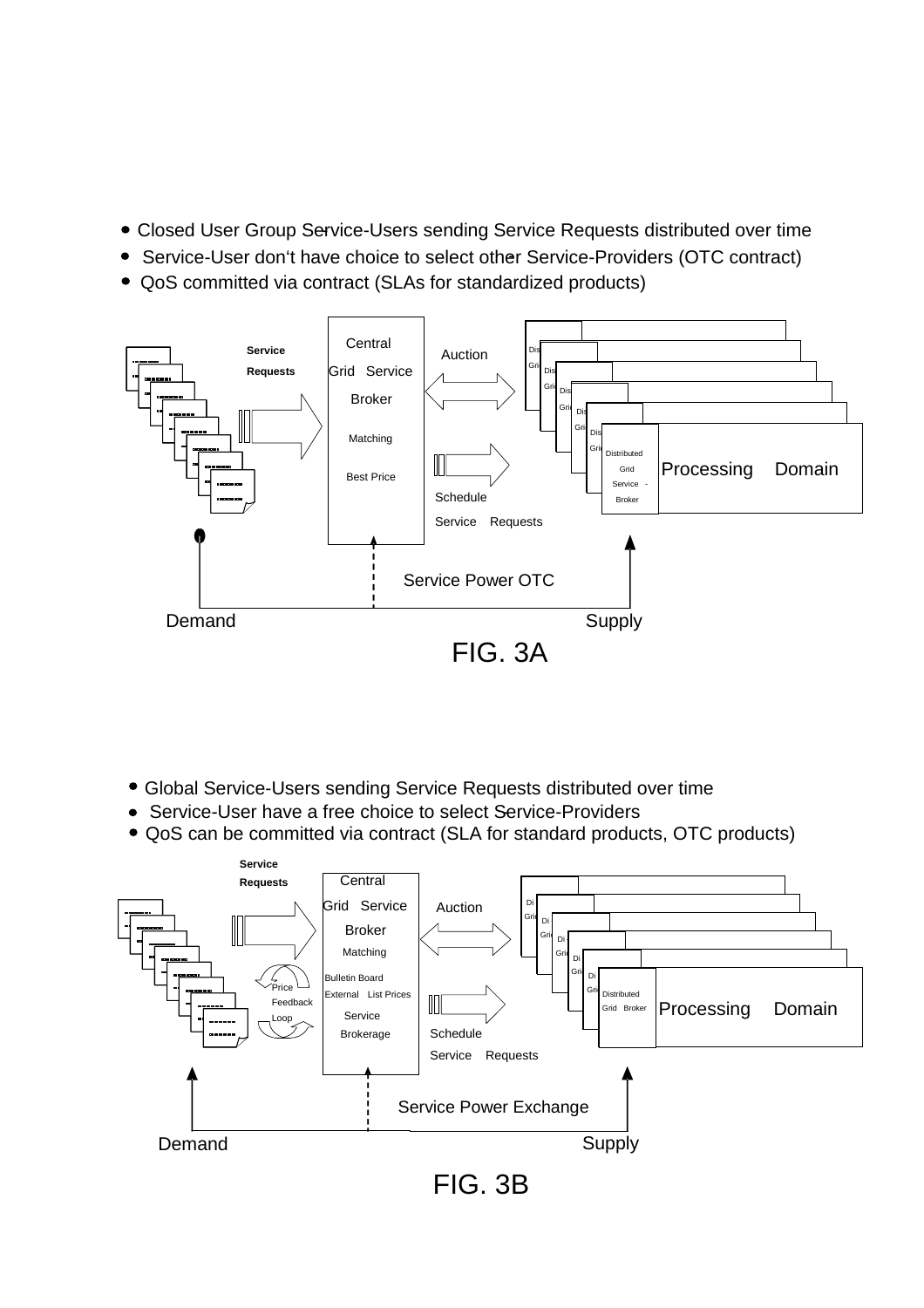- Global Service-Users sending Service-Reservation-Requests distributed over time
- Service-User have a free choice to select Service-Providers
- Instruments can be used for reservation (Call Options, SWING Options, Take-and-Play Options, etc.)



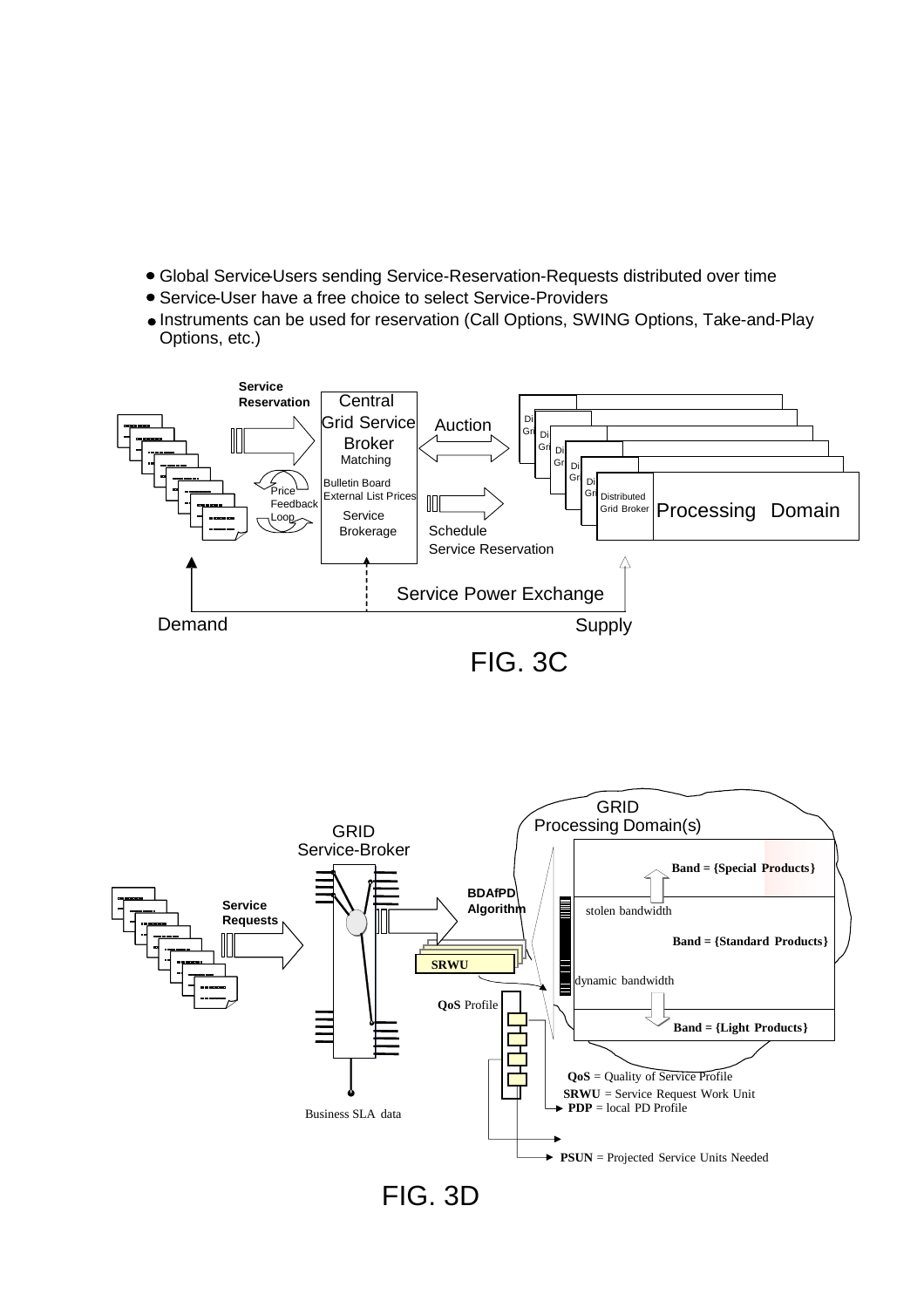

FIG. 3E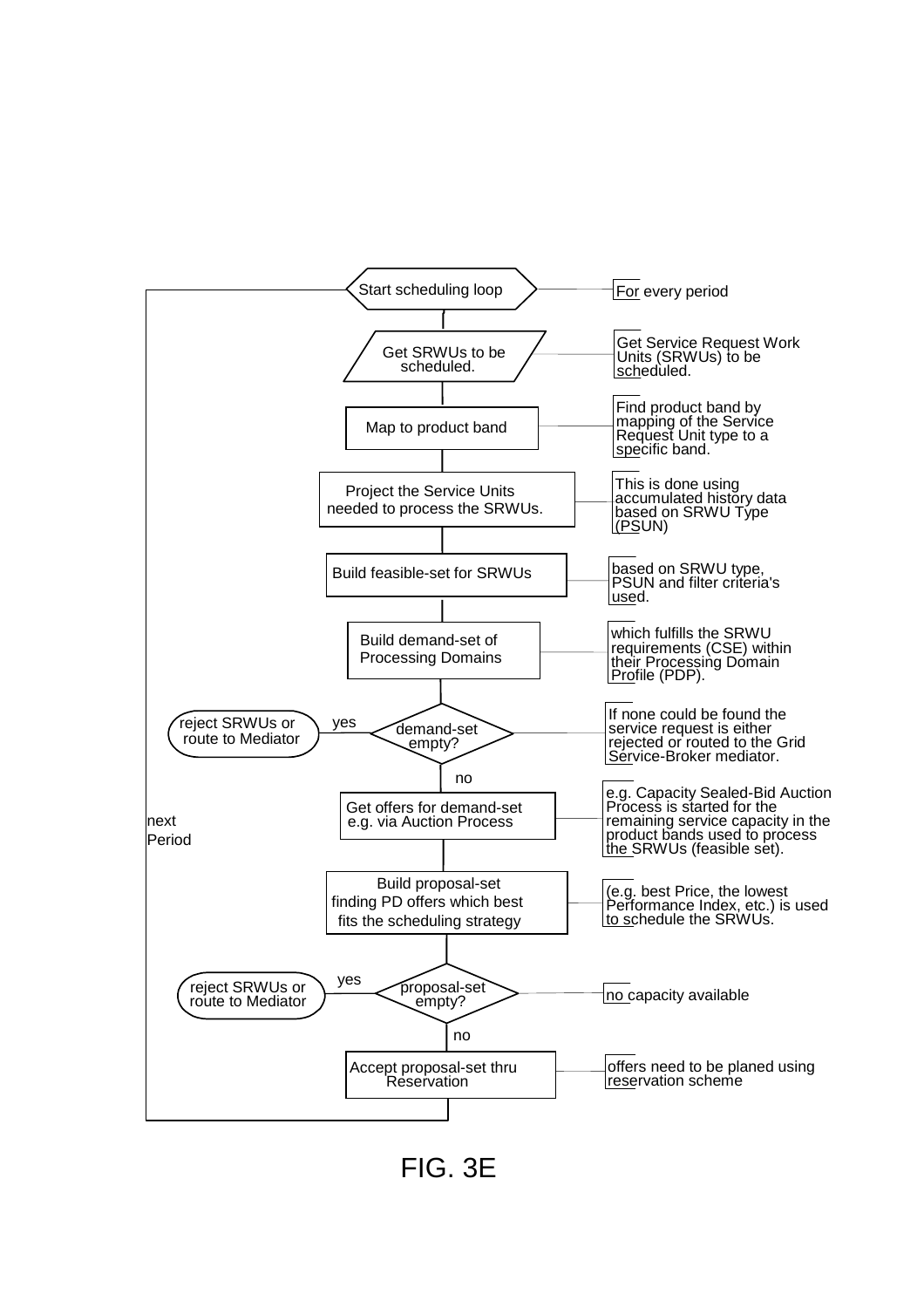





FIG. 3G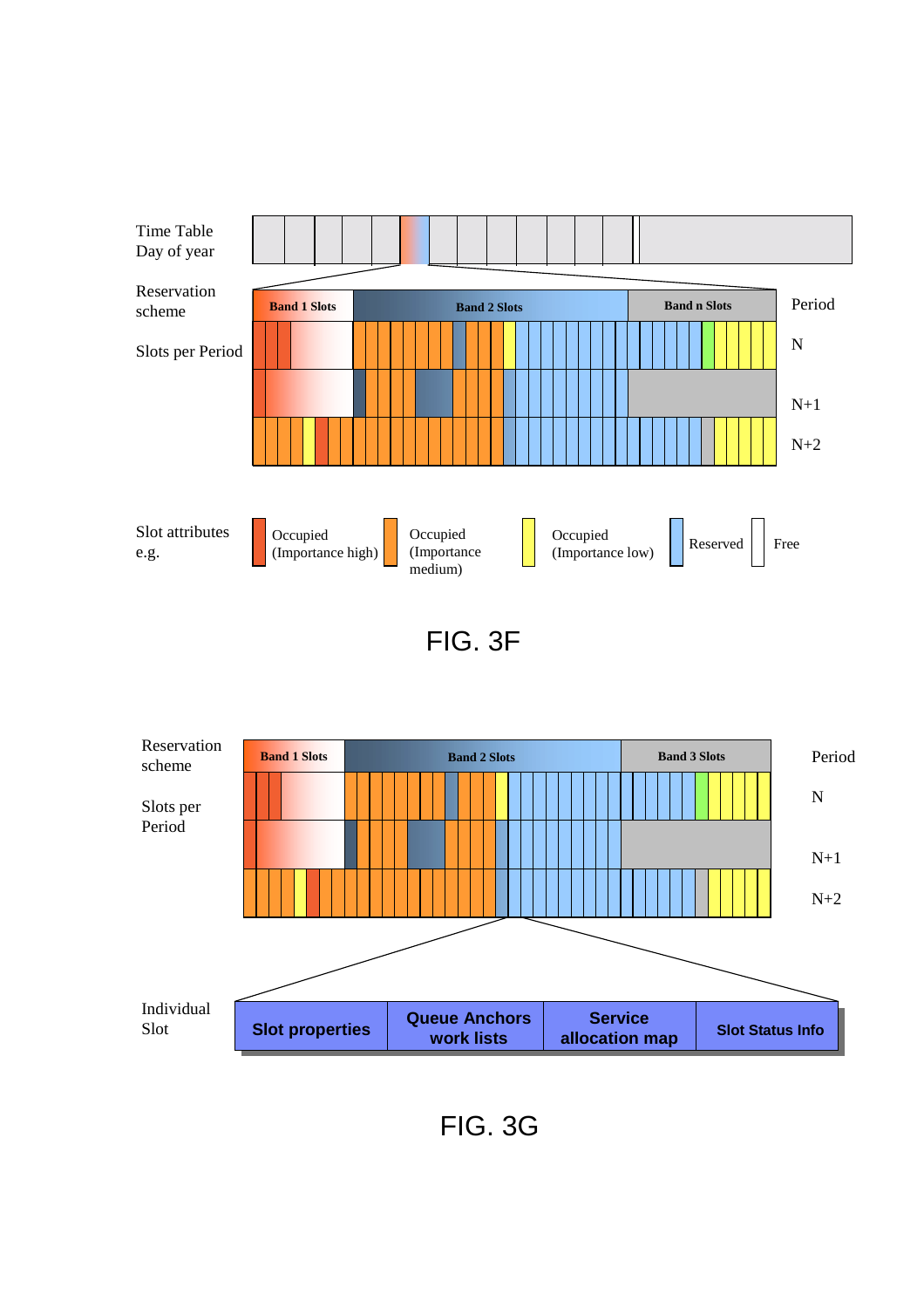

FIG. 3H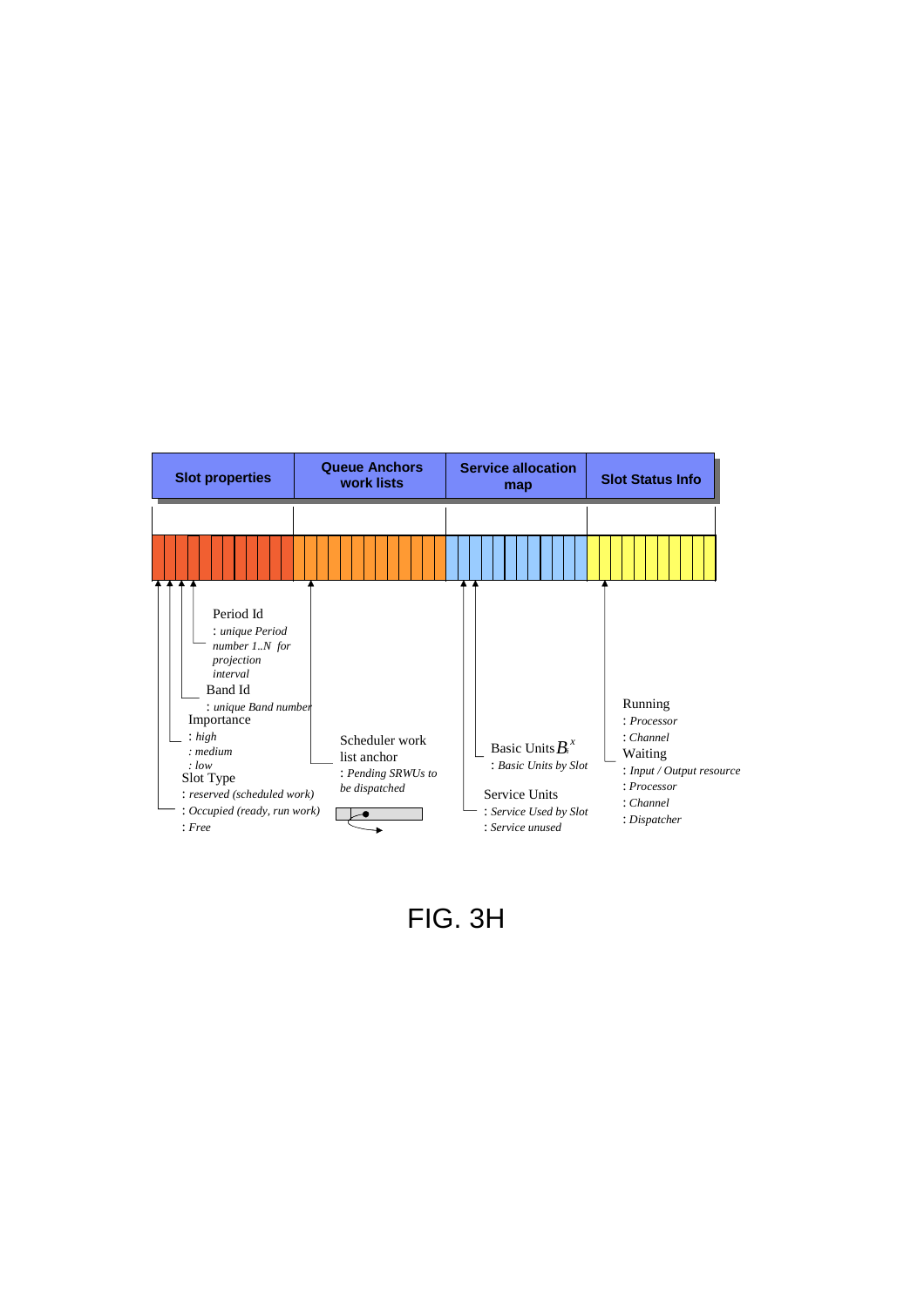

FIG. 3I



FIG. 3J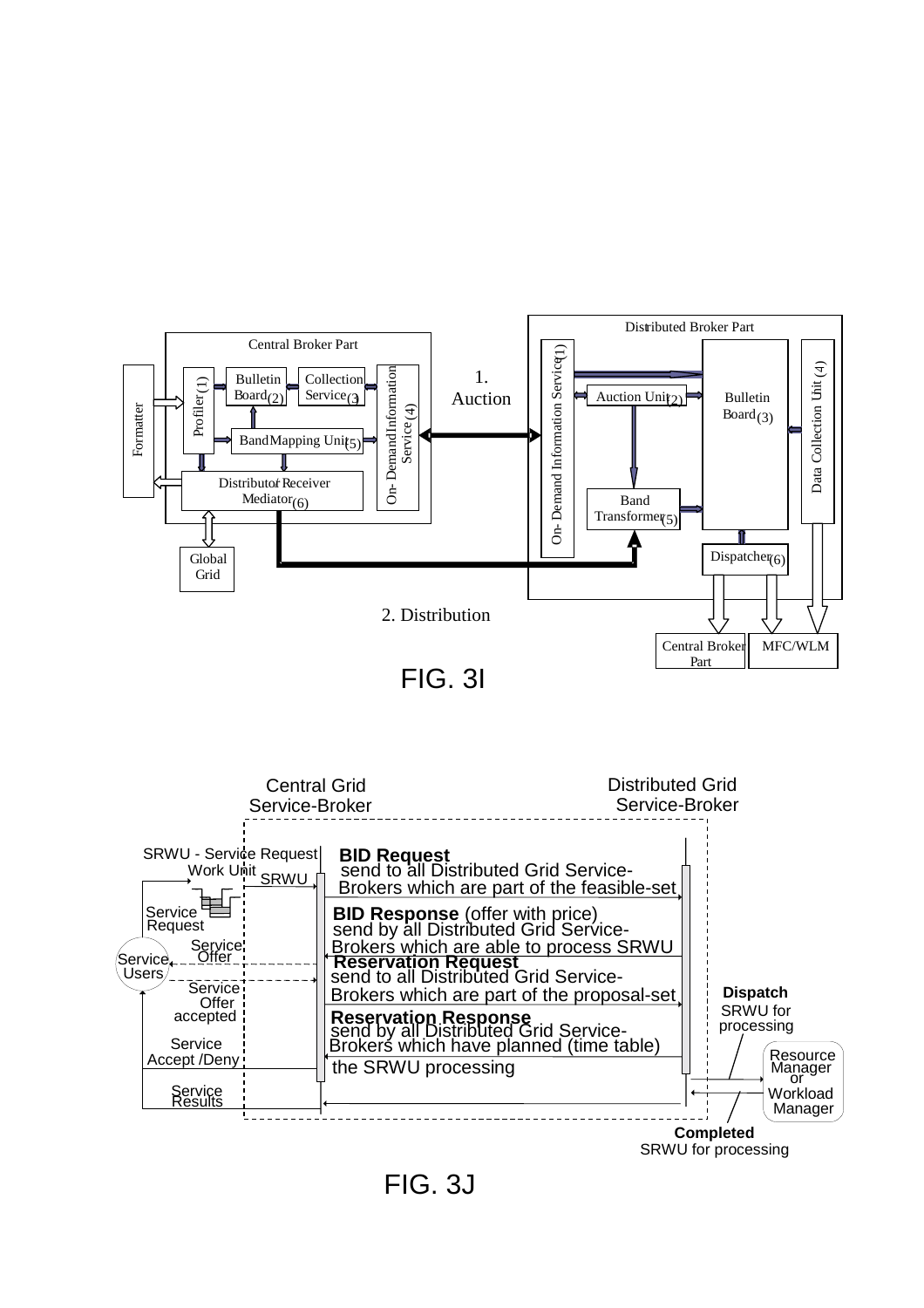

FIG. 3K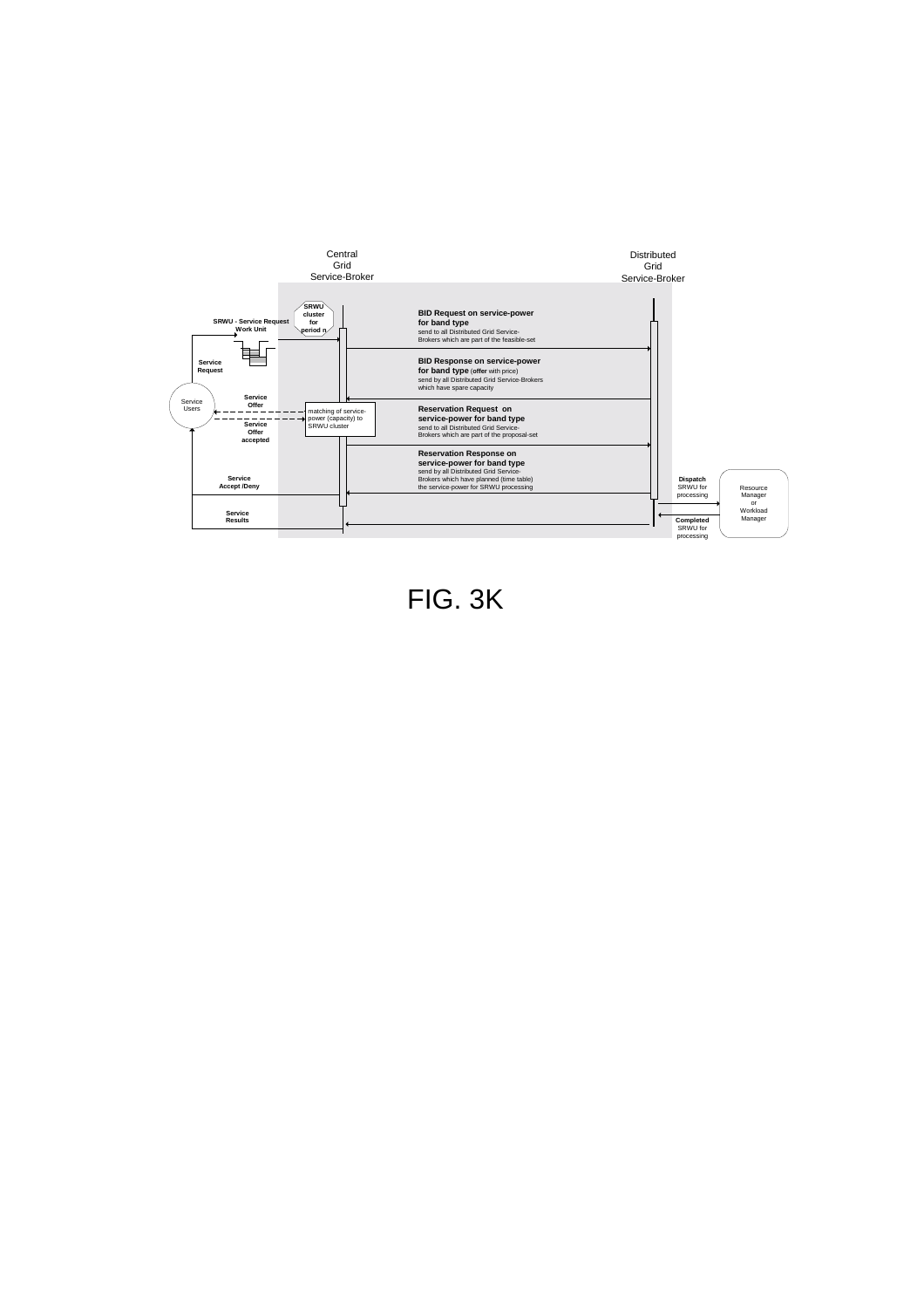| Resource                     | Data       | Information |
|------------------------------|------------|-------------|
| Management                   | Management | Service     |
| Grid Security Infrastructure |            |             |



FIG. 4A



FIG. 4B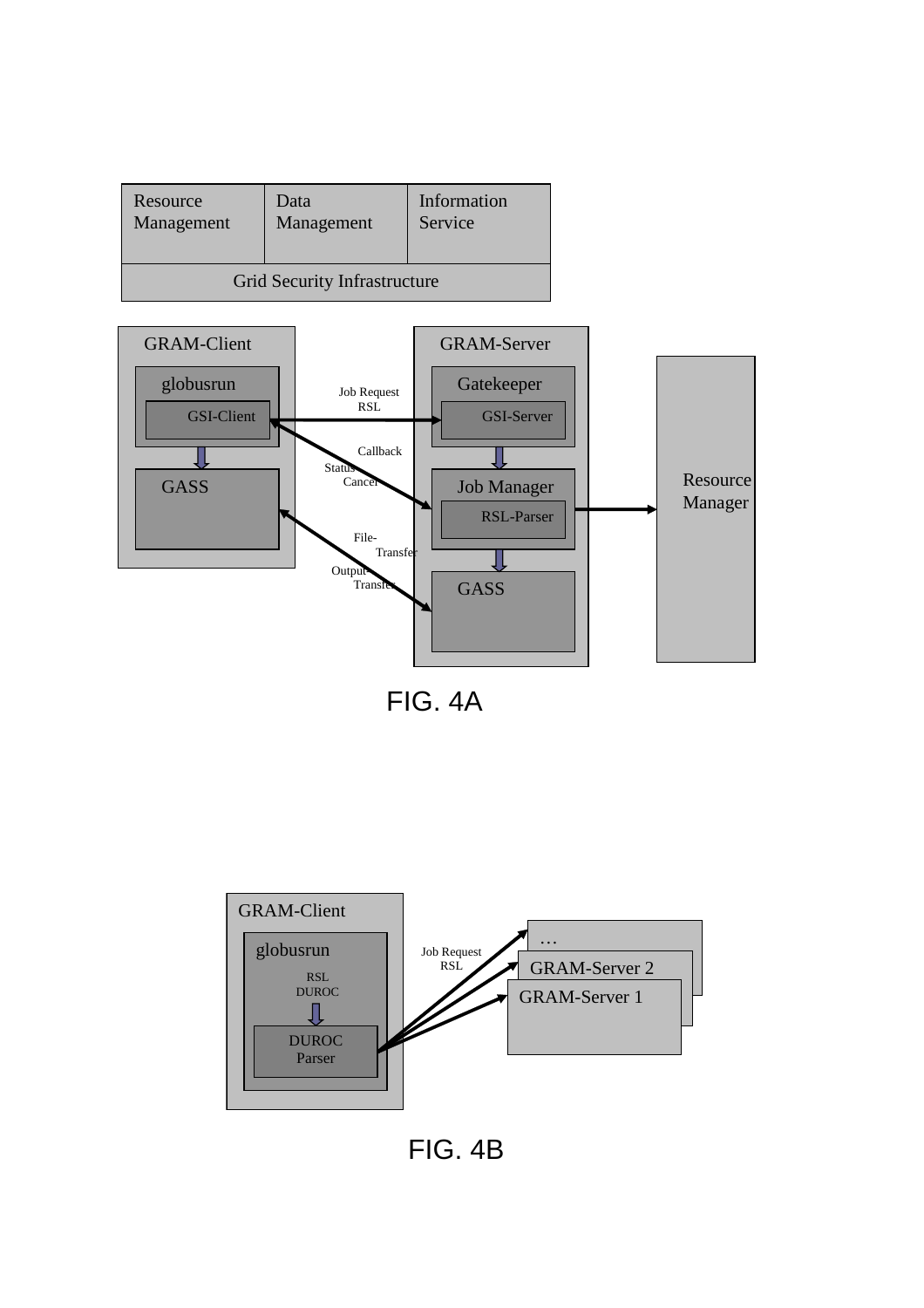

FIG. 4C



FIG. 5A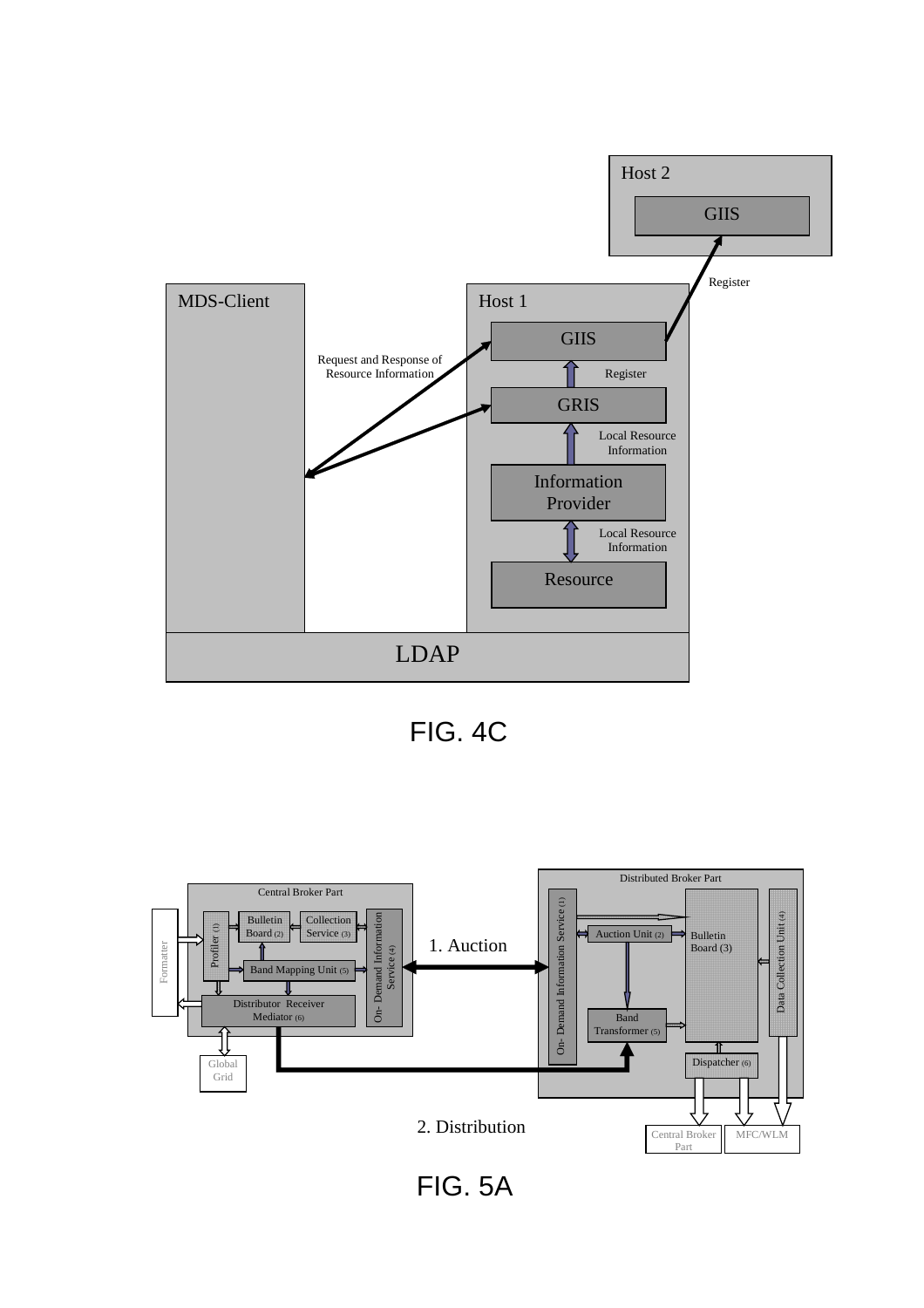

FIG. 5B



FIG. 5C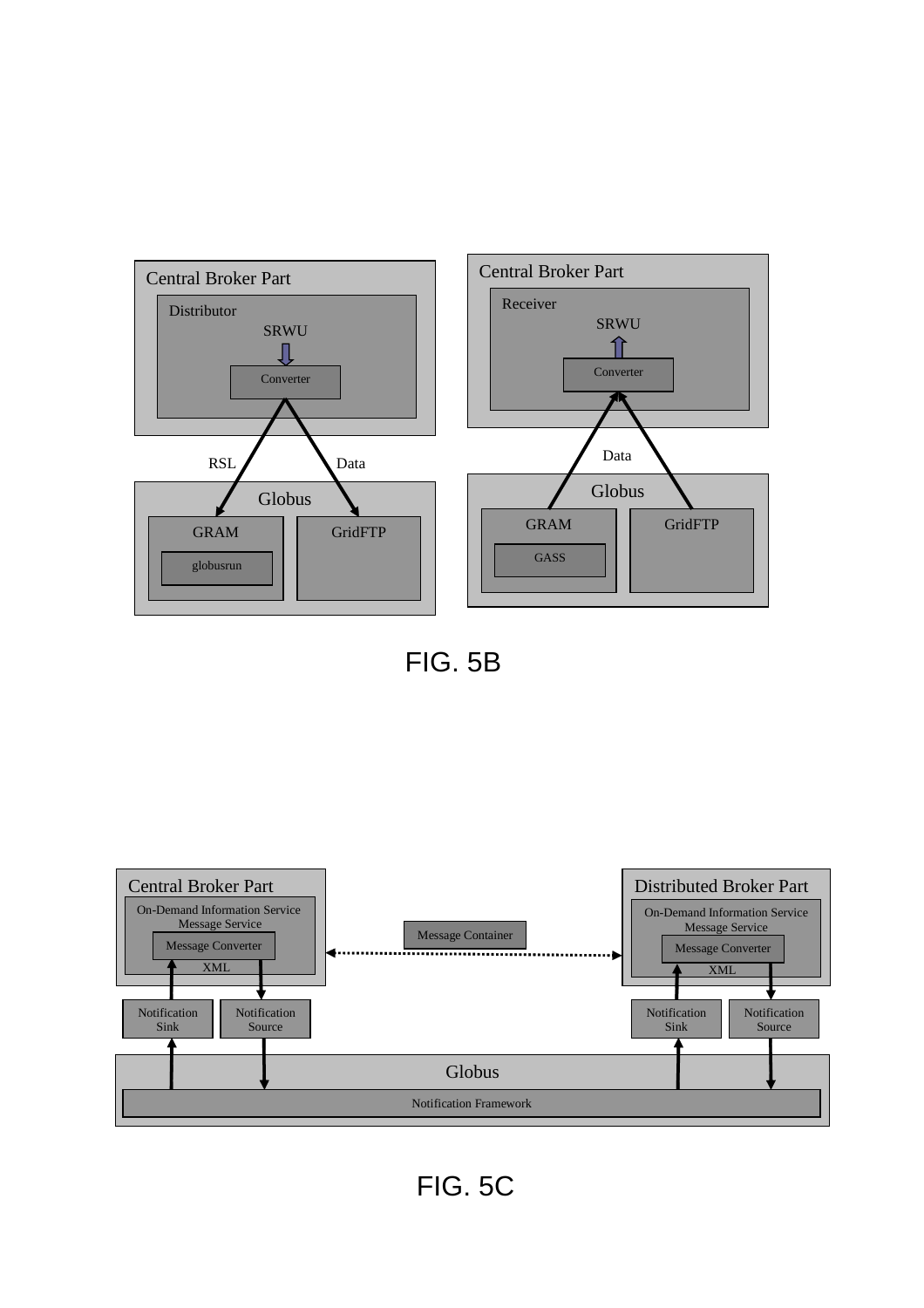

FIG. 5D



FIG. 5E